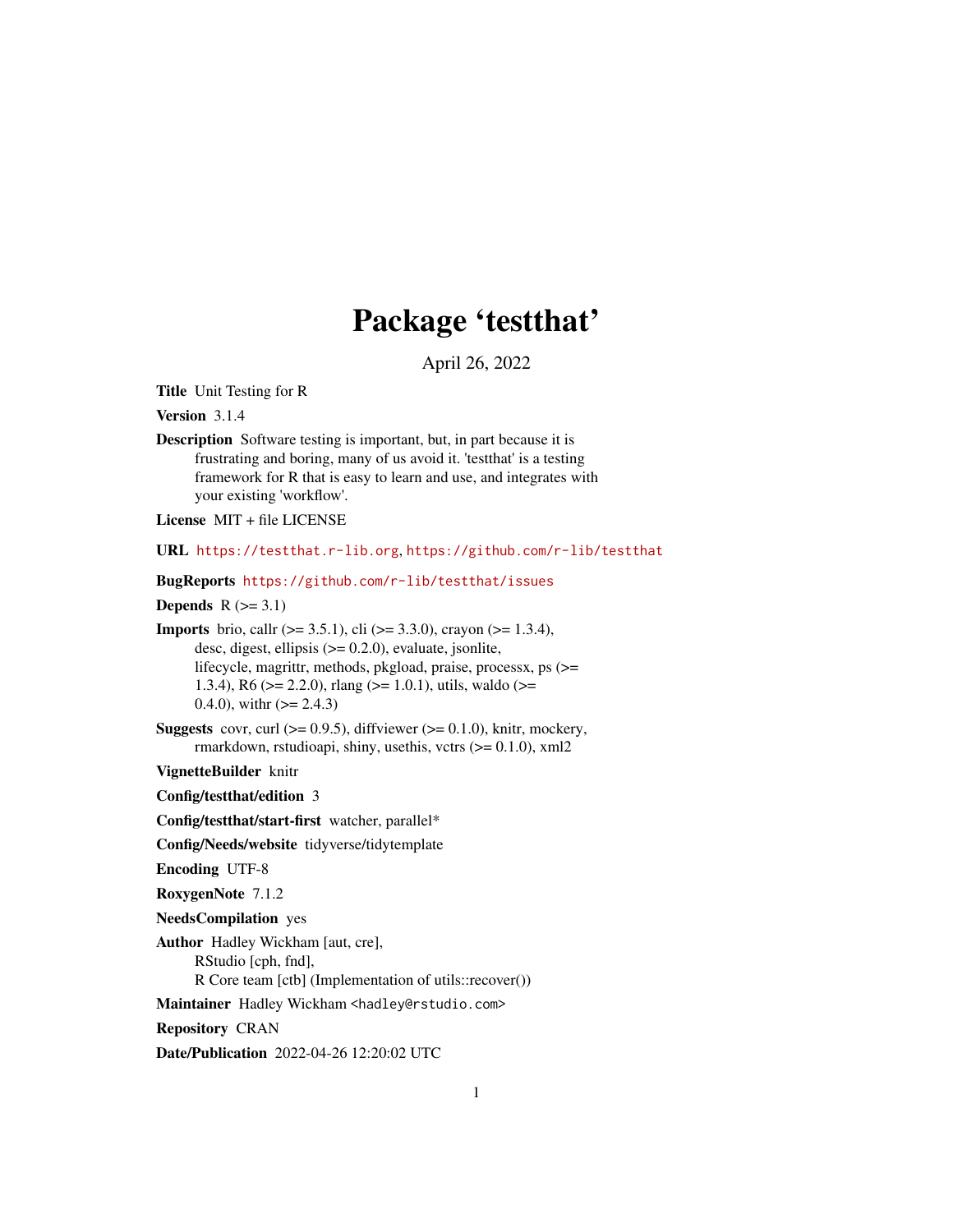# R topics documented:

|                                                                                                            | 3              |
|------------------------------------------------------------------------------------------------------------|----------------|
|                                                                                                            | $\overline{4}$ |
|                                                                                                            | $\overline{4}$ |
|                                                                                                            | 5              |
|                                                                                                            | 6              |
|                                                                                                            | 6              |
|                                                                                                            | $\overline{7}$ |
|                                                                                                            | 9              |
|                                                                                                            | 10             |
|                                                                                                            | 13             |
|                                                                                                            | 14             |
|                                                                                                            | 15             |
|                                                                                                            | 16             |
|                                                                                                            | 17             |
|                                                                                                            | 18             |
|                                                                                                            | 19             |
|                                                                                                            | 21             |
|                                                                                                            | 23             |
|                                                                                                            | 24             |
|                                                                                                            | 25             |
|                                                                                                            | 25             |
|                                                                                                            | 26             |
|                                                                                                            | 27             |
|                                                                                                            | 27             |
|                                                                                                            | 28             |
|                                                                                                            | 30             |
| $logical-expectations \ldots \ldots \ldots \ldots \ldots \ldots \ldots \ldots \ldots \ldots \ldots \ldots$ | 30             |
|                                                                                                            | 31             |
|                                                                                                            |                |
|                                                                                                            | 32             |
|                                                                                                            | 32             |
|                                                                                                            | 33             |
|                                                                                                            | 33             |
|                                                                                                            |                |
|                                                                                                            |                |
|                                                                                                            |                |
|                                                                                                            |                |
|                                                                                                            | 37             |
|                                                                                                            | 37             |
|                                                                                                            | 37             |
|                                                                                                            | 38             |
|                                                                                                            | 40             |
|                                                                                                            | 40             |
|                                                                                                            | 41             |
|                                                                                                            |                |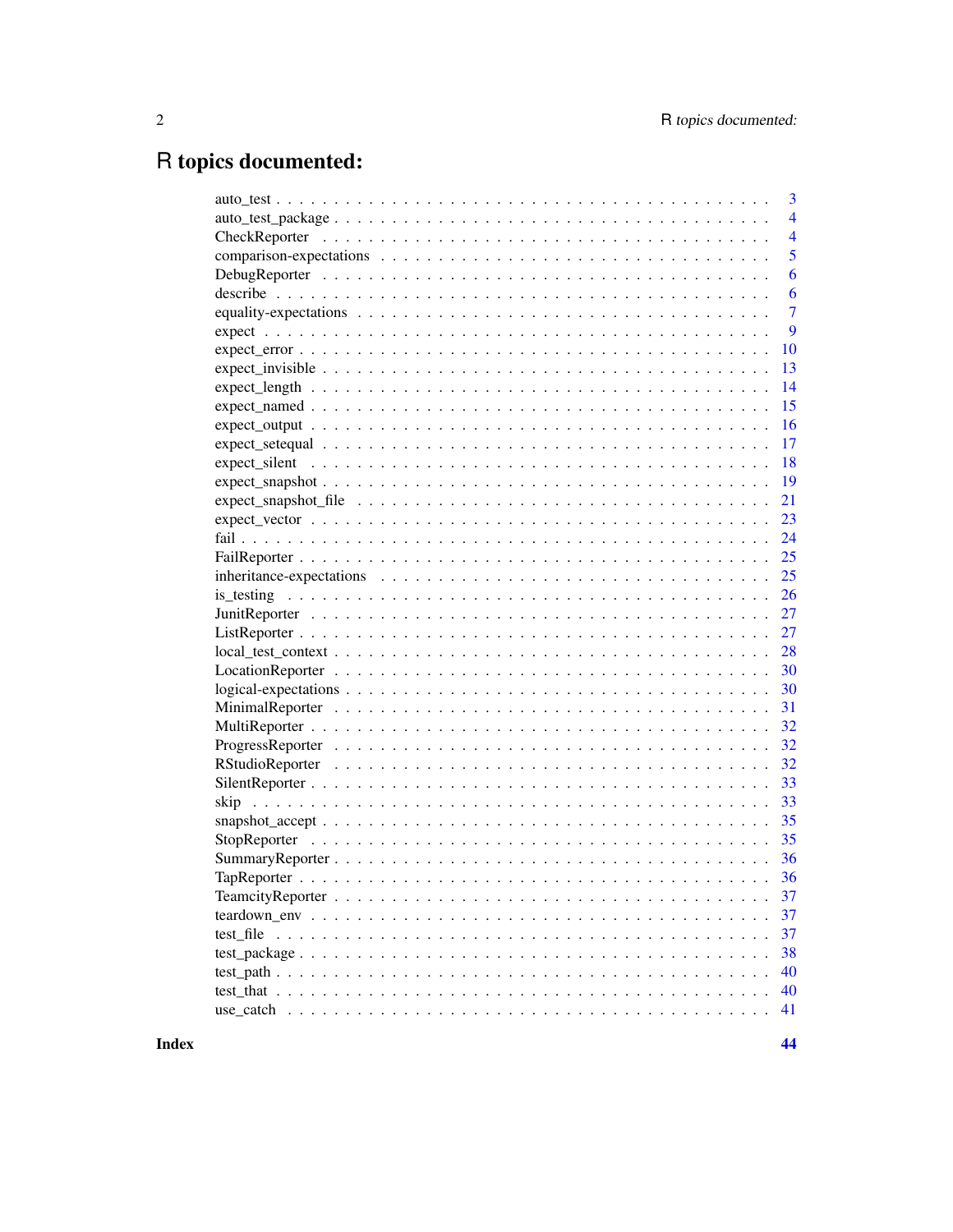<span id="page-2-1"></span><span id="page-2-0"></span>

## Description

The idea behind auto\_test() is that you just leave it running while you develop your code. Everytime you save a file it will be automatically tested and you can easily see if your changes have caused any test failures.

#### Usage

```
auto_test(
  code_path,
  test_path,
  reporter = default_reporter(),
  env = test_{env}(),
  hash = TRUE
\lambda
```
# Arguments

| code_path | path to directory containing code                                                                                       |
|-----------|-------------------------------------------------------------------------------------------------------------------------|
| test_path | path to directory containing tests                                                                                      |
| reporter  | test reporter to use                                                                                                    |
| env       | environment in which to execute test suite.                                                                             |
| hash      | Passed on to watch(). When FALSE, uses less accurate modification time<br>stamps, but those are faster for large files. |

#### Details

The current strategy for rerunning tests is as follows:

- if any code has changed, then those files are reloaded and all tests rerun
- otherwise, each new or modified test is run

In the future, auto\_test() might implement one of the following more intelligent alternatives:

- Use codetools to build up dependency tree and then rerun tests only when a dependency changes.
- Mimic ruby's autotest and rerun only failing tests until they pass, and then rerun all tests.

# See Also

[auto\\_test\\_package\(\)](#page-3-1)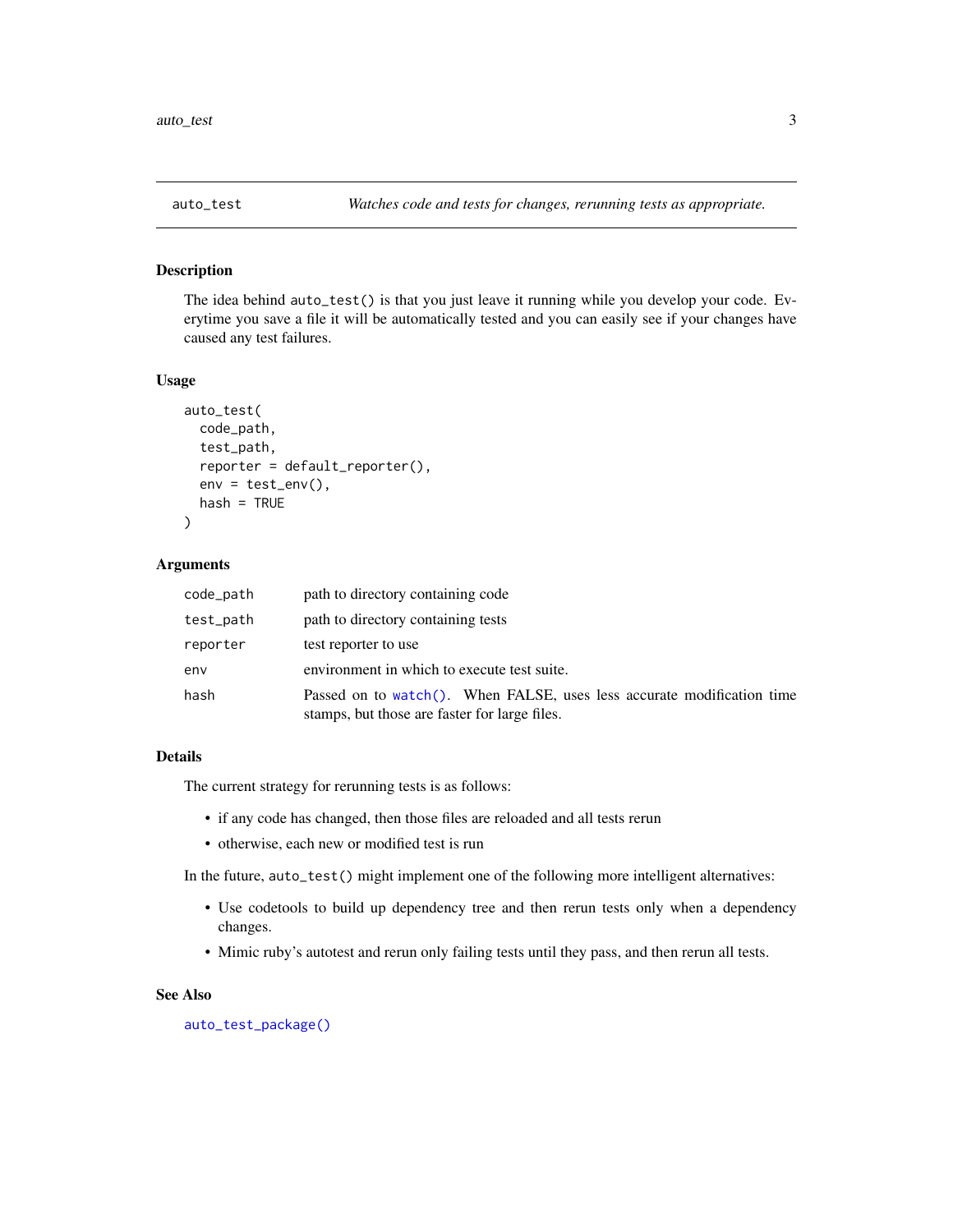<span id="page-3-1"></span><span id="page-3-0"></span>auto\_test\_package *Watches a package for changes, rerunning tests as appropriate.*

# Description

Watches a package for changes, rerunning tests as appropriate.

#### Usage

```
auto_test_package(pkg = ".", reporter = default_reporter(), hash = TRUE)
```
#### Arguments

| pkg      | path to package                                                                                                         |
|----------|-------------------------------------------------------------------------------------------------------------------------|
| reporter | test reporter to use                                                                                                    |
| hash     | Passed on to watch(). When FALSE, uses less accurate modification time<br>stamps, but those are faster for large files. |

#### See Also

[auto\\_test\(\)](#page-2-1) for details on how method works

<span id="page-3-2"></span>CheckReporter *Check reporter: 13 line summary of problems*

# Description

R CMD check displays only the last 13 lines of the result, so this report is designed to ensure that you see something useful there.

# See Also

Other reporters: [DebugReporter](#page-5-1), [FailReporter](#page-24-1), [JunitReporter](#page-26-1), [ListReporter](#page-26-2), [LocationReporter](#page-29-1), [MinimalReporter](#page-30-1), [MultiReporter](#page-31-1), [ProgressReporter](#page-31-2), [RStudioReporter](#page-31-3), [Reporter](#page-0-0), [SilentReporter](#page-32-1), [StopReporter](#page-34-1), [SummaryReporter](#page-35-1), [TapReporter](#page-35-2), [TeamcityReporter](#page-36-1)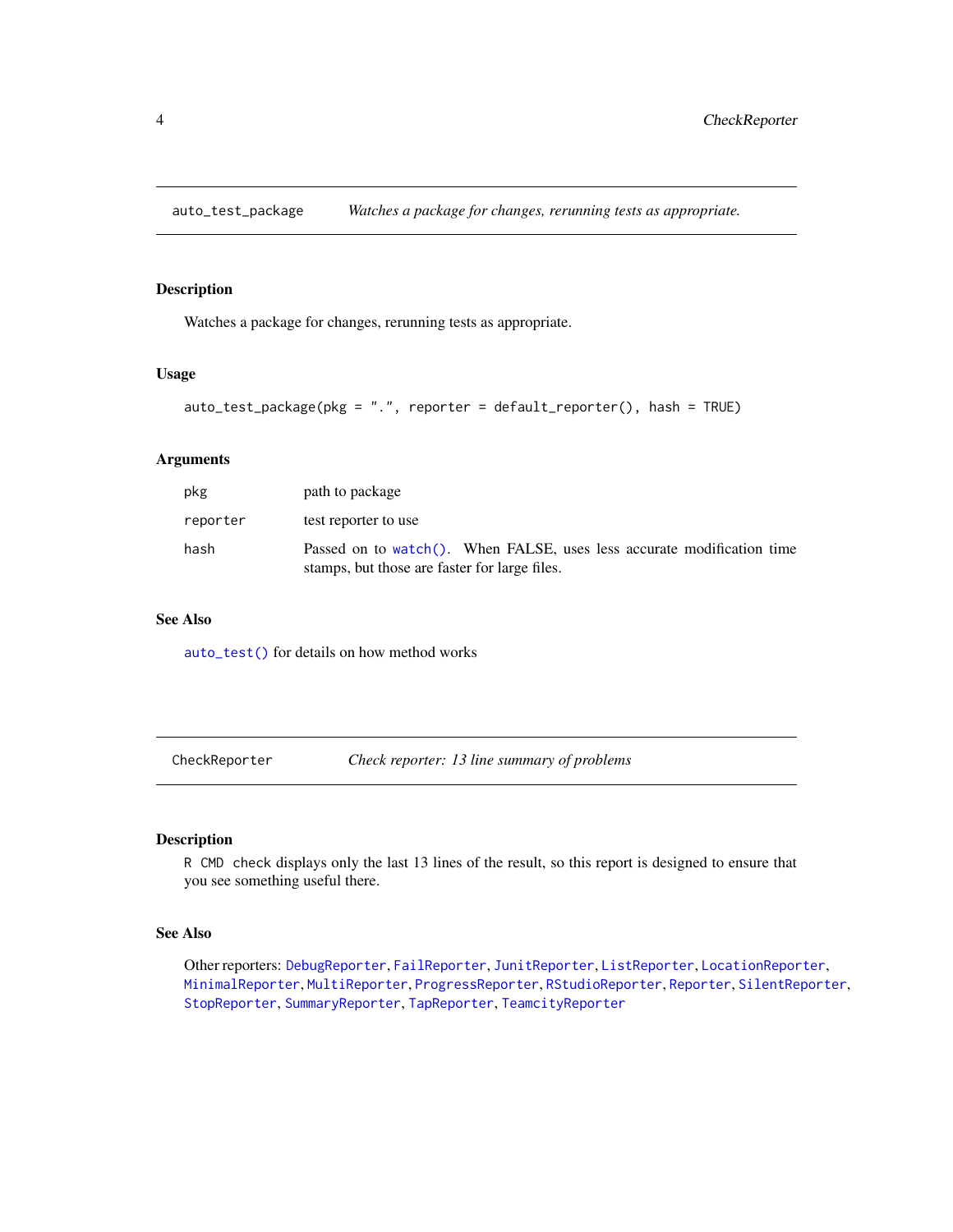<span id="page-4-1"></span><span id="page-4-0"></span>comparison-expectations

*Does code return a number greater/less than the expected value?*

#### Description

Does code return a number greater/less than the expected value?

#### Usage

```
expect_lt(object, expected, label = NULL, expected.label = NULL)
expect_lte(object, expected, label = NULL, expected.label = NULL)
expect_gt(object, expected, label = NULL, expected.label = NULL)
expect_gte(object, expected, label = NULL, expected.label = NULL)
```
# Arguments

| object   | Computation and value to compare it to.                                                                                                                         |
|----------|-----------------------------------------------------------------------------------------------------------------------------------------------------------------|
|          | Both arguments supports limited unquoting to make it easier to generate read-<br>able failures within a function or for loop. See quasi label for more details. |
| expected | Single numeric value to compare.                                                                                                                                |
| label    | Used to customise failure messages. For expert use only.                                                                                                        |
|          | expected. label Used to customise failure messages. For expert use only.                                                                                        |

## See Also

```
Other expectations: equality-expectations, expect_error(), expect_length(), expect_match(),
expect_named(), expect_null(), expect_output(), expect_reference(), expect_silent(),
inheritance-expectations, logical-expectations
```
# Examples

```
a \leq -9expect_lt(a, 10)
## Not run:
expect_lt(11, 10)
## End(Not run)
a < -11expect_gt(a, 10)
## Not run:
expect_gt(9, 10)
```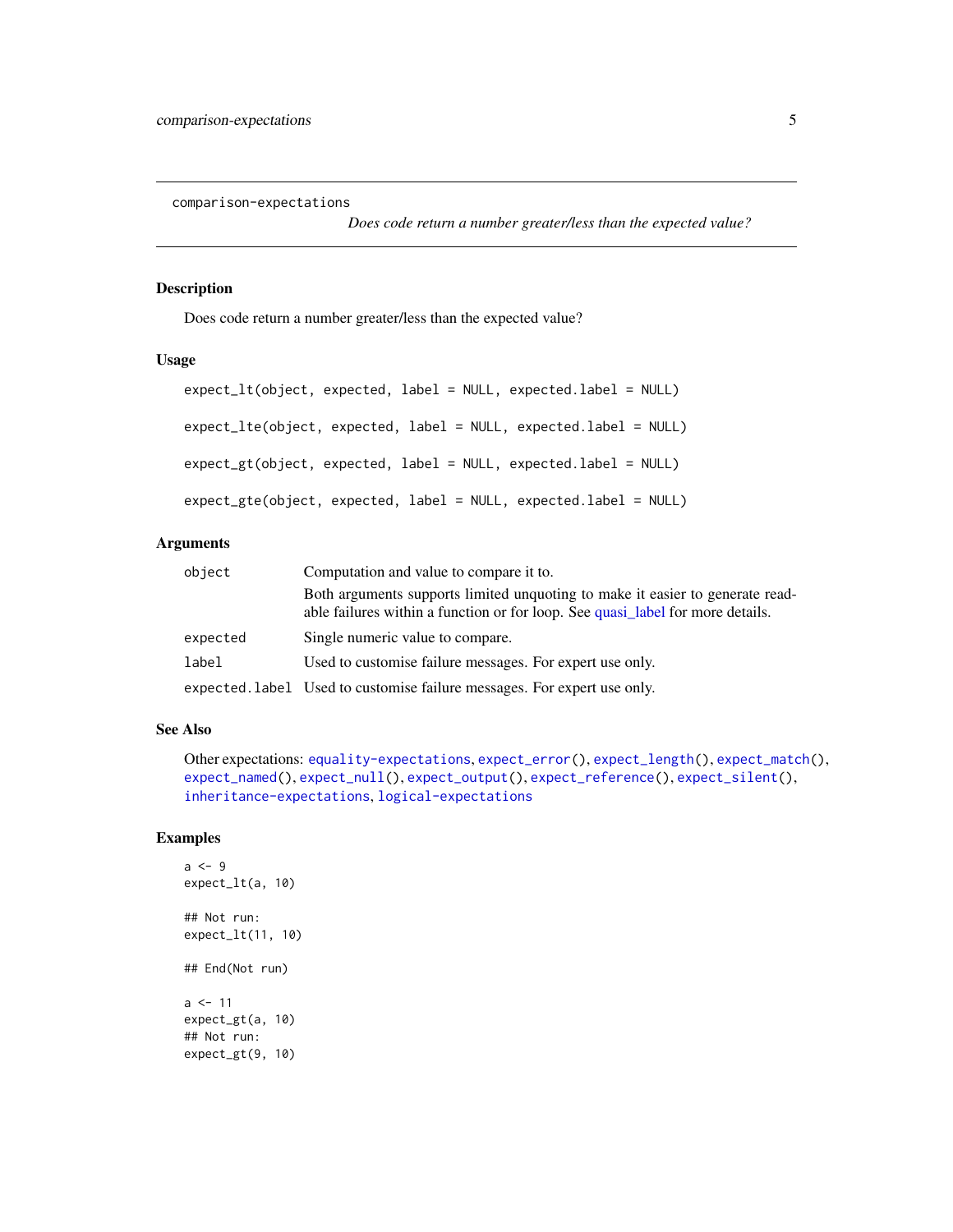<span id="page-5-0"></span>6 describe and the set of the set of the set of the set of the set of the set of the set of the set of the set of the set of the set of the set of the set of the set of the set of the set of the set of the set of the set o

## End(Not run)

<span id="page-5-1"></span>DebugReporter *Test reporter: start recovery.*

#### Description

This reporter will call a modified version of [recover\(\)](#page-0-0) on all broken expectations.

#### See Also

Other reporters: [CheckReporter](#page-3-2), [FailReporter](#page-24-1), [JunitReporter](#page-26-1), [ListReporter](#page-26-2), [LocationReporter](#page-29-1), [MinimalReporter](#page-30-1), [MultiReporter](#page-31-1), [ProgressReporter](#page-31-2), [RStudioReporter](#page-31-3), [Reporter](#page-0-0), [SilentReporter](#page-32-1), [StopReporter](#page-34-1), [SummaryReporter](#page-35-1), [TapReporter](#page-35-2), [TeamcityReporter](#page-36-1)

describe *describe: a BDD testing language*

#### Description

A simple BDD DSL for writing tests. The language is similiar to RSpec for Ruby or Mocha for JavaScript. BDD tests read like sentences and it should thus be easier to understand what the specification of a function/component is.

#### Usage

describe(description, code)

## Arguments

| description | description of the feature     |
|-------------|--------------------------------|
| code        | test code containing the specs |

## Details

Tests using the describe syntax not only verify the tested code, but also document its intended behaviour. Each describe block specifies a larger component or function and contains a set of specifications. A specification is defined by an it block. Each it block functions as a test and is evaluated in its own environment. You can also have nested describe blocks.

This test syntax helps to test the intended behaviour of your code. For example: you want to write a new function for your package. Try to describe the specification first using describe, before your write any code. After that, you start to implement the tests for each specification (i.e. the it block).

Use describe to verify that you implement the right things and use [test\\_that\(\)](#page-39-1) to ensure you do the things right.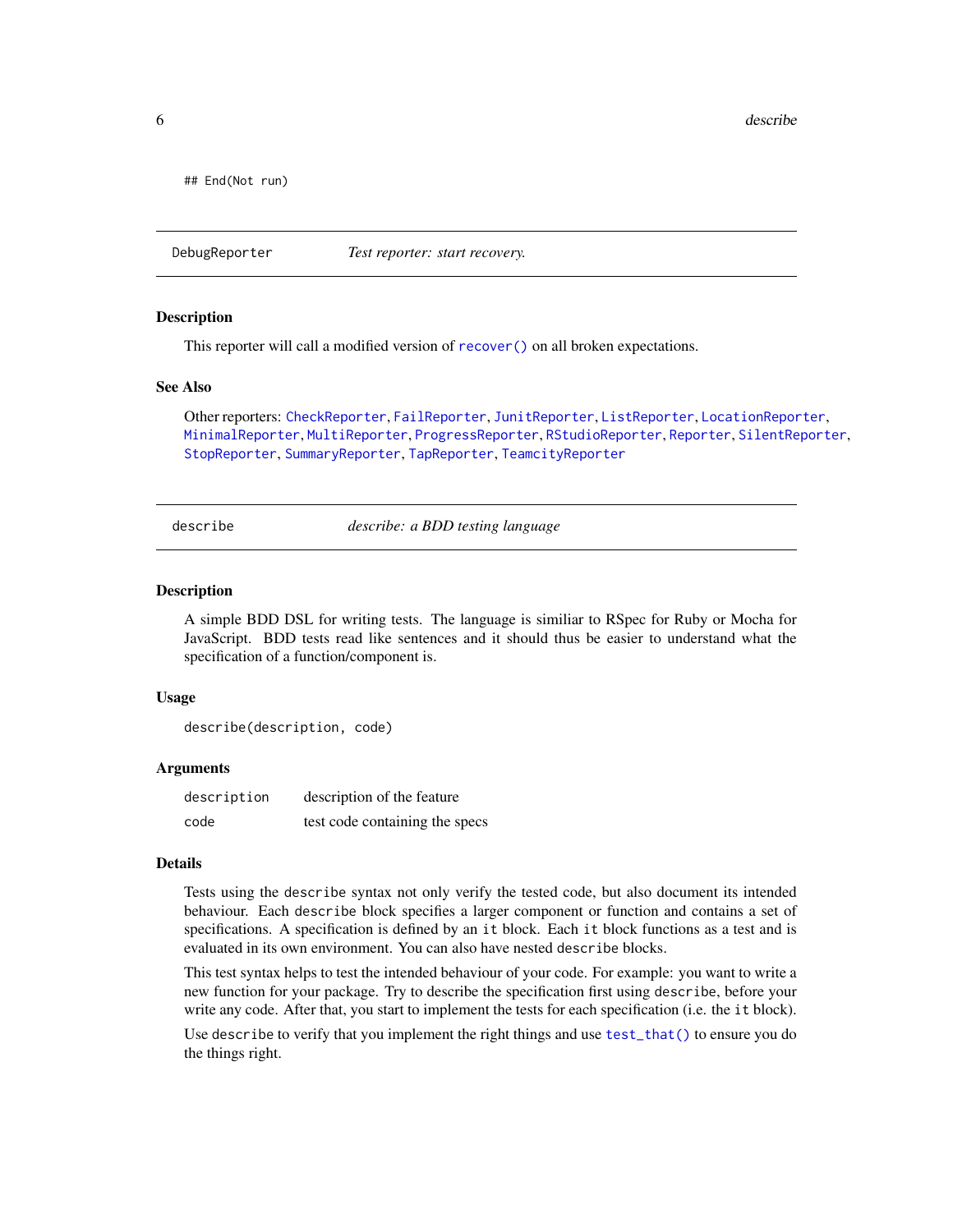# <span id="page-6-0"></span>equality-expectations 7

## Examples

```
describe("matrix()", {
  it("can be multiplied by a scalar", {
   m1 <- matrix(1:4, 2, 2)
   m2 < - m1 * 2expect_equal(matrix(1:4 * 2, 2, 2), m2)
  })
  it("can have not yet tested specs")
})
# Nested specs:
## code
addition \leq function(a, b) a + b
division <- function(a, b) a / b
## specs
describe("math library", {
  describe("addition()", {
    it("can add two numbers", {
      expect\_equal(1 + 1, addition(1, 1))})
  })
  describe("division()", {
    it("can divide two numbers", {
      expect_equal(10 / 2, division(10, 2))
   })
    it("can handle division by 0") #not yet implemented
  })
})
```
<span id="page-6-1"></span>equality-expectations *Does code return the expected value?*

# <span id="page-6-2"></span>Description

These functions provide two levels of strictness when comparing a computation to a reference value. expect\_identical() is the baseline; expect\_equal() relaxes the test to ignore small numeric differences.

In the 2nd edition, expect\_identical() uses [identical\(\)](#page-0-0) and expect\_equal uses [all.equal\(\)](#page-0-0). In the 3rd edition, both functions use [waldo.](https://github.com/r-lib/waldo) They differ only in that expect\_equal() sets tolerance = testthat\_tolerance() so that small floating point differences are ignored; this also implies that (e.g.) 1 and 1L are treated as equal.

# Usage

```
expect_equal(
  object,
  expected,
```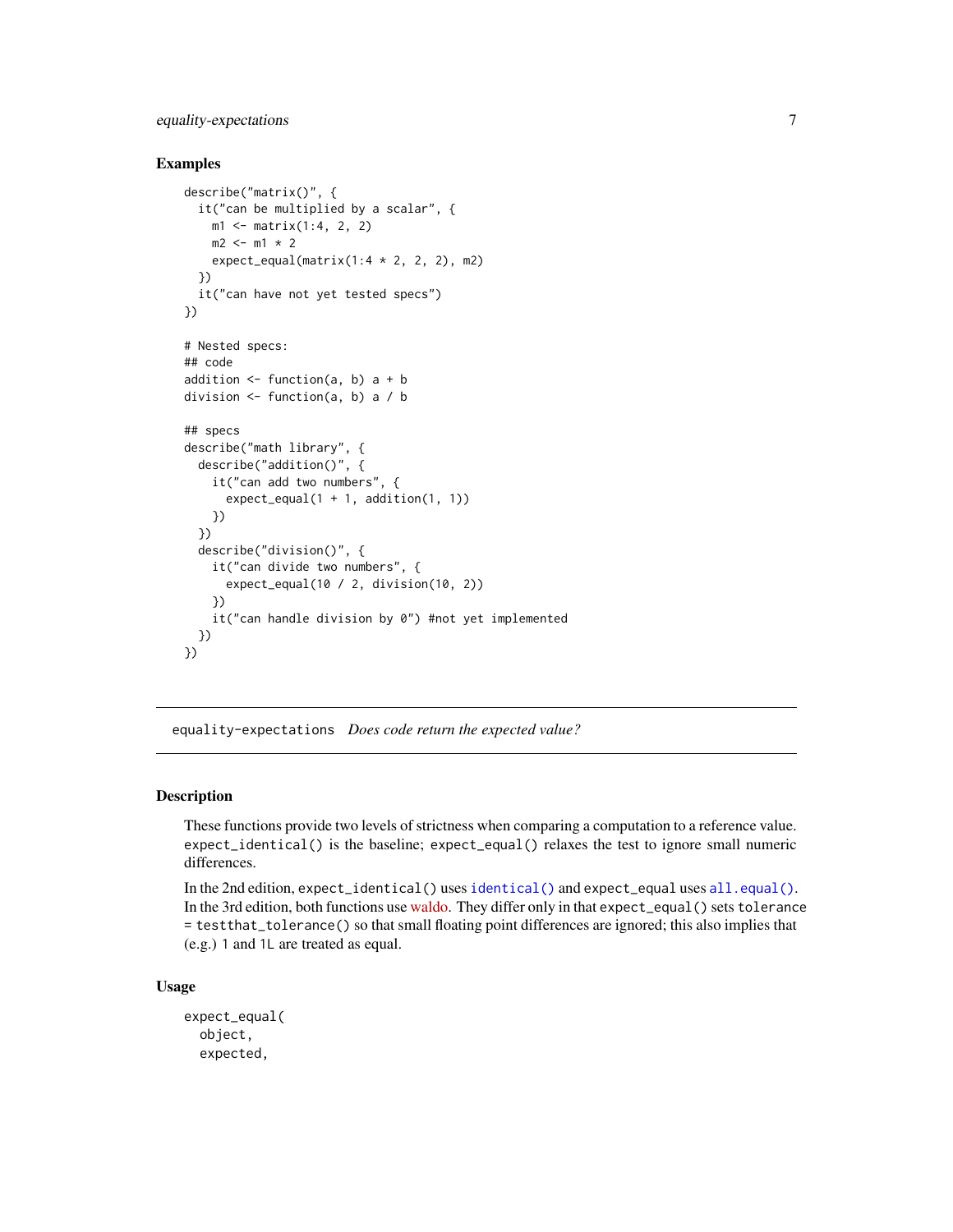```
...,
  tolerance = if (edition_get() >= 3) testthat_tolerance(),
  info = NULL,
 label = NULL,expected.label = NULL
\mathcal{L}expect_identical(
 object,
  expected,
  info = NULL,
 label = NULL,expected.label = NULL,
  ...
)
```
# Arguments

| object, expected      |                                                                                                                                                                                                                                                                                                                                                                                                   |
|-----------------------|---------------------------------------------------------------------------------------------------------------------------------------------------------------------------------------------------------------------------------------------------------------------------------------------------------------------------------------------------------------------------------------------------|
|                       | Computation and value to compare it to.                                                                                                                                                                                                                                                                                                                                                           |
|                       | Both arguments supports limited unquoting to make it easier to generate read-<br>able failures within a function or for loop. See quasi_label for more details.                                                                                                                                                                                                                                   |
| $\cdots$              | 3e: passed on to $\text{waldo}$ : $\text{compare}()$ . See its docs to see other ways to control<br>comparison.                                                                                                                                                                                                                                                                                   |
|                       | 2e: passed on to compare()/identical().                                                                                                                                                                                                                                                                                                                                                           |
| tolerance             | 3e: passed on to waldo::compare(). If non-NULL, will ignore small floating<br>point differences. It uses same algorithm as all.equal() so the tolerance is<br>usually relative (i.e. mean(abs( $x - y$ ) / mean(abs(y)) < tolerance), except<br>when the differences are very small, when it becomes absolute (i.e. mean( $abs(x - y)$ < tolerance).<br>See waldo documentation for more details. |
|                       | 2e: passed on to compare(), if set. It's hard to reason about exactly what tol-<br>erance means because depending on the precise code path it could be either an<br>absolute or relative tolerance.                                                                                                                                                                                               |
| info                  | Extra information to be included in the message. This argument is soft-deprecated<br>and should not be used in new code. Instead see alternatives in quasi_label.                                                                                                                                                                                                                                 |
| label, expected.label |                                                                                                                                                                                                                                                                                                                                                                                                   |
|                       | Used to customise failure messages. For expert use only.                                                                                                                                                                                                                                                                                                                                          |

# See Also

- [expect\\_setequal\(\)](#page-16-1)/[expect\\_mapequal\(\)](#page-16-2) to test for set equality.
- [expect\\_reference\(\)](#page-0-0) to test if two names point to same memory address.

Other expectations: [comparison-expectations](#page-4-1), [expect\\_error\(](#page-9-1)), [expect\\_length\(](#page-13-1)), [expect\\_match\(](#page-0-0)), [expect\\_named\(](#page-14-1)), [expect\\_null\(](#page-0-0)), [expect\\_output\(](#page-15-1)), [expect\\_reference\(](#page-0-0)), [expect\\_silent\(](#page-17-1)), [inheritance-expectations](#page-24-2), [logical-expectations](#page-29-2)

<span id="page-7-0"></span>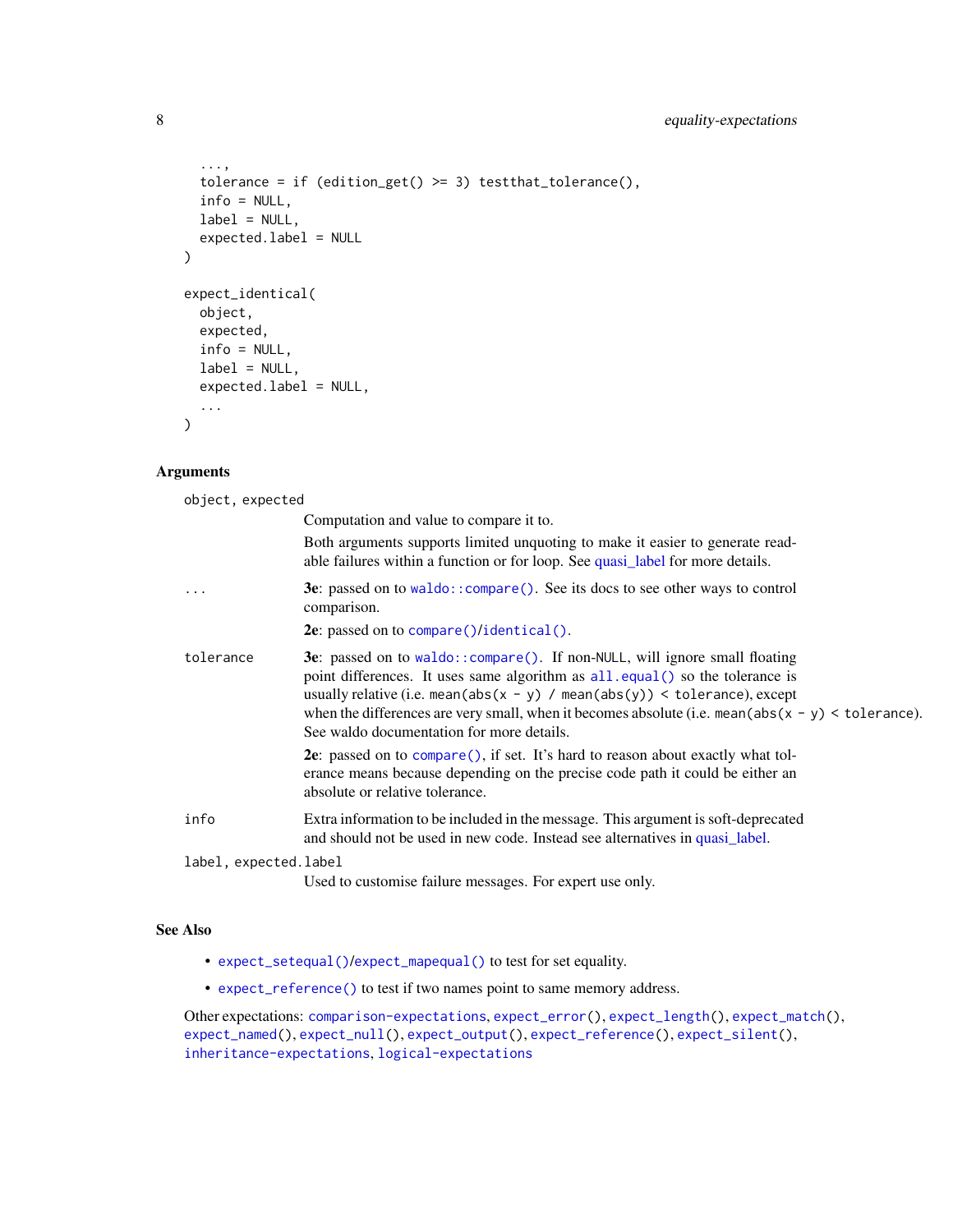#### <span id="page-8-0"></span>expect that the expect of the state of the state of the state of the state of the state of the state of the state of the state of the state of the state of the state of the state of the state of the state of the state of t

# Examples

```
a < -10expect_equal(a, 10)
# Use expect_equal() when testing for numeric equality
## Not run:
expect_identical(sqrt(2) ^ 2, 2)
## End(Not run)
expect_equal(sqrt(2) ^ 2, 2)
```
expect *The building block of all* expect\_ *functions*

# Description

Call expect() when writing your own expectations. See vignette("custom-expectation") for details.

# Usage

```
expect(
  ok,
  failure_message,
  info = NULL,
  srcref = NULL,
  trace = NULL,trace_env = caller_env()
\mathcal{L}
```
# Arguments

| ok              | TRUE or FALSE indicating if the expectation was successful.                                                                                                                                                                       |
|-----------------|-----------------------------------------------------------------------------------------------------------------------------------------------------------------------------------------------------------------------------------|
| failure_message |                                                                                                                                                                                                                                   |
|                 | Message to show if the expectation failed.                                                                                                                                                                                        |
| info            | Character vector continuing additional information. Included for backward com-<br>patibility only and new expectations should not use it.                                                                                         |
| srcref          | Location of the failure. Should only needed to be explicitly supplied when you<br>need to forward a srcref captured elsewhere.                                                                                                    |
| trace           | An optional backtrace created by rlang::trace_back(). When supplied, the<br>expectation is displayed with the backtrace.                                                                                                          |
| trace_env       | If is null (trace), this is used to automatically generate a traceback running<br>from test_code()/test_file() to trace_env. You'll generally only need to<br>set this if you're wrapping an expectation inside another function. |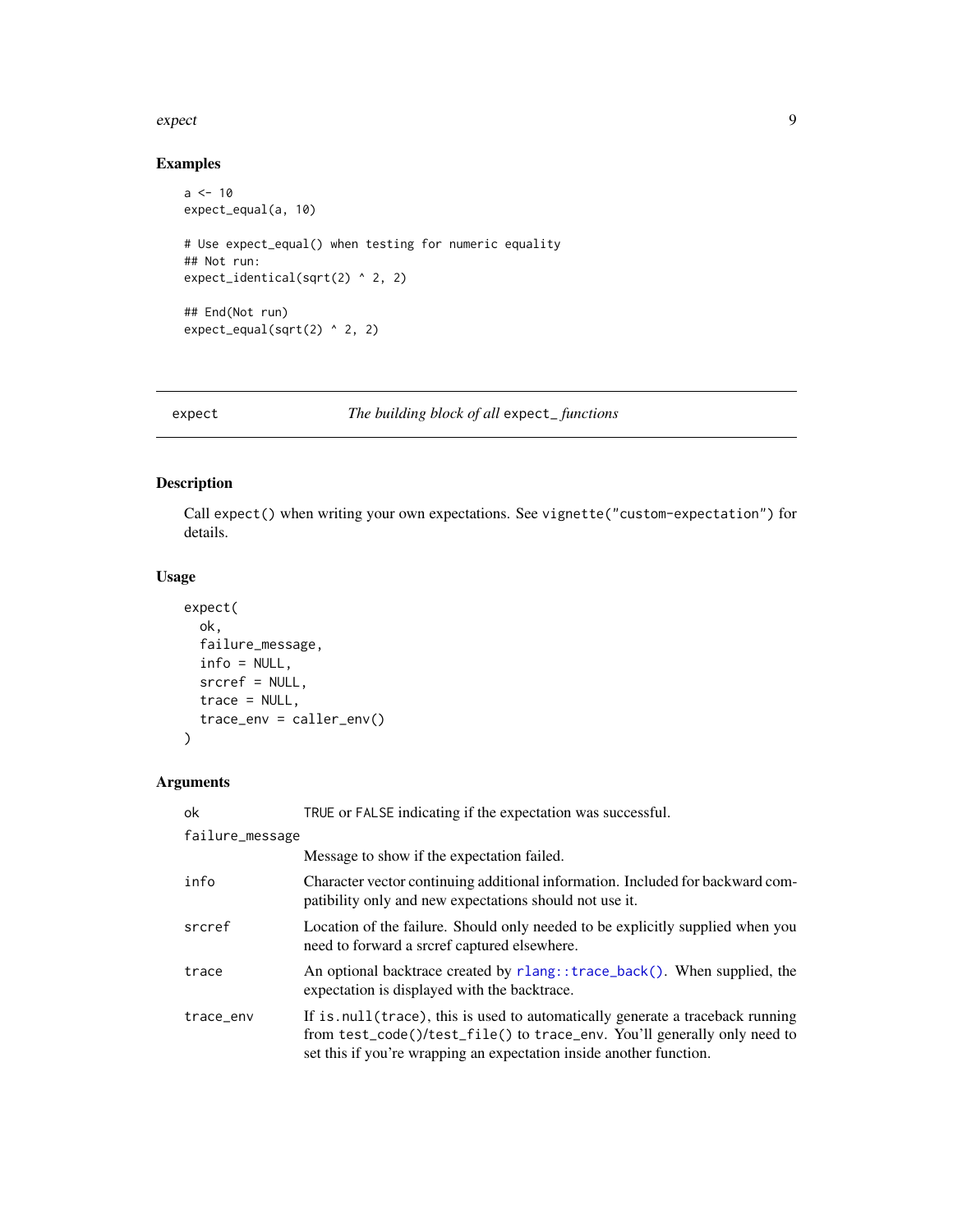# <span id="page-9-0"></span>Details

While expect() creates and signals an expectation in one go, exp\_signal() separately signals an expectation that you have manually created with [new\\_expectation\(\)](#page-0-0). Expectations are signalled with the following protocol:

- If the expectation is a failure or an error, it is signalled with [base::stop\(\)](#page-0-0). Otherwise, it is signalled with base:: signalCondition().
- The continue\_test restart is registered. When invoked, failing expectations are ignored and normal control flow is resumed to run the other tests.

#### Value

An expectation object. Signals the expectation condition with a continue\_test restart.

# See Also

[exp\\_signal\(\)](#page-0-0)

<span id="page-9-1"></span>expect\_error *Does code throw an error, warning, message, or other condition?*

#### Description

expect\_error(), expect\_warning(), expect\_message(), and expect\_condition() check that code throws an error, warning, message, or condition with a message that matches regexp, or a class that inherits from class. See below for more details.

In the 3rd edition, these functions match (at most) a single condition. All additional and nonmatching (if regexp or class are used) conditions will bubble up outside the expectation. If these additional conditions are important you'll need to catch them with additional expect\_message()/expect\_warning() calls; if they're unimportant you can ignore with [suppressMessages\(\)](#page-0-0)/[suppressWarnings\(\)](#page-0-0).

It can be tricky to test for a combination of different conditions, such as a message followed by an error. [expect\\_snapshot\(\)](#page-18-1) is often an easier alternative for these more complex cases.

#### Usage

```
expect_error(
  object,
  regexp = NULL,class = NULL,
  ...,
  inherit = TRUE,
  info = NULL,
  label = NULL)
```
expect\_warning(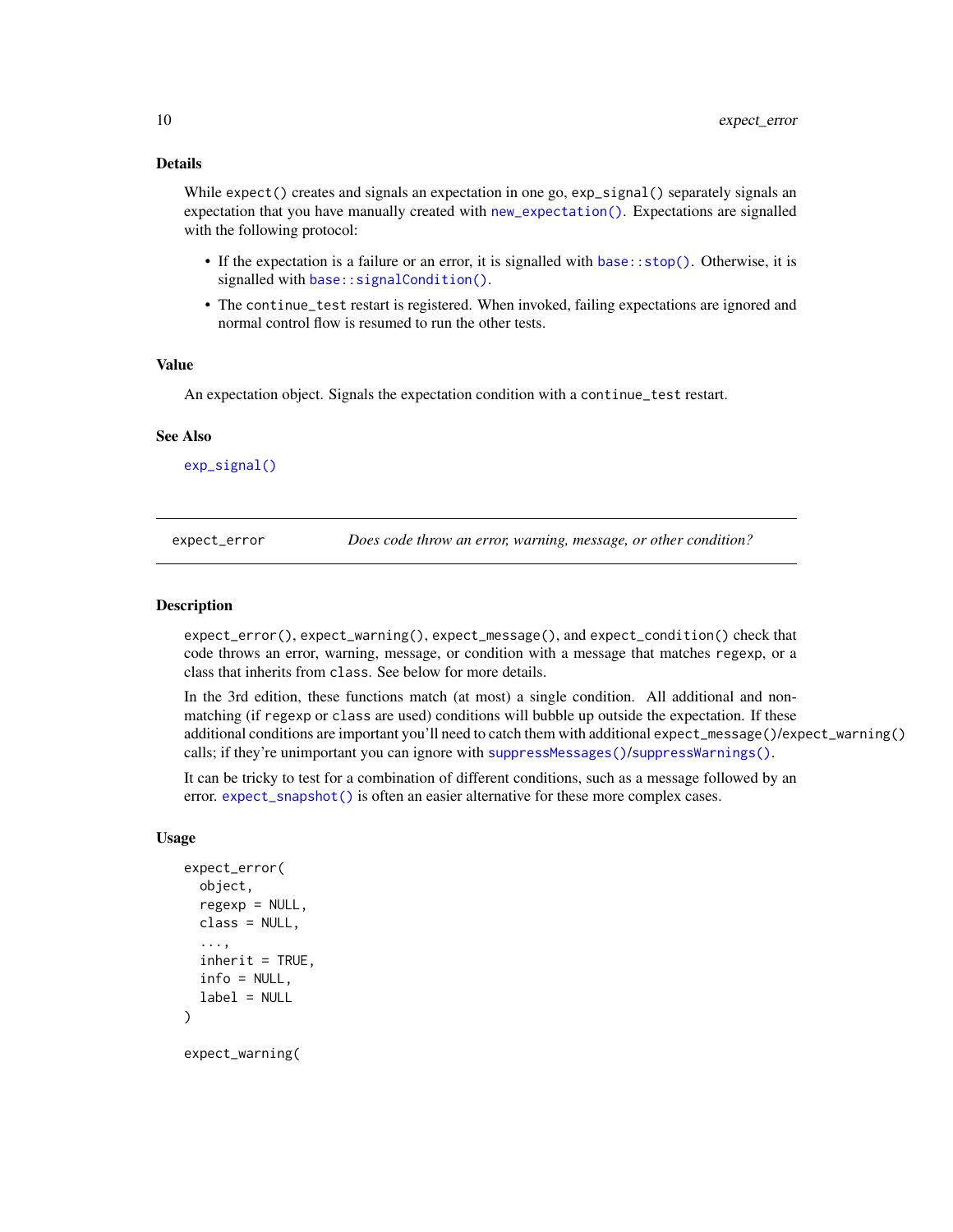```
object,
  regexp = NULL,
 class = NULL,
  ...,
 inherit = TRUE,
 all = FALSE,
 info = NULL,
 label = NULL
)
expect_message(
 object,
  regexp = NULL,
 class = NULL,
  ...,
  inherit = TRUE,
 all = FALSE,info = NULL,
 label = NULL
\mathcal{L}expect_condition(
 object,
  regexp = NULL,
 class = NULL,
  ...,
  inherit = TRUE,
 info = NULL,
 label = NULL
)
```
# Arguments

| object  | Object to test.                                                                                                                                |
|---------|------------------------------------------------------------------------------------------------------------------------------------------------|
|         | Supports limited unquoting to make it easier to generate readable failures within<br>a function or for loop. See quasi_label for more details. |
| regexp  | Regular expression to test against.                                                                                                            |
|         | • A character vector giving a regular expression that must match the error<br>message.                                                         |
|         | • If NULL, the default, asserts that there should be an error, but doesn't test for<br>a specific value.                                       |
|         | • If NA, asserts that there should be no errors.                                                                                               |
| class   | Instead of supplying a regular expression, you can also supply a class name.<br>This is useful for "classed" conditions.                       |
| $\cdot$ | Arguments passed on to expect_match                                                                                                            |
|         | per 1 logical. Should Perl-compatible regexps be used?                                                                                         |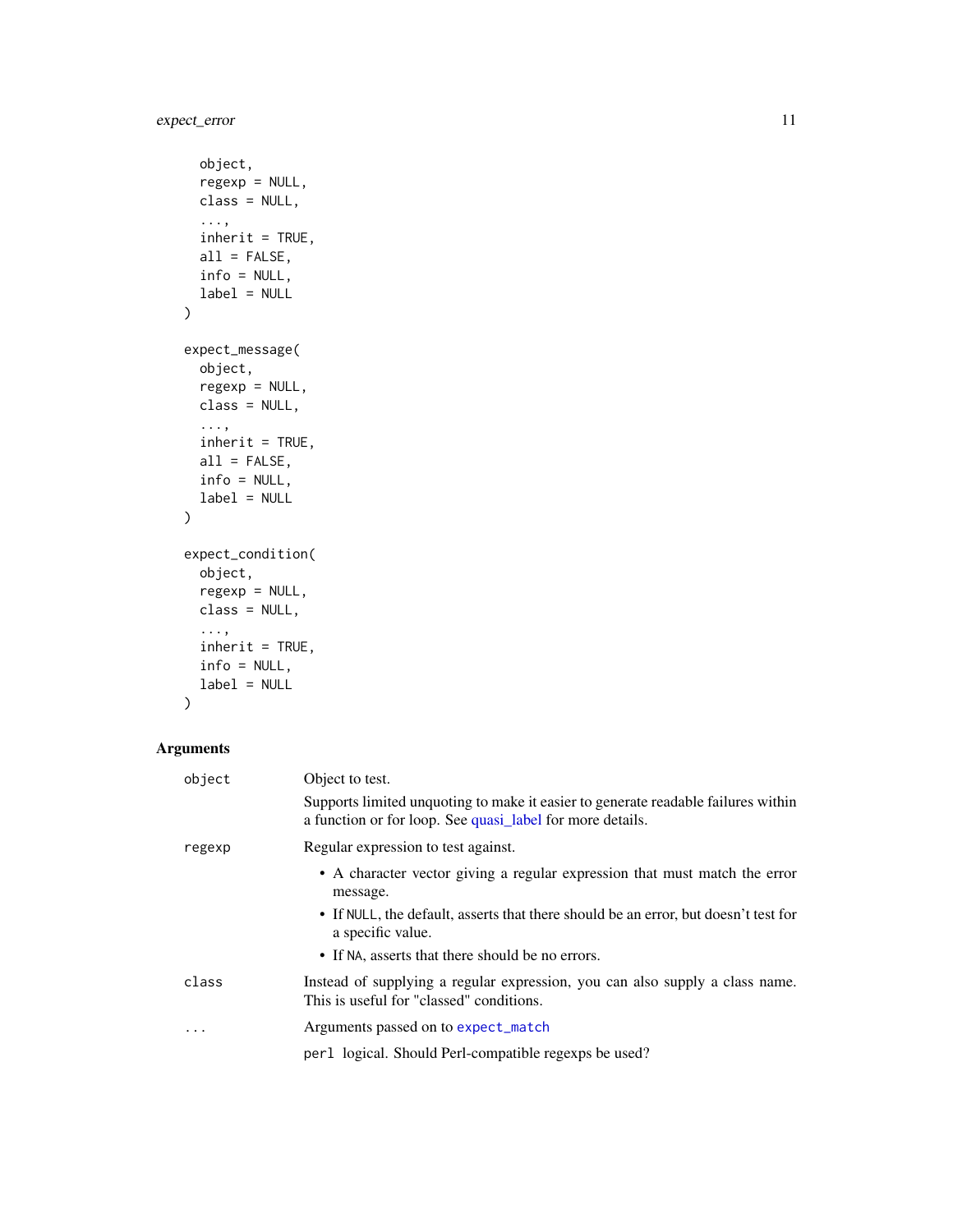<span id="page-11-0"></span>

|         | fixed logical. If TRUE, pattern is a string to be matched as is. Overrides all<br>conflicting arguments.                                                          |
|---------|-------------------------------------------------------------------------------------------------------------------------------------------------------------------|
| inherit | Whether to match regexp and class across the ancestry of chained errors.                                                                                          |
| info    | Extra information to be included in the message. This argument is soft-deprecated<br>and should not be used in new code. Instead see alternatives in quasi label. |
| label   | Used to customise failure messages. For expert use only.                                                                                                          |
| a11     | <i>DEPRECATED</i> If you need to test multiple warnings/messages you now need<br>to use multiple calls to expect_message()/expect_warning()                       |

# Value

If regexp = NA, the value of the first argument; otherwise the captured condition.

#### Testing message vs class

When checking that code generates an error, it's important to check that the error is the one you expect. There are two ways to do this. The first way is the simplest: you just provide a regexp that match some fragment of the error message. This is easy, but fragile, because the test will fail if the error message changes (even if its the same error).

A more robust way is to test for the class of the error, if it has one. You can learn more about custom conditions at <https://adv-r.hadley.nz/conditions.html#custom-conditions>, but in short, errors are S3 classes and you can generate a custom class and check for it using class instead of regexp.

If you are using expect\_error() to check that an error message is formatted in such a way that it makes sense to a human, we recommend using [expect\\_snapshot\(\)](#page-18-1) instead.

#### See Also

```
Other expectations: comparison-expectations, equality-expectations, expect_length(),
expect_match(), expect_named(), expect_null(), expect_output(), expect_reference(),
expect_silent(), inheritance-expectations, logical-expectations
```
#### Examples

```
# Errors ------------------------------------------------------------------
f <- function() stop("My error!")
expect_error(f())
expect_error(f(), "My error!")
# You can use the arguments of grepl to control the matching
expect_error(f(), "my error!", ignore.case = TRUE)
# Note that `expect_error()` returns the error object so you can test
# its components if needed
err <- expect_error(rlang::abort("a", n = 10))
expect_equal(err$n, 10)
# Warnings ------------------------------------------------------------------
f \leftarrow function(x) {
```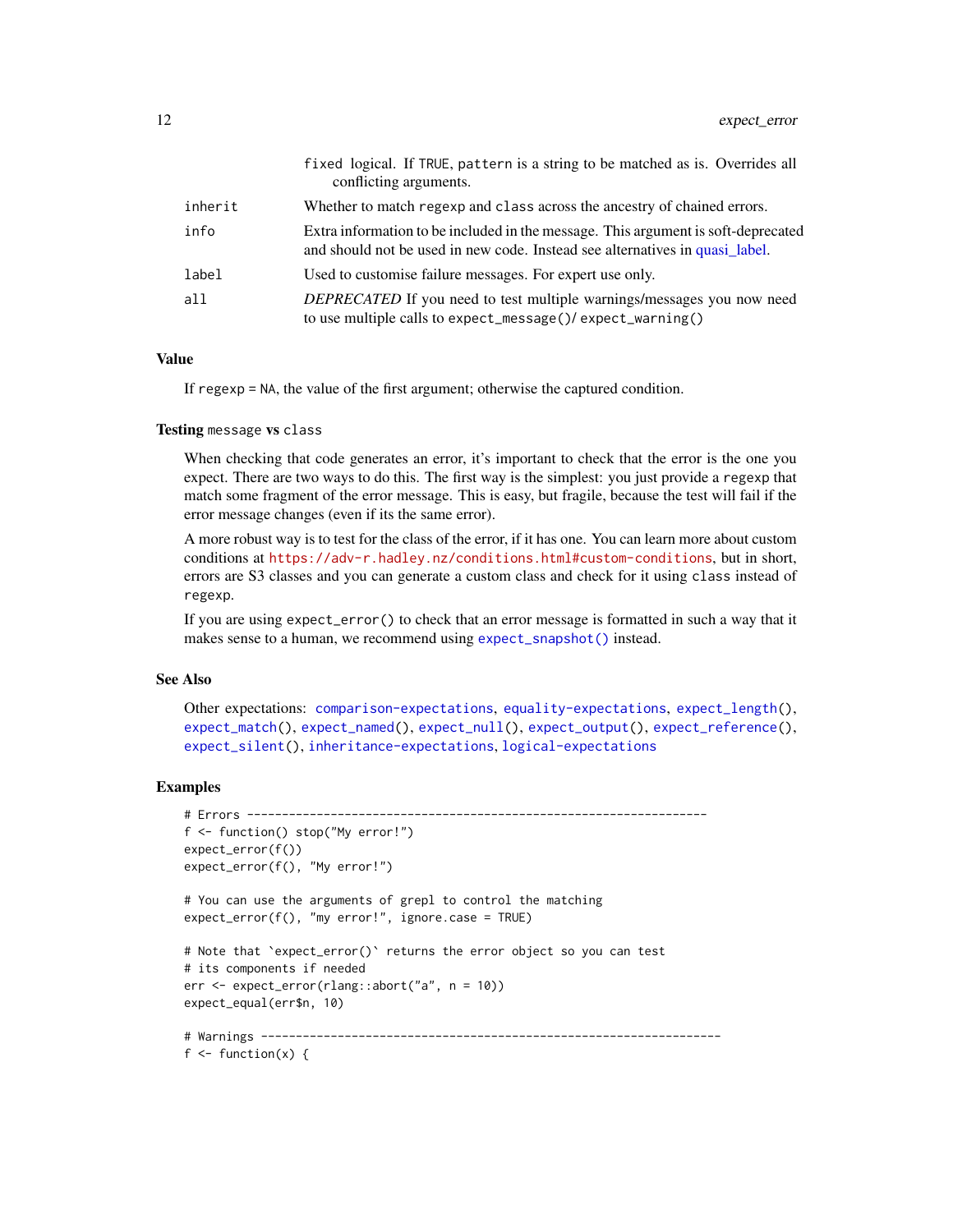# <span id="page-12-0"></span>expect\_invisible 13

```
if (x < 0) {
   warning("*x* is already negative")
   return(x)
  }
  -x}
expect_warning(f(-1))
expect_warning(f(-1), "already negative")
expect_warning(f(1), NA)
# To test message and output, store results to a variable
expect_warning(out <- f(-1), "already negative")
expect_equal(out, -1)
# Messages ------------------------------------------------------------------
f \leftarrow function(x) {
 if (x < 0) {
   message("*x* is already negative")
   return(x)
  }
  -x}
expect_message(f(-1))
expect_message(f(-1), "already negative")
expect_message(f(1), NA)
```
expect\_invisible *Does code return a visible or invisible object?*

#### Description

Use this to test whether a function returns a visible or invisible output. Typically you'll use this to check that functions called primarily for their side-effects return their data argument invisibly.

#### Usage

```
expect_invisible(call, label = NULL)
expect_visible(call, label = NULL)
```
#### Arguments

| call  | A function call.                                         |  |
|-------|----------------------------------------------------------|--|
| label | Used to customise failure messages. For expert use only. |  |

# Value

The evaluated call, invisibly.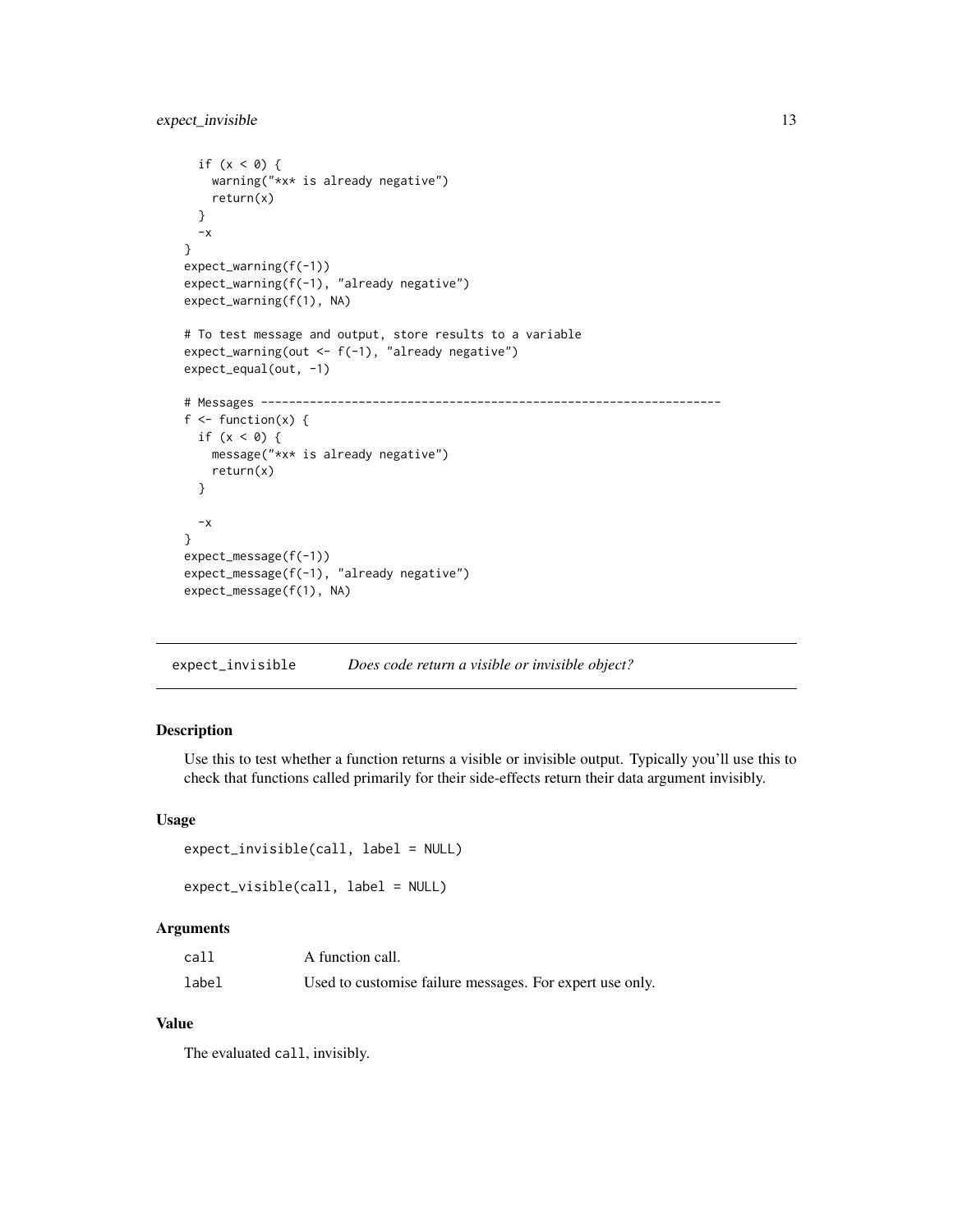## Examples

```
expect_invisible(x <- 10)
expect_visible(x)
# Typically you'll assign the result of the expectation so you can
# also check that the value is as you expect.
greet <- function(name) {
  message("Hi ", name)
  invisible(name)
}
out <- expect_invisible(greet("Hadley"))
expect_equal(out, "Hadley")
```
<span id="page-13-1"></span>expect\_length *Does code return a vector with the specified length?*

#### Description

Does code return a vector with the specified length?

# Usage

expect\_length(object, n)

# Arguments

| object | Object to test.                                                                   |
|--------|-----------------------------------------------------------------------------------|
|        | Supports limited unquoting to make it easier to generate readable failures within |
|        | a function or for loop. See quasi_label for more details.                         |
| n      | Expected length.                                                                  |

# See Also

[expect\\_vector\(\)](#page-22-1) to make assertions about the "size" of a vector

Other expectations: [comparison-expectations](#page-4-1), [equality-expectations](#page-6-1), [expect\\_error\(](#page-9-1)), [expect\\_match\(](#page-0-0)), [expect\\_named\(](#page-14-1)), [expect\\_null\(](#page-0-0)), [expect\\_output\(](#page-15-1)), [expect\\_reference\(](#page-0-0)), [expect\\_silent\(](#page-17-1)), [inheritance-expectations](#page-24-2), [logical-expectations](#page-29-2)

# Examples

```
expect_length(1, 1)
expect_length(1:10, 10)
## Not run:
expect_length(1:10, 1)
```
## End(Not run)

<span id="page-13-0"></span>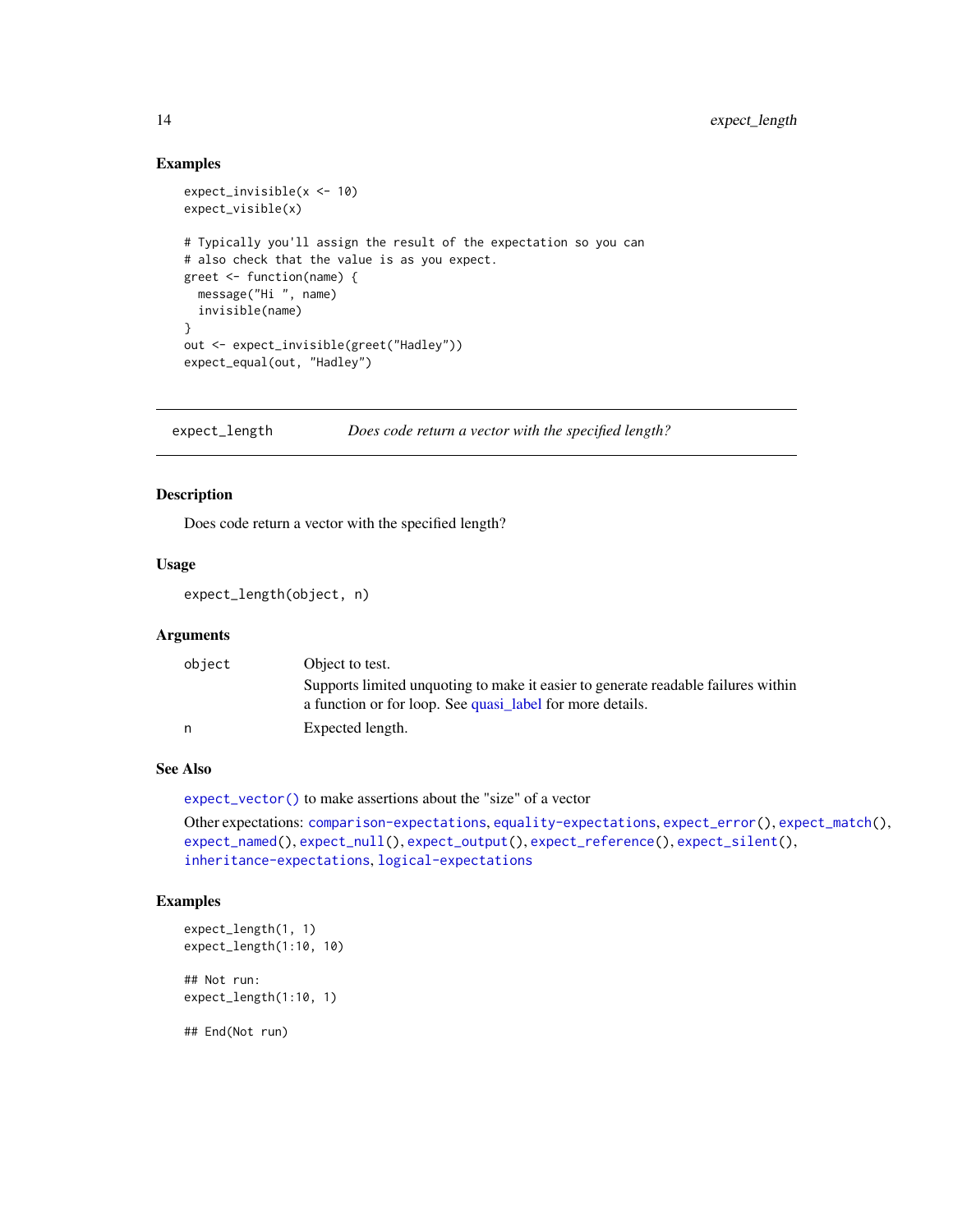<span id="page-14-1"></span><span id="page-14-0"></span>

## Description

You can either check for the presence of names (leaving expected blank), specific names (by supplying a vector of names), or absence of names (with NULL).

# Usage

```
expect_named(
  object,
  expected,
  ignore.order = FALSE,
  ignore.case = FALSE,
  info = NULL,
  label = NULL\mathcal{L}
```
#### Arguments

| object       | Object to test.                                                                                                                                                   |
|--------------|-------------------------------------------------------------------------------------------------------------------------------------------------------------------|
|              | Supports limited unquoting to make it easier to generate readable failures within<br>a function or for loop. See quasi_label for more details.                    |
| expected     | Character vector of expected names. Leave missing to match any names. Use<br>NULL to check for absence of names.                                                  |
| ignore.order | If TRUE, sorts names before comparing to ignore the effect of order.                                                                                              |
| ignore.case  | If TRUE, lowercases all names to ignore the effect of case.                                                                                                       |
| info         | Extra information to be included in the message. This argument is soft-deprecated<br>and should not be used in new code. Instead see alternatives in quasi label. |
| label        | Used to customise failure messages. For expert use only.                                                                                                          |

# See Also

Other expectations: [comparison-expectations](#page-4-1), [equality-expectations](#page-6-1), [expect\\_error\(](#page-9-1)), [expect\\_length\(](#page-13-1)), [expect\\_match\(](#page-0-0)), [expect\\_null\(](#page-0-0)), [expect\\_output\(](#page-15-1)), [expect\\_reference\(](#page-0-0)), [expect\\_silent\(](#page-17-1)), [inheritance-expectations](#page-24-2), [logical-expectations](#page-29-2)

## Examples

```
x \leq -c(a = 1, b = 2, c = 3)expect_named(x)
expect\_named(x, c("a", "b", "c"))# Use options to control sensitivity
expect\_named(x, c("B", "C", "A"), ignore. order = TRUE, ignore. case = TRUE)
```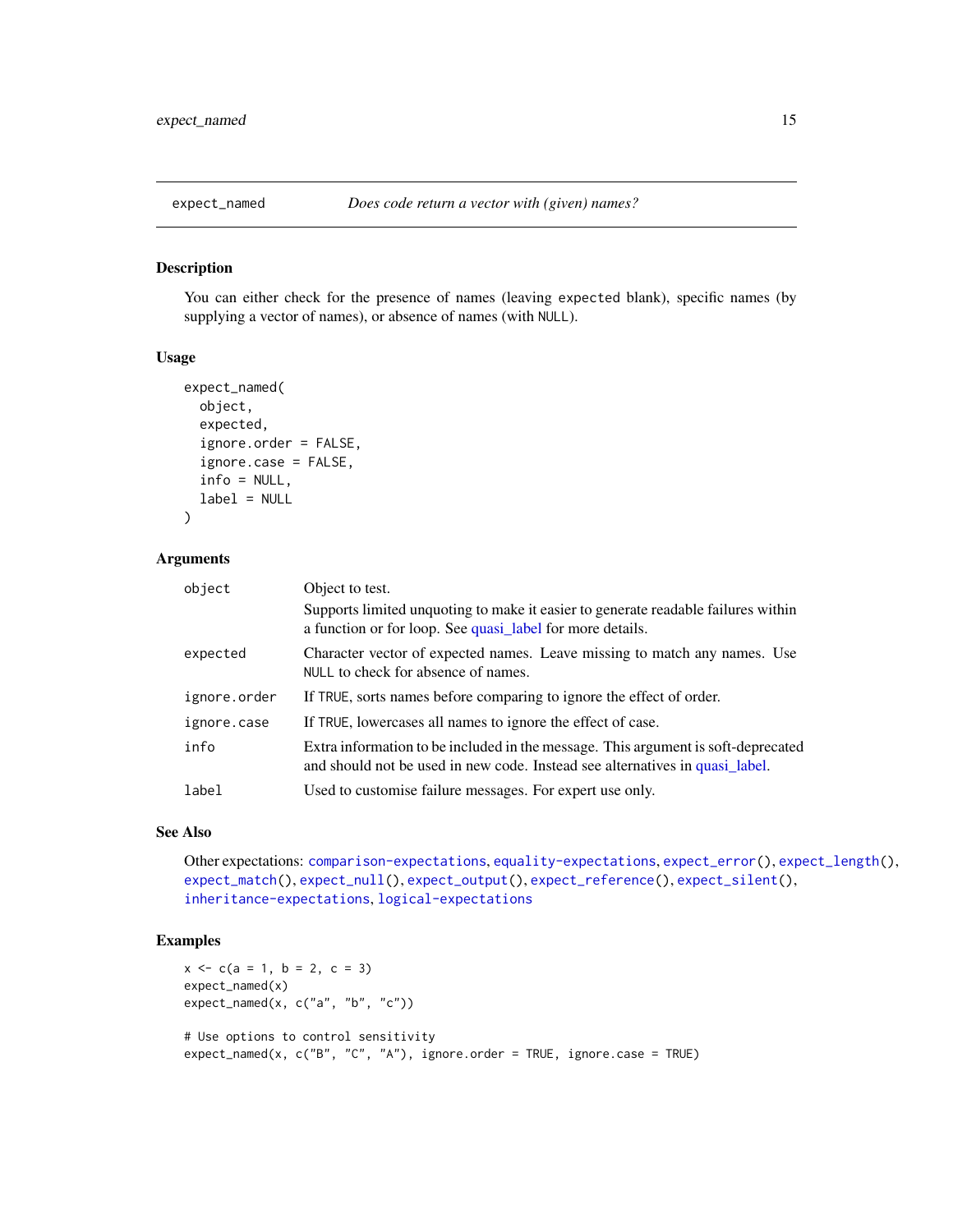```
# Can also check for the absence of names with NULL
z \le -1:4expect_named(z, NULL)
```
<span id="page-15-1"></span>expect\_output *Does code print output to the console?*

# Description

Test for output produced by print() or cat(). This is best used for very simple output; for more complex cases use [verify\\_output\(\)](#page-0-0).

# Usage

```
expect_output(
 object,
 regexp = NULL,
  ...,
 info = NULL,
 label = NULL,width = 80)
```
# Arguments

| object | Object to test.                                                                                                                                                                                                                          |
|--------|------------------------------------------------------------------------------------------------------------------------------------------------------------------------------------------------------------------------------------------|
|        | Supports limited unquoting to make it easier to generate readable failures within<br>a function or for loop. See quasi_label for more details.                                                                                           |
| regexp | Regular expression to test against.                                                                                                                                                                                                      |
|        | • A character vector giving a regular expression that must match the output.<br>• If NULL, the default, asserts that there should output, but doesn't check for<br>a specific value.<br>• If NA, asserts that there should be no output. |
|        | Arguments passed on to expect_match                                                                                                                                                                                                      |
|        | all Should all elements of actual value match regexp (TRUE), or does only<br>one need to match (FALSE).                                                                                                                                  |
|        | per 1 logical. Should Perl-compatible regexps be used?                                                                                                                                                                                   |
|        | fixed logical. If TRUE, pattern is a string to be matched as is. Overrides all<br>conflicting arguments.                                                                                                                                 |
| info   | Extra information to be included in the message. This argument is soft-deprecated<br>and should not be used in new code. Instead see alternatives in quasi_label.                                                                        |
| label  | Used to customise failure messages. For expert use only.                                                                                                                                                                                 |
| width  | Number of characters per line of output. This does not inherit from get Option ("width")<br>so that tests always use the same output width, minimising spurious differences.                                                             |

<span id="page-15-0"></span>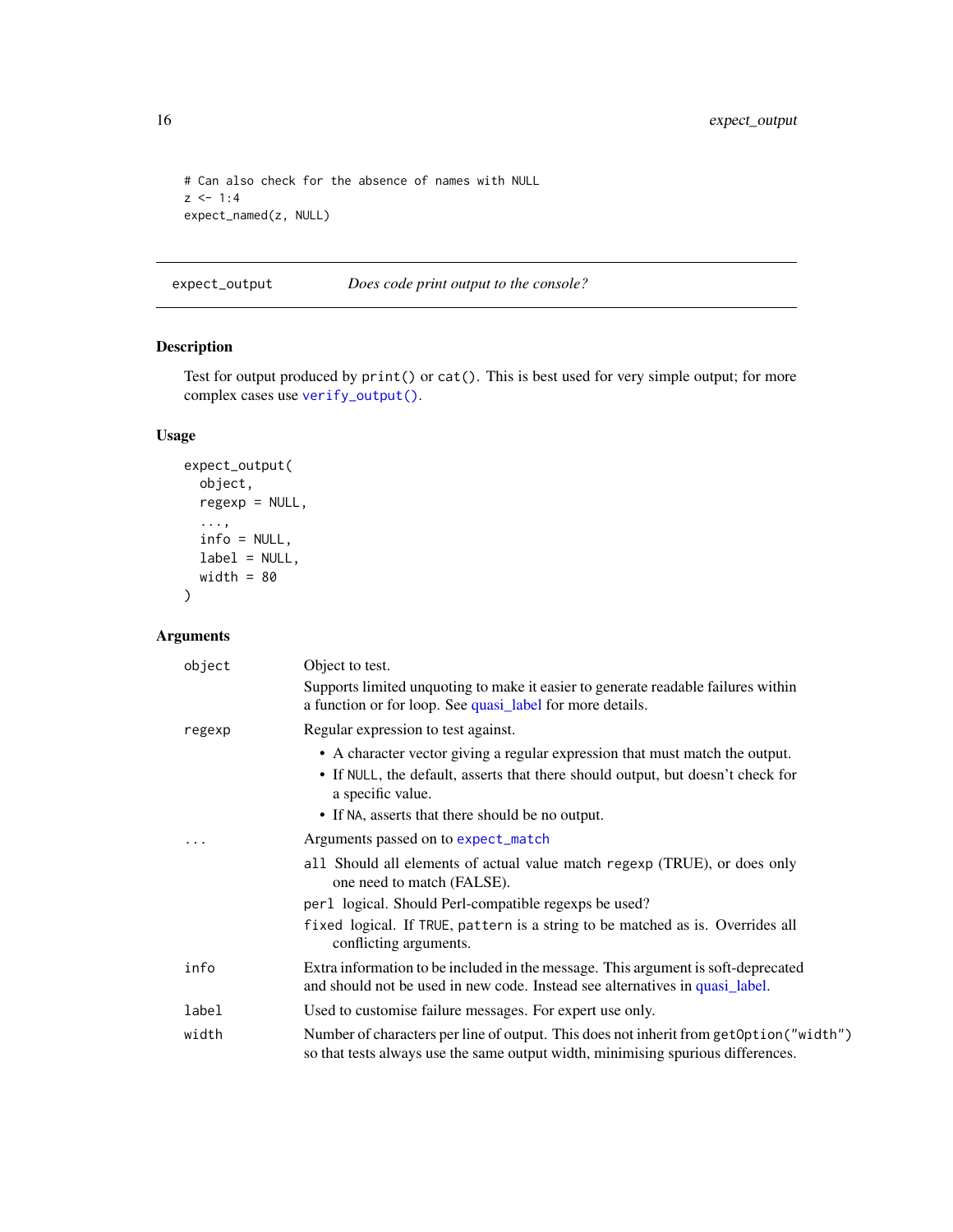# <span id="page-16-0"></span>expect\_setequal 17

# Value

The first argument, invisibly.

#### See Also

```
Other expectations: comparison-expectations, equality-expectations, expect_error(), expect_length(),
expect_match(), expect_named(), expect_null(), expect_reference(), expect_silent(),
inheritance-expectations, logical-expectations
```
### Examples

```
str(mtcars)
expect_output(str(mtcars), "32 obs")
expect_output(str(mtcars), "11 variables")
# You can use the arguments of grepl to control the matching
expect_output(str(mtcars), "11 VARIABLES", ignore.case = TRUE)
expect_output(str(mtcars), "$ mpg", fixed = TRUE)
```
<span id="page-16-1"></span>expect\_setequal *Does code return a vector containing the expected values?*

#### <span id="page-16-2"></span>Description

- expect\_setequal(x, y) tests that every element of x occurs in y, and that every element of y occurs in x.
- expect\_mapequal(x, y) tests that x and y have the same names, and that  $x[name(s)]$ equals y.

## Usage

```
expect_setequal(object, expected)
```
expect\_mapequal(object, expected)

#### **Arguments**

| object   | Computation and value to compare it to.                                                                                                                         |
|----------|-----------------------------------------------------------------------------------------------------------------------------------------------------------------|
|          | Both arguments supports limited unquoting to make it easier to generate read-<br>able failures within a function or for loop. See quasi label for more details. |
| expected | Computation and value to compare it to.                                                                                                                         |
|          | Both arguments supports limited unquoting to make it easier to generate read-<br>able failures within a function or for loop. See quasi label for more details. |

#### Details

Note that expect\_setequal() ignores names, and you will be warned if both object and expected have them.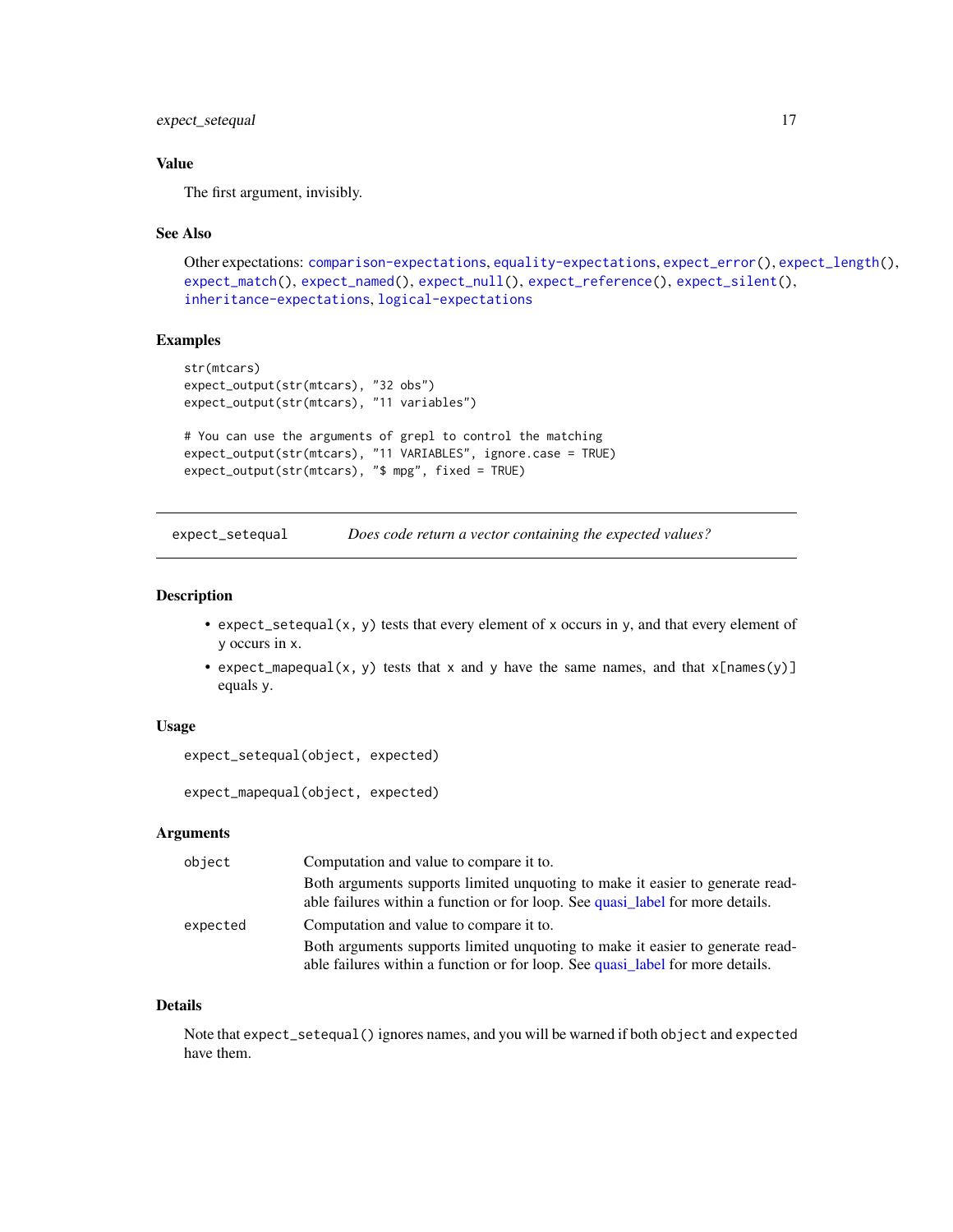## Examples

```
expect_setequal(letters, rev(letters))
show_failure(expect_setequal(letters[-1], rev(letters)))
x \le -\text{list}(b = 2, a = 1)expect_mapequal(x, list(a = 1, b = 2))
show_failure(expect_mapequal(x, list(a = 1)))
show_failure(expect_mapequal(x, list(a = 1, b = "x")))
show_failure(expect_mapequal(x, list(a = 1, b = 2, c = 3)))
```
<span id="page-17-1"></span>expect\_silent *Does code execute silently?*

#### Description

Checks that the code produces no output, messages, or warnings.

#### Usage

expect\_silent(object)

### Arguments

| object | Object to test.                                                                   |
|--------|-----------------------------------------------------------------------------------|
|        | Supports limited unquoting to make it easier to generate readable failures within |
|        | a function or for loop. See quasi_label for more details.                         |

# Value

The first argument, invisibly.

# See Also

```
Other expectations: comparison-expectations, equality-expectations, expect_error(), expect_length(),
expect_match(), expect_named(), expect_null(), expect_output(), expect_reference(),
inheritance-expectations, logical-expectations
```
## Examples

```
expect_silent("123")
f \leftarrow function() {
 message("Hi!")
  warning("Hey!!")
  print("OY!!!")
}
## Not run:
expect_silent(f())
```
<span id="page-17-0"></span>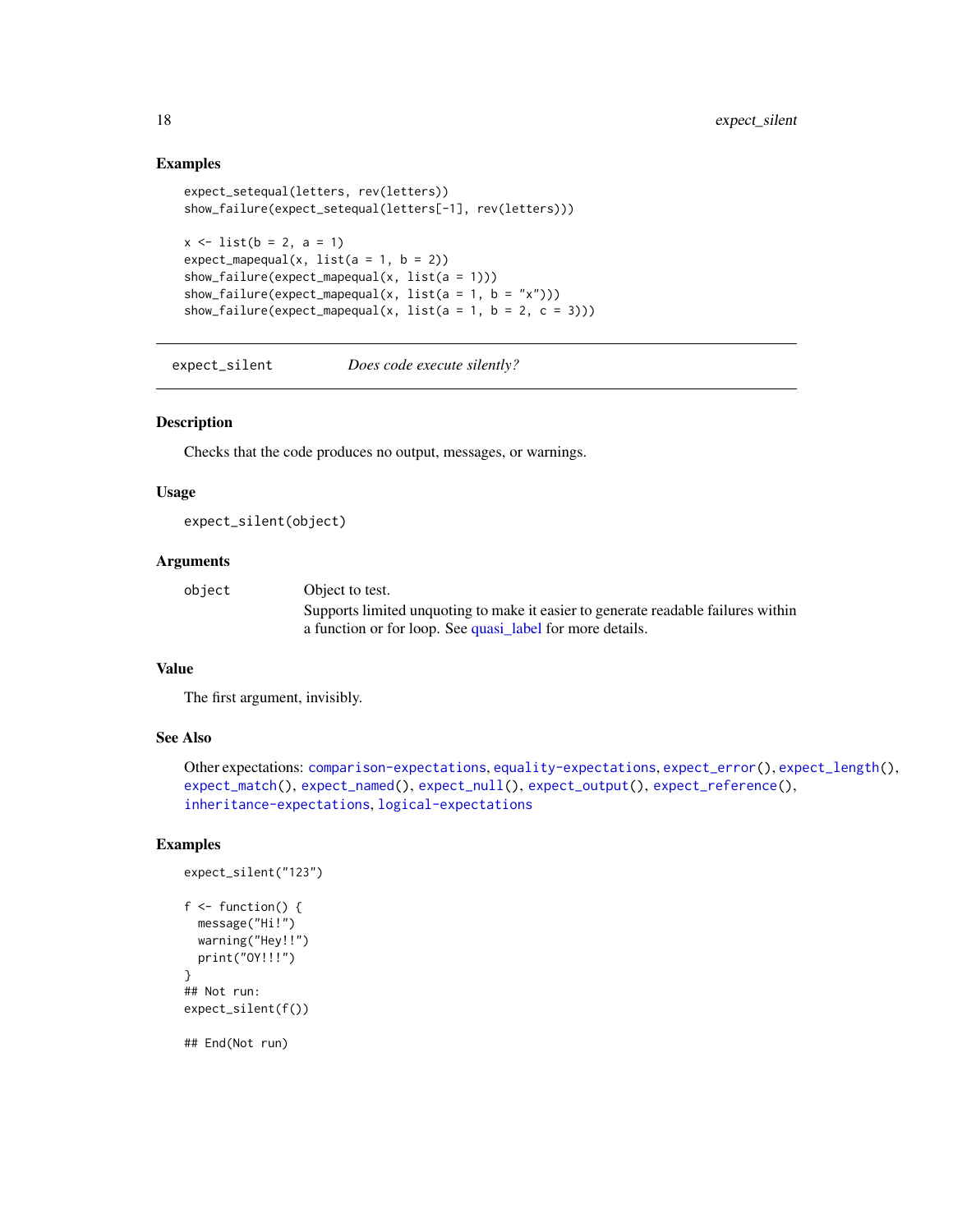# <span id="page-18-1"></span><span id="page-18-0"></span>Description

Snapshot tests (aka golden tests) are similar to unit tests except that the expected result is stored in a separate file that is managed by testthat. Snapshot tests are useful for when the expected value is large, or when the intent of the code is something that can only be verified by a human (e.g. this is a useful error message). Learn more in vignette("snapshotting").

- expect\_snapshot() captures all messages, warnings, errors, and output from code.
- expect\_snapshot\_output() captures just output printed to the console.
- expect\_snapshot\_error() captures an error message and optionally checks its class.
- expect\_snapshot\_warning() captures a warning message and optionally checks its class.
- expect\_snapshot\_value() captures the return value.

(These functions supersede [verify\\_output\(\)](#page-0-0), [expect\\_known\\_output\(\)](#page-0-0), [expect\\_known\\_value\(\)](#page-0-0), and [expect\\_known\\_hash\(\)](#page-0-0).)

#### Usage

```
expect_snapshot(
 x,
  cran = FALSE,
 error = FALSE,
  transform = NULL,
  variant = NULL,
  cnd_class = FALSE
)
expect_snapshot_output(x, cran = FALSE, variant = NULL)
expect_snapshot_error(x, class = "error", cran = FALSE, variant = NULL)
expect_snapshot_warning(x, class = "warning", cran = FALSE, variant = NULL)
expect_snapshot_value(
  x,
  style = c("json", "json2", "deparse", "serialize"),
  cran = FALSE,
  tolerance = testthat_tolerance(),
  ...,
  variant = NULL
)
```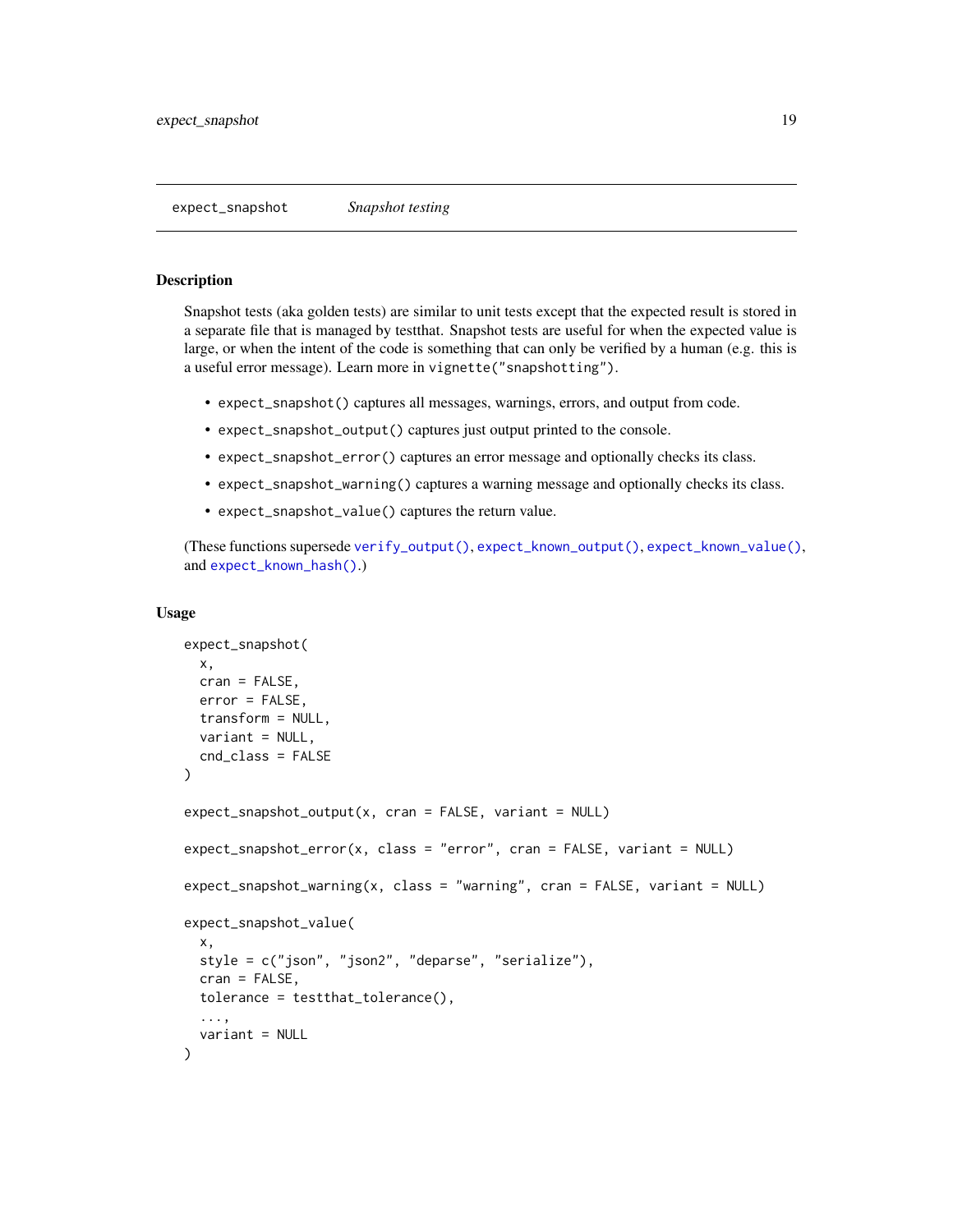# <span id="page-19-0"></span>Arguments

| X         | Code to evaluate.                                                                                                                                                                                                                                                                                                                                                                                                                                                                                                                     |
|-----------|---------------------------------------------------------------------------------------------------------------------------------------------------------------------------------------------------------------------------------------------------------------------------------------------------------------------------------------------------------------------------------------------------------------------------------------------------------------------------------------------------------------------------------------|
| cran      | Should these expectations be verified on CRAN? By default, they are not, be-<br>cause snapshot tests tend to be fragile because they often rely on minor details<br>of dependencies.                                                                                                                                                                                                                                                                                                                                                  |
| error     | Do you expect the code to throw an error? The expectation will fail (even on<br>CRAN) if an unexpected error is thrown or the expected error is not thrown.                                                                                                                                                                                                                                                                                                                                                                           |
| transform | Optionally, a function to scrub sensitive or stochastic text from the output. Should<br>take a character vector of lines as input and return a modified character vector<br>as output.                                                                                                                                                                                                                                                                                                                                                |
| variant   | [Experimental]                                                                                                                                                                                                                                                                                                                                                                                                                                                                                                                        |
|           | If not-NULL, results will be saved in _snaps/{variant}/{test.md}, so variant<br>must be a single string of alphanumeric characters suitable for use as a directory<br>name.                                                                                                                                                                                                                                                                                                                                                           |
|           | You can variants to deal with cases where the snapshot output varies and you<br>want to capture and test the variations. Common use cases include variations<br>for operating system, R version, or version of key dependency. Variants are an<br>advanced feature. When you use them, you'll need to carefully think about your<br>testing strategy to ensure that all important variants are covered by automated<br>tests, and ensure that you have a way to get snapshot changes out of your CI<br>system and back into the repo. |
| cnd_class | Whether to include the class of messages, warnings, and errors in the snapshot.<br>Only the most specific class is included, i.e. the first element of class(cnd).                                                                                                                                                                                                                                                                                                                                                                    |
| class     | Class of expected error or warning. The expectation will always fail (even on<br>CRAN) if an error of this class isn't seen when executing x.                                                                                                                                                                                                                                                                                                                                                                                         |
| style     | Serialization style to use:                                                                                                                                                                                                                                                                                                                                                                                                                                                                                                           |
|           | • json uses jsonlite::fromJSON() and jsonlite::toJSON(). This pro-<br>duces the simplest output but only works for relatively simple objects.                                                                                                                                                                                                                                                                                                                                                                                         |
|           | • json2 uses jsonlite::serializeJSON() and jsonlite::unserializeJSON()<br>which are more verbose but work for a wider range of type.                                                                                                                                                                                                                                                                                                                                                                                                  |
|           | • deparse uses deparse(), which generates a depiction of the object using<br>R code.                                                                                                                                                                                                                                                                                                                                                                                                                                                  |
|           | • serialize() produces a binary serialization of the object using serialize().<br>This is all but guaranteed to work for any R object, but produces a com-<br>pletely opaque serialization.                                                                                                                                                                                                                                                                                                                                           |
| tolerance | Numerical tolerance: any differences (in the sense of base::all.equal())<br>smaller than this value will be ignored.                                                                                                                                                                                                                                                                                                                                                                                                                  |
|           | The default tolerance is sqrt(.Machine\$double.eps), unless long doubles are<br>not available, in which case the test is skipped.                                                                                                                                                                                                                                                                                                                                                                                                     |
|           | For expect_snapshot_value() only, passed on to waldo:: compare() so you<br>can control the details of the comparison.                                                                                                                                                                                                                                                                                                                                                                                                                 |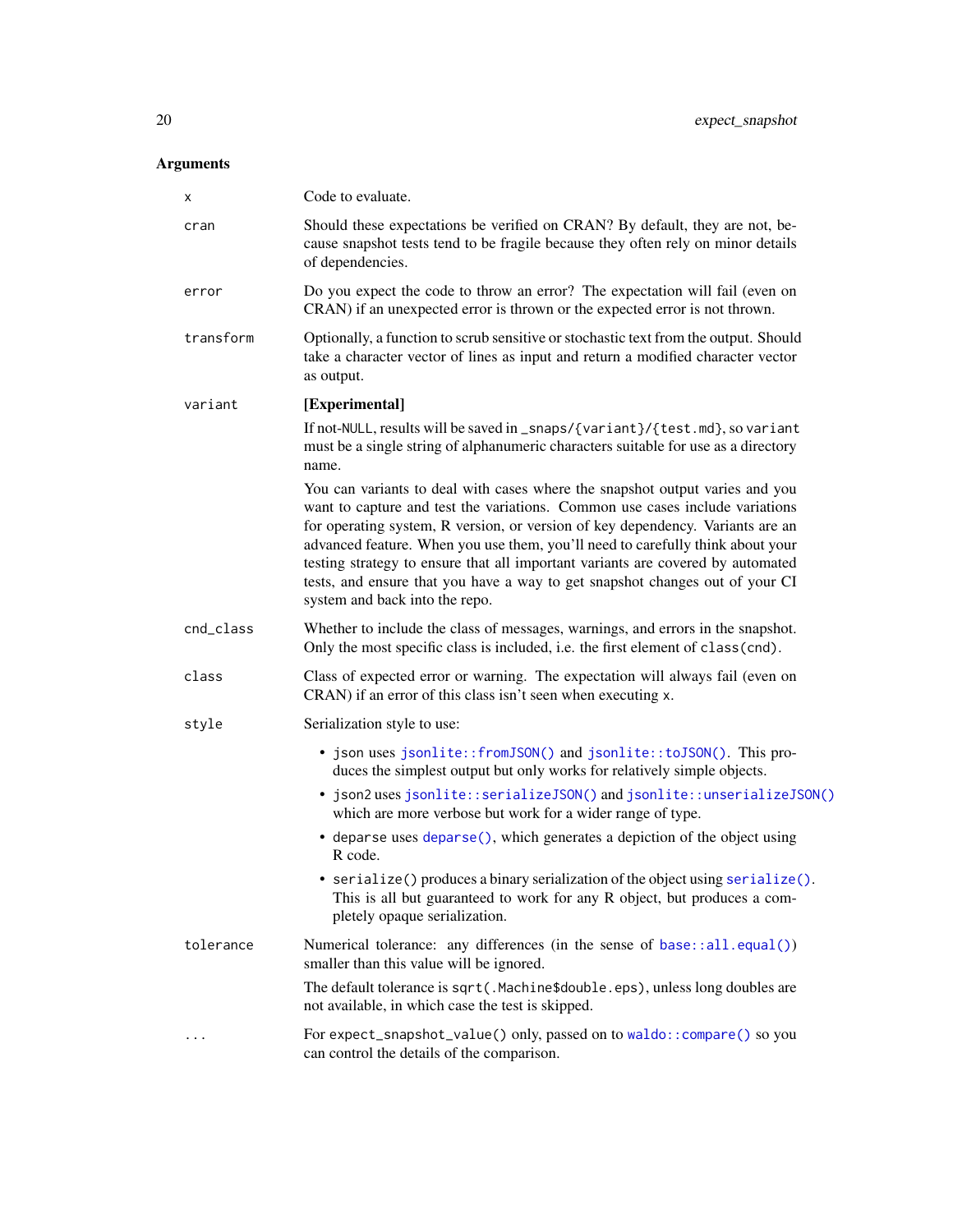#### <span id="page-20-0"></span>**Workflow**

The first time that you run a snapshot expectation it will run x, capture the results, and record in tests/testthat/snap/{test}.json. Each test file gets its own snapshot file, e.g. test-foo.R will get snap/foo.json.

It's important to review the JSON files and commit them to git. They are designed to be human readable, and you should always review new additions to ensure that the salient information has been captured. They should also be carefully reviewed in pull requests, to make sure that snapshots have updated in the expected way.

On subsequent runs, the result of  $x$  will be compared to the value stored on disk. If it's different, the expectation will fail, and a new file snap/{test}.new.json will be created. If the change was deliberate, you can approve the change with [snapshot\\_accept\(\)](#page-34-2) and then the tests will pass the next time you run them.

Note that snapshotting can only work when executing a complete test file (with [test\\_file\(\)](#page-36-2), [test\\_dir\(\)](#page-0-0), or friends) because there's otherwise no way to figure out the snapshot path. If you run snapshot tests interactively, they'll just display the current value.

expect\_snapshot\_file *Snapshot testing for whole files*

#### Description

Whole file snapshot testing is designed for testing objects that don't have a convenient textual representation, with initial support for images (.png, .jpg, .svg), data frames (.csv), and text files (.R, .txt, .json, ...).

The first time  $expect\_snapshot_file()$  is run, it will create  $_spasp/{test}/{name}.{ext}$  containing reference output. Future runs will be compared to this reference: if different, the test will fail and the new results will be saved in \_snaps/{test}/{name}.new.{ext}. To review failures, call [snapshot\\_review\(\)](#page-34-3).

We generally expect this function to be used via a wrapper that takes care of ensuring that output is as reproducible as possible, e.g. automatically skipping tests where it's known that images can't be reproduced exactly.

#### Usage

```
expect_snapshot_file(
  path,
  name = basename(path),
 binary = lifecycle::deprecated(),
  cran = FALSE,
  compare = NULL,
  transform = NULL,
  variant = NULL
)
```
announce\_snapshot\_file(path, name = basename(path))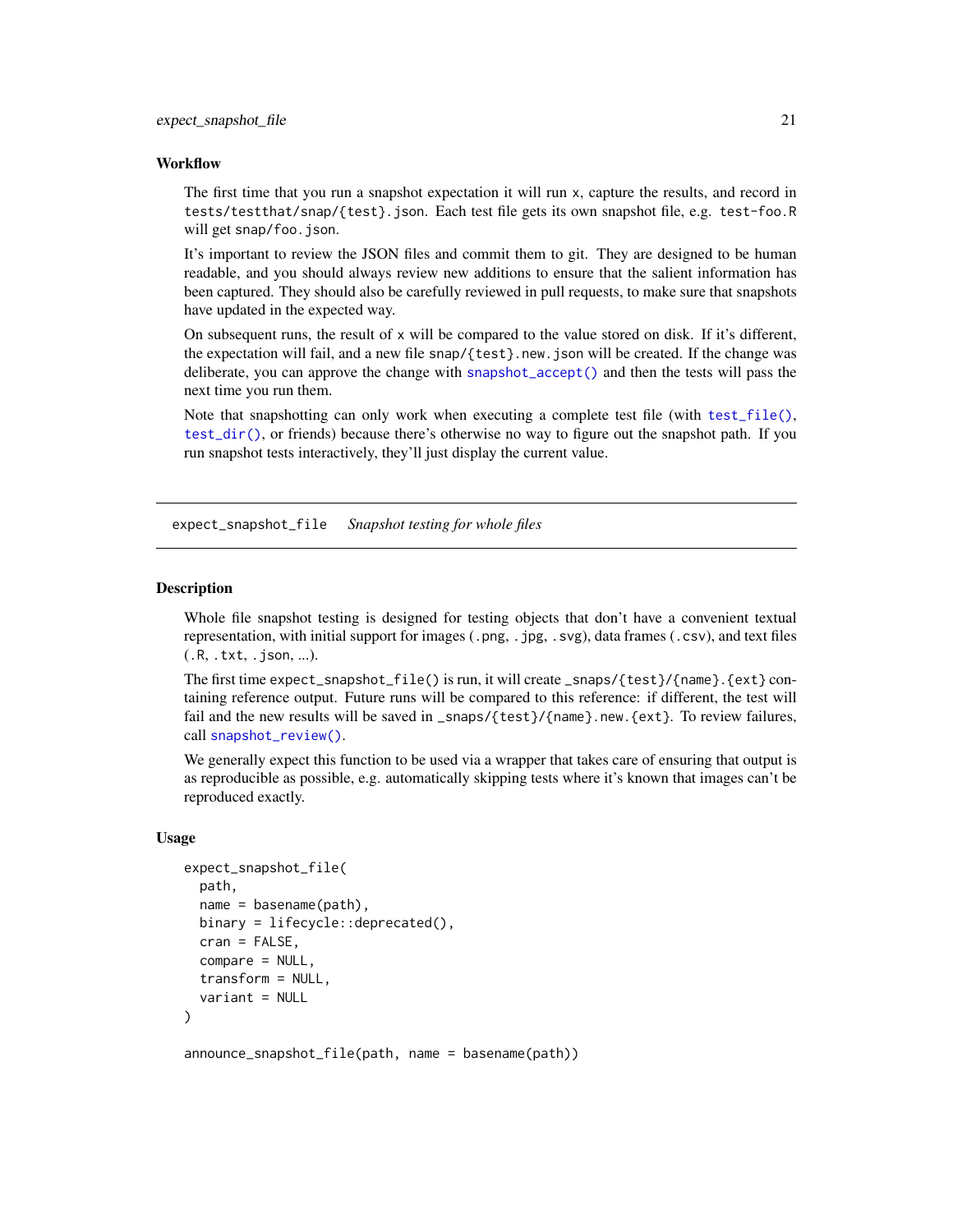```
compare_file_binary(old, new)
```
compare\_file\_text(old, new)

# Arguments

| path      | Path to file to snapshot. Optional for announce_snapshot_file() if name is<br>supplied.                                                                                                                                                                                                 |
|-----------|-----------------------------------------------------------------------------------------------------------------------------------------------------------------------------------------------------------------------------------------------------------------------------------------|
| name      | Snapshot name, taken from path by default.                                                                                                                                                                                                                                              |
| binary    | [Deprecated] Please use the compare argument instead.                                                                                                                                                                                                                                   |
| cran      | Should these expectations be verified on CRAN? By default, they are not, be-<br>cause snapshot tests tend to be fragile because they often rely on minor details<br>of dependencies.                                                                                                    |
| compare   | A function used to compare the snapshot files. It should take two inputs, the<br>paths to the old and new snapshot, and return either TRUE or FALSE. This defaults<br>to compare_file_text if name has extension .r, .R, .Rmd, .md, or .txt, and<br>otherwise uses compare_file_binary. |
|           | compare_file_binary() compares byte-by-byte and compare_file_text()<br>compares lines-by-line, ignoring the difference between Windows and Mac/Linux<br>line endings.                                                                                                                   |
| transform | Optionally, a function to scrub sensitive or stochastic text from the output. Should<br>take a character vector of lines as input and return a modified character vector<br>as output.                                                                                                  |
| variant   | If not-NULL, results will be saved in _snaps/{variant}/{test}/{name}. {ext}.<br>This allows you to create different snapshots for different scenarios, like differ-<br>ent operating systems or different R versions.                                                                   |
| old, new  | Paths to old and new snapshot files.                                                                                                                                                                                                                                                    |

# Announcing snapshots

testthat automatically detects dangling snapshots that have been written to the \_snaps directory but which no longer have corresponding R code to generate them. These dangling files are automatically deleted so they don't clutter the snapshot directory. However we want to preserve snapshot files when the R code wasn't executed because of an unexpected error or because of a [skip\(\)](#page-32-2). Let testthat know about these files by calling announce\_snapshot\_file() before expect\_snapshot\_file().

# Examples

```
# To use expect_snapshot_file() you'll typically need to start by writing
# a helper function that creates a file from your code, returning a path
save_png <- function(code, width = 400, height = 400) {
  path <- tempfile(fileext = ".png")
  png(path, width = width, height = height)
  on.exit(dev.off())
  code
```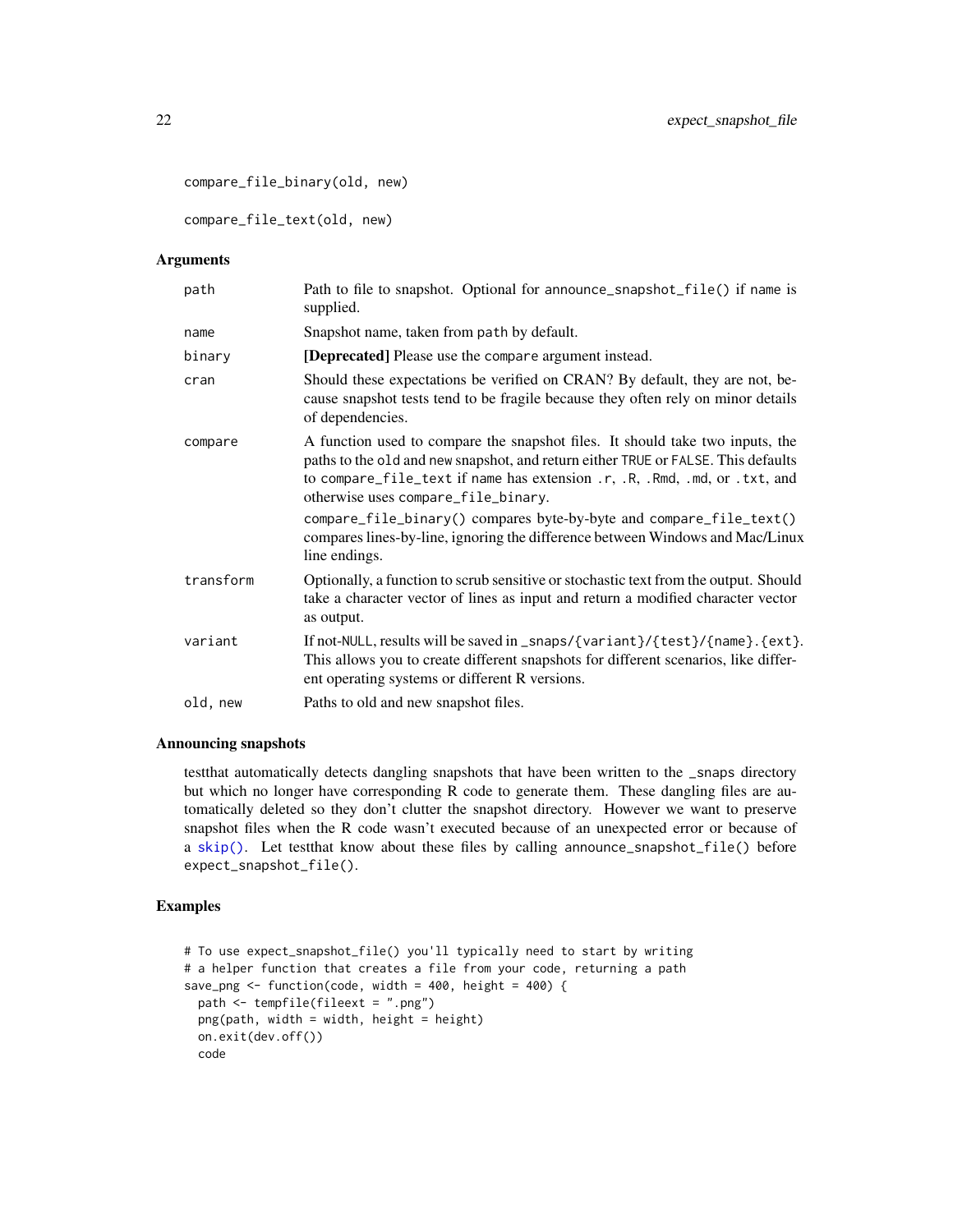```
path
}
path <- save_png(plot(1:5))
path
## Not run:
expect_snapshot_file(save_png(hist(mtcars$mpg)), "plot.png")
## End(Not run)
# You'd then also provide a helper that skips tests where you can't
# be sure of producing exactly the same output
expect_snapshot_plot <- function(name, code) {
 # Other packages might affect results
 skip_if_not_installed("ggplot2", "2.0.0")
 # Or maybe the output is different on some operation systems
 skip_on_os("windows")
 # You'll need to carefully think about and experiment with these skips
 name <- paste0(name, ".png")
 # Announce the file before touching `code`. This way, if `code`
 # unexpectedly fails or skips, testthat will not auto-delete the
 # corresponding snapshot file.
 announce_snapshot_file(name = name)
 path <- save_png(code)
 expect_snapshot_file(path, name)
}
```
<span id="page-22-1"></span>expect\_vector *Does code return a vector with the expected size and/or prototype?*

#### Description

expect\_vector() is a thin wrapper around [vctrs::vec\\_assert\(\)](#page-0-0), converting the results of that function in to the expectations used by testthat. This means that it used the vctrs of ptype (prototype) and size. See details in <https://vctrs.r-lib.org/articles/type-size.html>

#### Usage

```
expect_vector(object, ptype = NULL, size = NULL)
```
# Arguments

object Object to test.

Supports limited unquoting to make it easier to generate readable failures within a function or for loop. See [quasi\\_label](#page-0-0) for more details.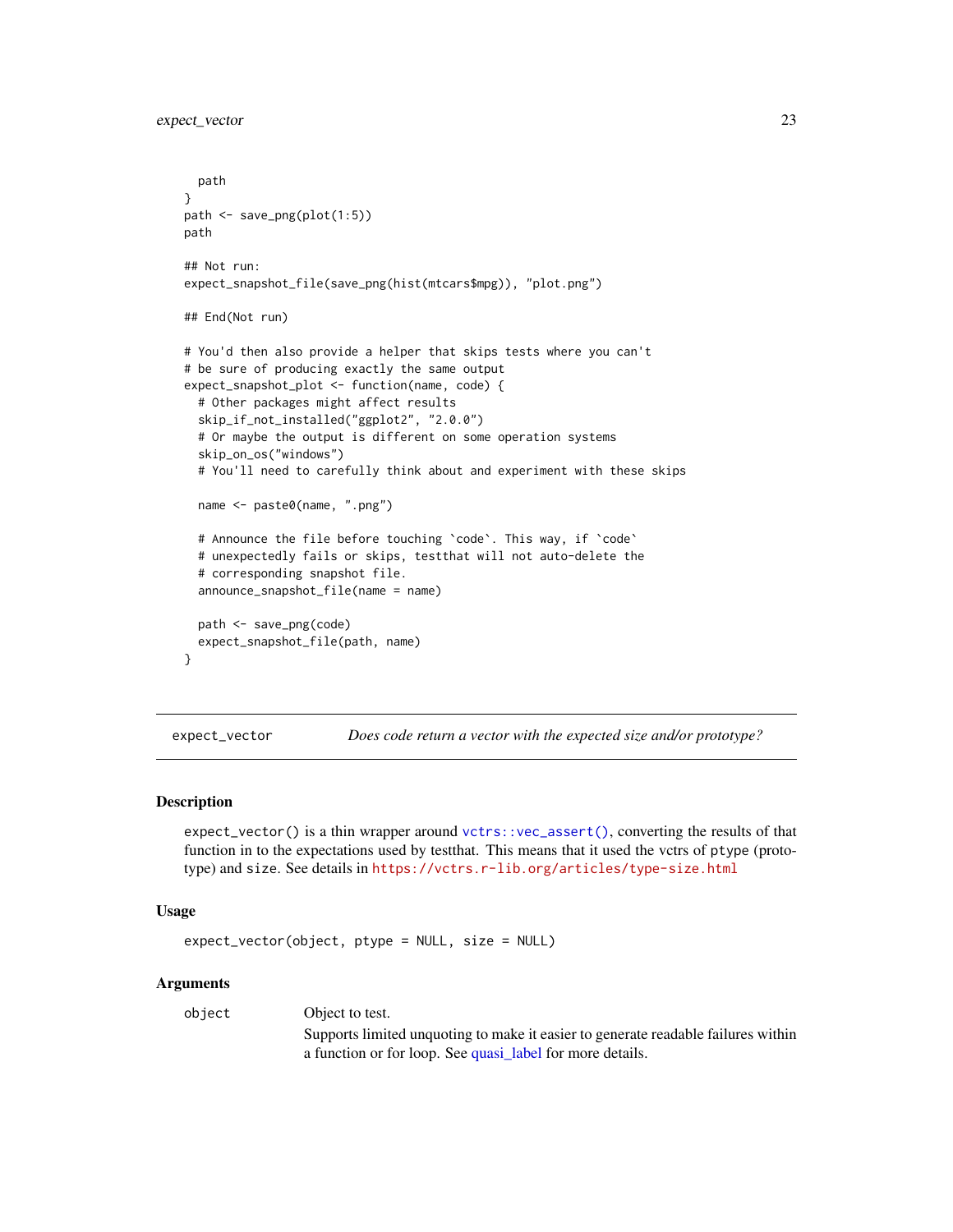<span id="page-23-0"></span>

| ptype | (Optional) Vector prototype to test against. Should be a size-0 (empty) gener-<br>alised vector. |
|-------|--------------------------------------------------------------------------------------------------|
| size  | (Optional) Size to check for.                                                                    |

# Examples

```
if (requireNamespace("vctrs") && packageVersion("vctrs") > "0.1.0.9002") {
expect\_vector(1:10, ptype = integer(), size = 10)show_failure(expect_vector(1:10, ptype = integer(), size = 5))
show_failure(expect_vector(1:10, ptype = character(), size = 5))
}
```
fail *Default expectations that always succeed or fail.*

### Description

These allow you to manually trigger success or failure. Failure is particularly useful to a precondition or mark a test as not yet implemented.

# Usage

```
fail(
 message = "Failure has been forced",
  info = NULL,
  trace_env = caller_env()
)
```
succeed(message = "Success has been forced", info = NULL)

# Arguments

| message   | a string to display.                                                                                                                                                                                                              |
|-----------|-----------------------------------------------------------------------------------------------------------------------------------------------------------------------------------------------------------------------------------|
| info      | Character vector continuing additional information. Included for backward com-<br>patibility only and new expectations should not use it.                                                                                         |
| trace_env | If is null (trace), this is used to automatically generate a traceback running<br>from test_code()/test_file() to trace_env. You'll generally only need to<br>set this if you're wrapping an expectation inside another function. |

# Examples

```
## Not run:
test_that("this test fails", fail())
test_that("this test succeeds", succeed())
```
## End(Not run)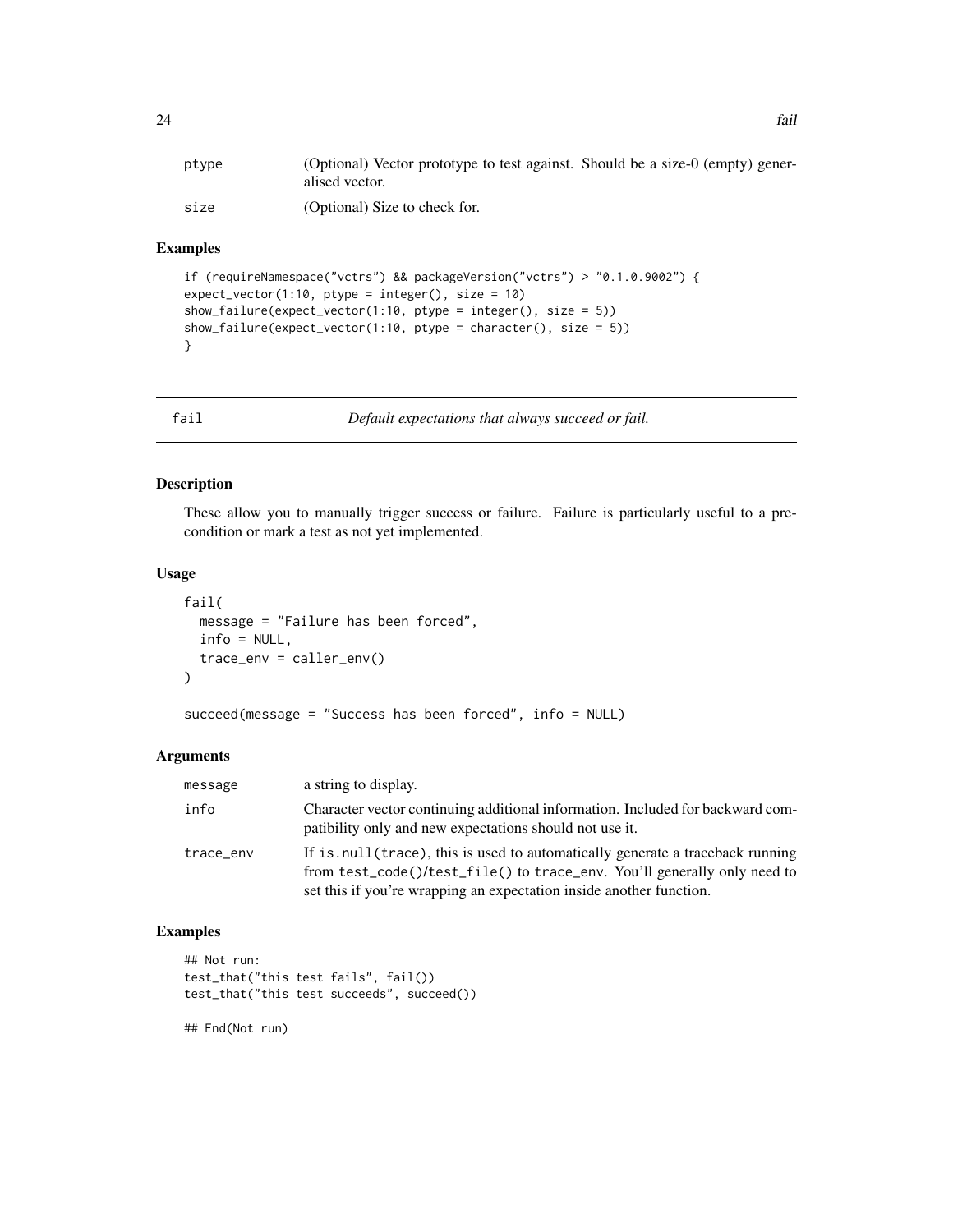<span id="page-24-1"></span><span id="page-24-0"></span>

# Description

This reporter will simply throw an error if any of the tests failed. It is best combined with another reporter, such as the [SummaryReporter.](#page-35-1)

# See Also

Other reporters: [CheckReporter](#page-3-2), [DebugReporter](#page-5-1), [JunitReporter](#page-26-1), [ListReporter](#page-26-2), [LocationReporter](#page-29-1), [MinimalReporter](#page-30-1), [MultiReporter](#page-31-1), [ProgressReporter](#page-31-2), [RStudioReporter](#page-31-3), [Reporter](#page-0-0), [SilentReporter](#page-32-1), [StopReporter](#page-34-1), [SummaryReporter](#page-35-1), [TapReporter](#page-35-2), [TeamcityReporter](#page-36-1)

<span id="page-24-2"></span>inheritance-expectations

*Does code return an object inheriting from the expected base type, S3 class, or S4 class?*

#### Description

See <https://adv-r.hadley.nz/oo.html> for an overview of R's OO systems, and the vocabulary used here.

- expect\_type(x, type) checks that typeof(x) is type.
- expect\_s3\_class(x, class) checks that x is an S3 object that [inherits\(\)](#page-0-0) from class
- expect\_s3\_class(x, NA) checks that x isn't an S3 object.
- expect\_s4\_class(x, class) checks that x is an S4 object that [is\(\)](#page-0-0) class.
- expect\_s4\_class(x, NA) checks that x isn't an S4 object.

See [expect\\_vector\(\)](#page-22-1) for testing properties of objects created by vctrs.

#### Usage

```
expect_type(object, type)
expect_s3_class(object, class, exact = FALSE)
expect_s4_class(object, class)
```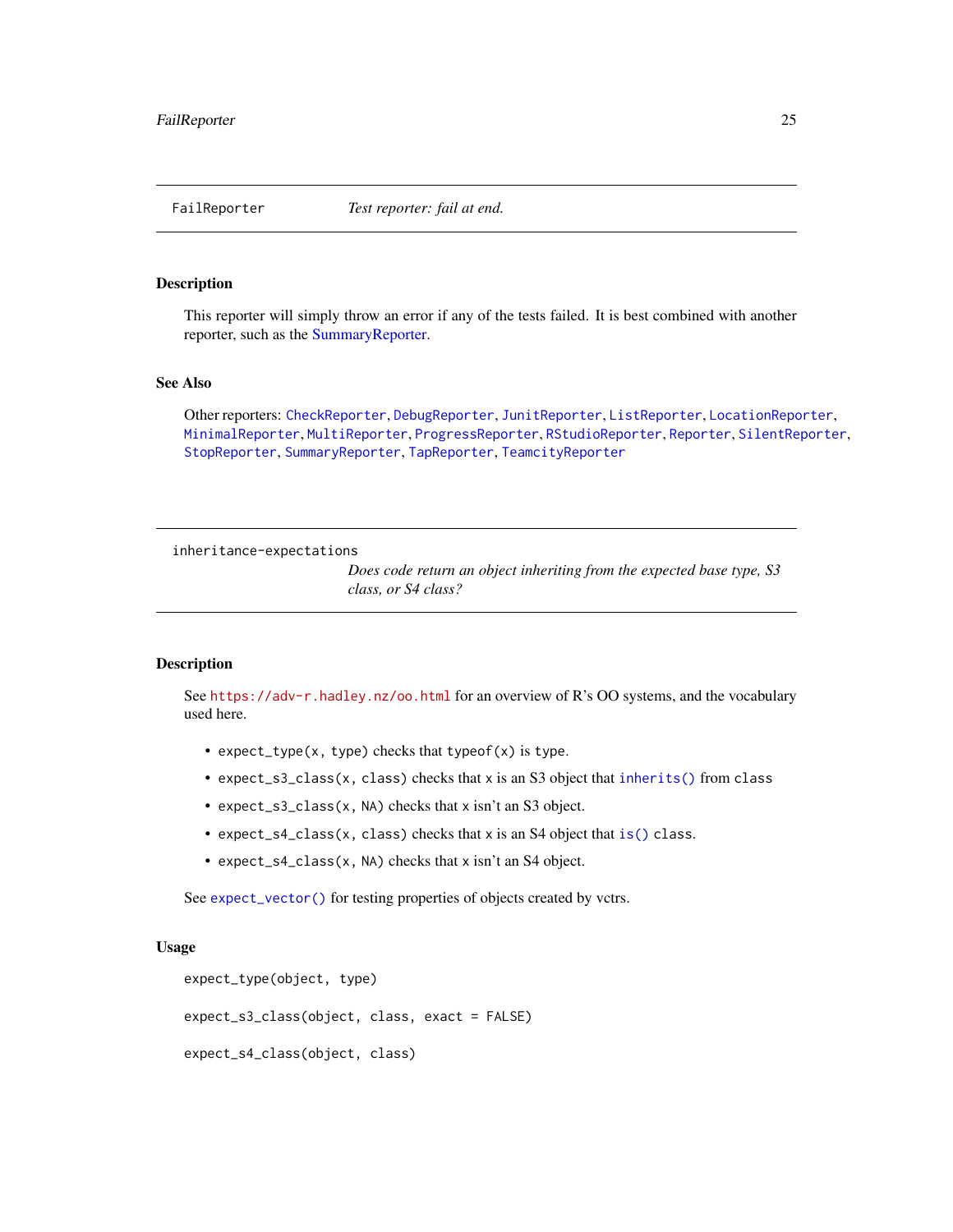#### <span id="page-25-0"></span>Arguments

| object | Object to test.                                                                                                                                    |
|--------|----------------------------------------------------------------------------------------------------------------------------------------------------|
|        | Supports limited unquoting to make it easier to generate readable failures within<br>a function or for loop. See quasi_label for more details.     |
| type   | String giving base type (as returned by typeof ()).                                                                                                |
| class  | Either a character vector of class names, or for expect_s3_class() and expect_s4_class(),<br>an NA to assert that object isn't an S3 or S4 object. |
| exact  | If FALSE, the default, checks that object inherits from class. If TRUE, checks<br>that object has a class that's identical to class.               |

## See Also

```
Other expectations: comparison-expectations, equality-expectations, expect_error(), expect_length(),
expect_match(), expect_named(), expect_null(), expect_output(), expect_reference(),
expect_silent(), logical-expectations
```
# Examples

```
x \le - data.frame(x = 1:10, y = "x", stringsAsFactors = TRUE)
# A data frame is an S3 object with class data.frame
expect_s3_class(x, "data.frame")
show_failure(expect_s4_class(x, "data.frame"))
# A data frame is built from a list:
expect_type(x, "list")
# An integer vector is an atomic vector of type "integer"
expect_type(x$x, "integer")
# It is not an S3 object
show_failure(expect_s3_class(x$x, "integer"))
# Above, we requested data.frame() converts strings to factors:
show_failure(expect_type(x$y, "character"))
expect_s3_class(x$y, "factor")
expect_type(x$y, "integer")
```
<span id="page-25-1"></span>is\_testing *Determine testing status*

#### **Description**

- is\_testing() determine if code is being run as part of a test
- is\_parallel() if the test is being run in parallel.
- testing\_package() gives name of the package being tested.

These are thin wrappers that retrieve the values of environment variables. To avoid creating a runtime dependency on testthat, you can inline the source of these functions directly into your package.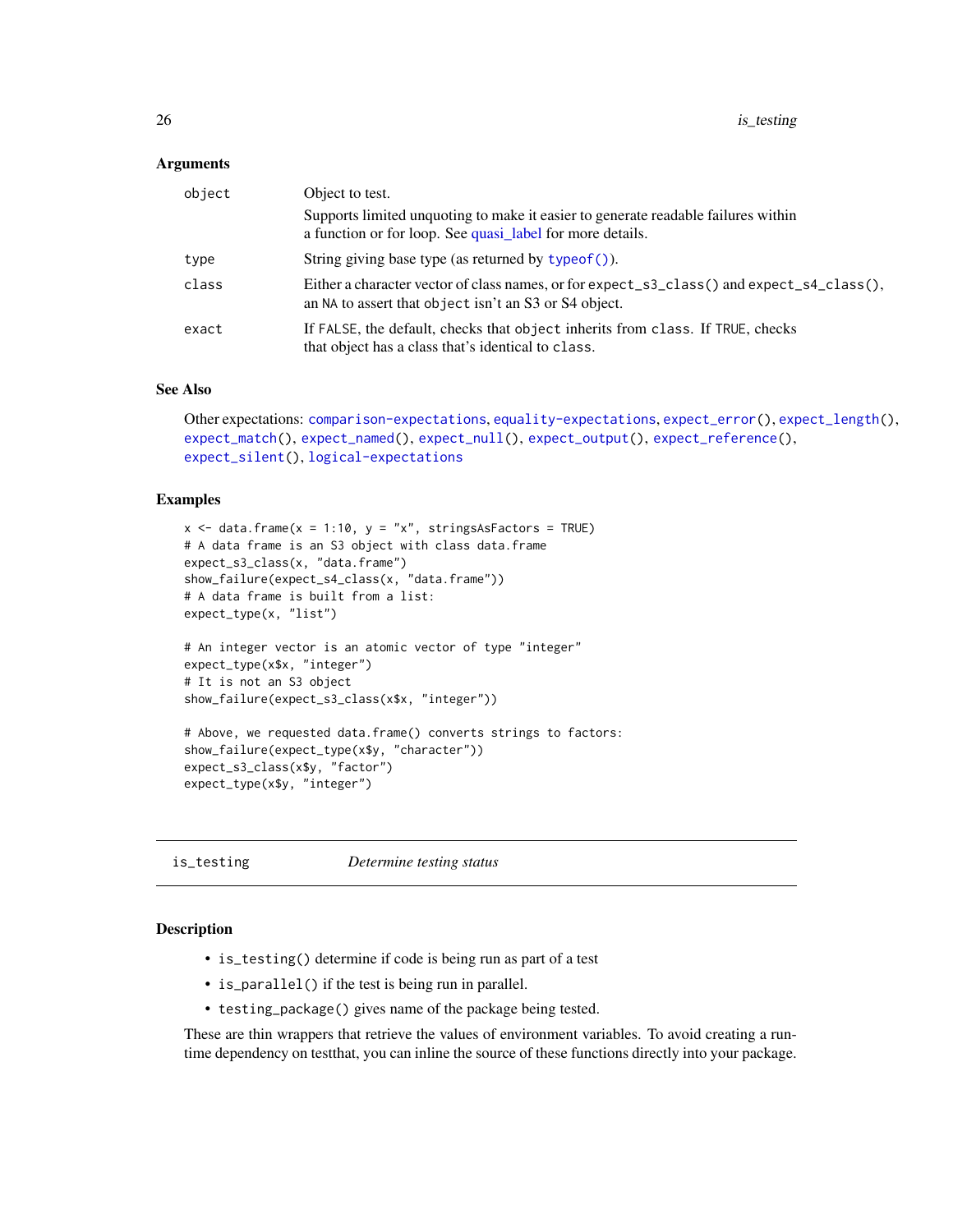#### <span id="page-26-0"></span>JunitReporter 27

#### Usage

is\_testing() is\_parallel() testing\_package()

<span id="page-26-1"></span>JunitReporter *Test reporter: summary of errors in jUnit XML format.*

#### Description

This reporter includes detailed results about each test and summaries, written to a file (or stdout) in jUnit XML format. This can be read by the Jenkins Continuous Integration System to report on a dashboard etc. Requires the *xml2* package.

# Details

To fit into the jUnit structure, context() becomes the <testsuite> name as well as the base of the <testcase> classname. The test\_that() name becomes the rest of the <testcase> classname. The deparsed expect\_that() call becomes the <testcase> name. On failure, the message goes into the <failure> node message argument (first line only) and into its text content (full message).

Execution time and some other details are also recorded.

References for the jUnit XML format: <http://llg.cubic.org/docs/junit/>

#### See Also

Other reporters: [CheckReporter](#page-3-2), [DebugReporter](#page-5-1), [FailReporter](#page-24-1), [ListReporter](#page-26-2), [LocationReporter](#page-29-1), [MinimalReporter](#page-30-1), [MultiReporter](#page-31-1), [ProgressReporter](#page-31-2), [RStudioReporter](#page-31-3), [Reporter](#page-0-0), [SilentReporter](#page-32-1), [StopReporter](#page-34-1), [SummaryReporter](#page-35-1), [TapReporter](#page-35-2), [TeamcityReporter](#page-36-1)

<span id="page-26-2"></span>

| ListReporter | List reporter: gather all test results along with elapsed time and file |  |
|--------------|-------------------------------------------------------------------------|--|
|              | <i>information.</i>                                                     |  |

#### Description

This reporter gathers all results, adding additional information such as test elapsed time, and test filename if available. Very useful for reporting.

#### See Also

Other reporters: [CheckReporter](#page-3-2), [DebugReporter](#page-5-1), [FailReporter](#page-24-1), [JunitReporter](#page-26-1), [LocationReporter](#page-29-1), [MinimalReporter](#page-30-1), [MultiReporter](#page-31-1), [ProgressReporter](#page-31-2), [RStudioReporter](#page-31-3), [Reporter](#page-0-0), [SilentReporter](#page-32-1), [StopReporter](#page-34-1), [SummaryReporter](#page-35-1), [TapReporter](#page-35-2), [TeamcityReporter](#page-36-1)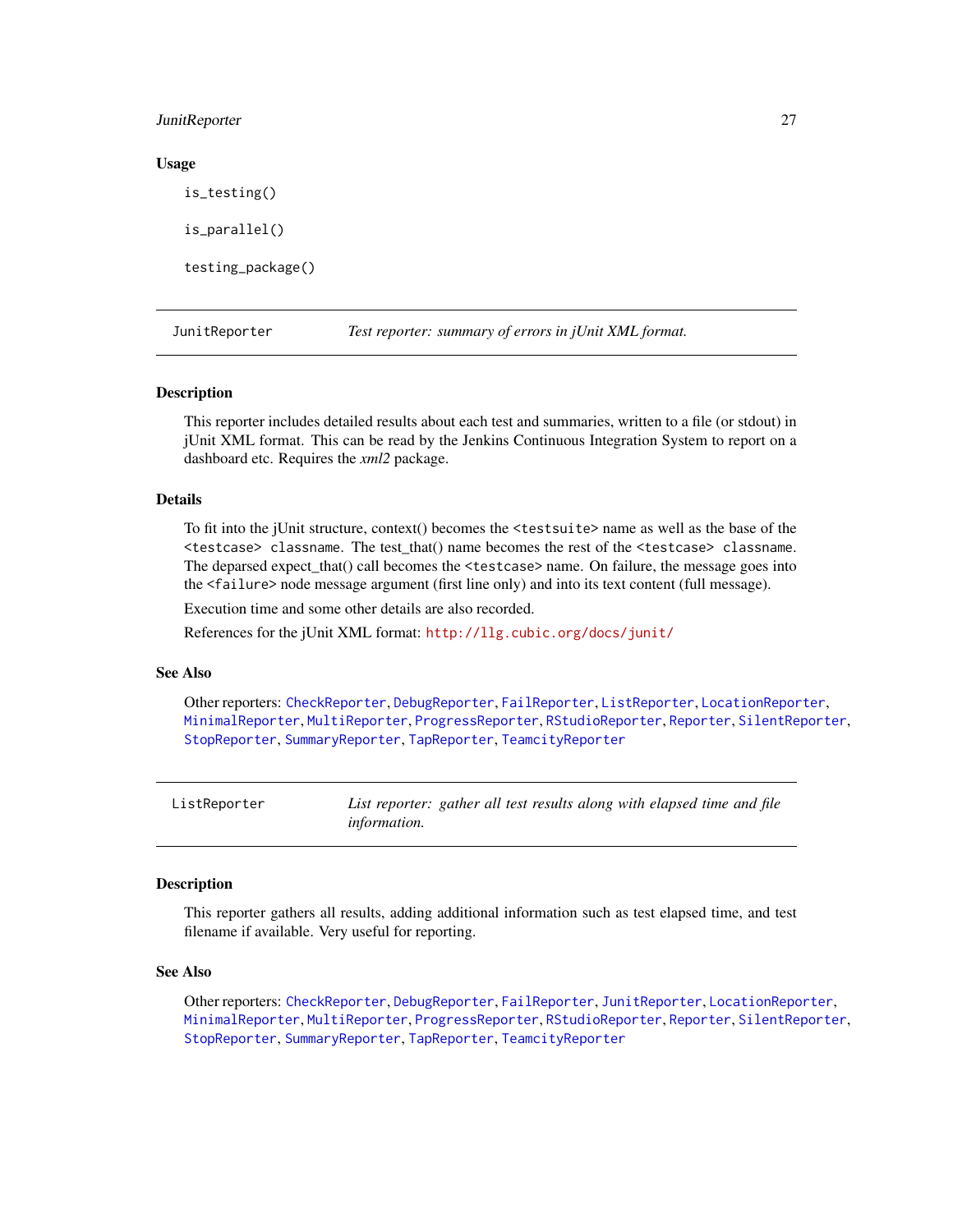<span id="page-27-0"></span>local\_test\_context *Locally set options for maximal test reproducibility*

#### Description

local\_test\_context() is run automatically by test\_that() but you may want to run it yourself if you want to replicate test results interactively. If run inside a function, the effects are automatically reversed when the function exits; if running in the global environment, use with  $r$ : deferred\_run() to undo.

local\_reproducible\_output() is run automatically by test\_that() in the 3rd edition. You might want to call it to override the the default settings inside a test, if you want to test Unicode, coloured output, or a non-standard width.

#### Usage

```
local_test_context(.env = parent.frame())
local_reproducible_output(
 width = 80,
  crayon = FALSE,
  unicode = FALSE,lang = "en",.env = parent.frame()
)
```
#### Arguments

| .env    | Environment to use for scoping; expert use only.                                                                                                                                                                                                        |
|---------|---------------------------------------------------------------------------------------------------------------------------------------------------------------------------------------------------------------------------------------------------------|
| width   | Value of the "width" option.                                                                                                                                                                                                                            |
| crayon  | Value of the "crayon.enabled" option.                                                                                                                                                                                                                   |
| unicode | Value of the "cli. unicode" option. The test is skipped if $110n\_info()$ $\text{VTF-8}$<br>is FALSE.                                                                                                                                                   |
| lang    | Optionally, supply a BCP47 language code to set the language used for trans-<br>lating error messages. This is a lower case two letter ISO 639 country code,<br>optionally followed by "_" or "-" and an upper case two letter ISO 3166 region<br>code. |

#### Details

local\_test\_context() sets TESTTHAT = "true", which ensures that [is\\_testing\(\)](#page-25-1) returns TRUE and allows code to tell if it is run by testthat.

In the third edition, local\_test\_context() also calls local\_reproducible\_output() which temporary sets the following options:

• cli.dynamic = FALSE so that tests assume that they are not run in a dynamic console (i.e. one where you can move the cursor around).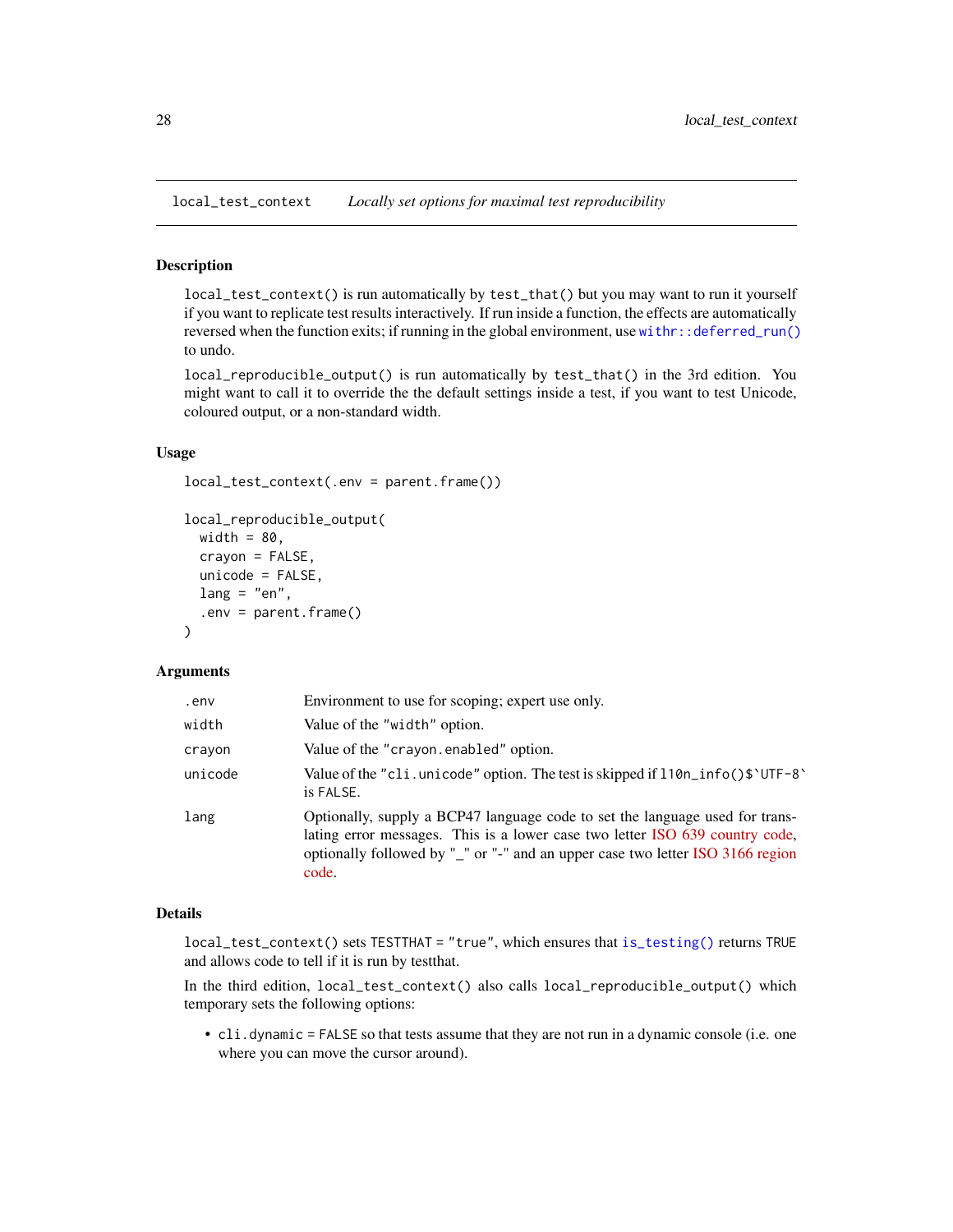- <span id="page-28-0"></span>• cli.unicode (default: FALSE) so that the cli package never generates unicode output (normally cli uses unicode on Linux/Mac but not Windows). Windows can't easily save unicode output to disk, so it must be set to false for consistency.
- cli.condition\_width = Inf so that new lines introduced while width-wrapping condition messages don't interfere with message matching.
- crayon.enabled (default: FALSE) suppresses ANSI colours generated by the crayon package (normally colours are used if crayon detects that you're in a terminal that supports colour).
- cli.num\_colors (default: 1L) Same as the crayon option.
- lifecycle\_verbosity = "warning" so that every lifecycle problem always generates a warning (otherwise deprecated functions don't generate a warning every time).
- max.print = 99999 so the same number of values are printed.
- OutDec = "." so numbers always uses . as the decimal point (European users sometimes set OutDec =  $"$ ,  $")$ .
- rlang\_interactive = FALSE so that [rlang::is\\_interactive\(\)](#page-0-0) returns FALSE, and code that uses it pretends you're in a non-interactive environment.
- useFancyQuotes = FALSE so base R functions always use regular (straight) quotes (otherwise the default is locale dependent, see [sQuote\(\)](#page-0-0) for details).
- width (default: 80) to control the width of printed output (usually this varies with the size of your console).

And modifies the following env vars:

- Unsets RSTUDIO, which ensures that RStudio is never detected as running.
- Sets LANGUAGE = "en", which ensures that no message translation occurs.

Finally, it sets the collation locale to "C", which ensures that character sorting the same regardless of system locale.

# Examples

```
local({
 local_test_context()
 cat(crayon::blue("Text will not be colored"))
 cat(cli::symbol$ellipsis)
 cat("\n'\)})
test_that("test ellipsis", {
 local_reproducible_output(unicode = FALSE)
 expect_equal(cli::symbol$ellipsis, "...")
 local_reproducible_output(unicode = TRUE)
 expect_equal(cli::symbol$ellipsis, "\u2026")
})
```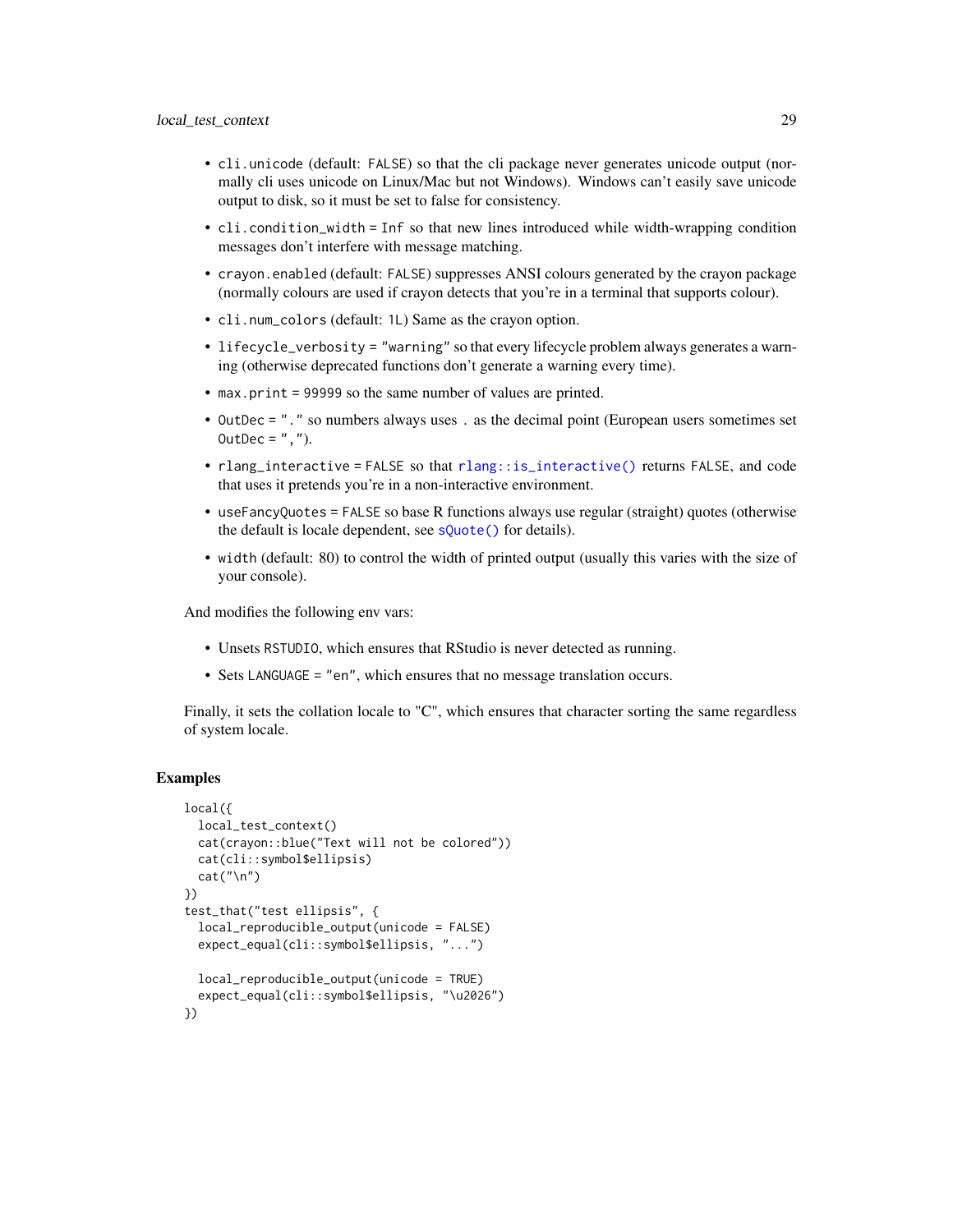<span id="page-29-1"></span><span id="page-29-0"></span>LocationReporter *Test reporter: location*

#### Description

This reporter simply prints the location of every expectation and error. This is useful if you're trying to figure out the source of a segfault, or you want to figure out which code triggers a C/C++ breakpoint

# See Also

Other reporters: [CheckReporter](#page-3-2), [DebugReporter](#page-5-1), [FailReporter](#page-24-1), [JunitReporter](#page-26-1), [ListReporter](#page-26-2), [MinimalReporter](#page-30-1), [MultiReporter](#page-31-1), [ProgressReporter](#page-31-2), [RStudioReporter](#page-31-3), [Reporter](#page-0-0), [SilentReporter](#page-32-1), [StopReporter](#page-34-1), [SummaryReporter](#page-35-1), [TapReporter](#page-35-2), [TeamcityReporter](#page-36-1)

<span id="page-29-2"></span>logical-expectations *Does code return* TRUE *or* FALSE*?*

#### Description

These are fall-back expectations that you can use when none of the other more specific expectations apply. The disadvantage is that you may get a less informative error message.

#### Usage

```
expect_true(object, info = NULL, label = NULL)
```
expect\_false(object, info = NULL, label = NULL)

#### Arguments

| object | Object to test.                                                                                                                                                   |
|--------|-------------------------------------------------------------------------------------------------------------------------------------------------------------------|
|        | Supports limited unquoting to make it easier to generate readable failures within<br>a function or for loop. See quasi_label for more details.                    |
| info   | Extra information to be included in the message. This argument is soft-deprecated<br>and should not be used in new code. Instead see alternatives in quasi label. |
| label  | Used to customise failure messages. For expert use only.                                                                                                          |

# Details

Attributes are ignored.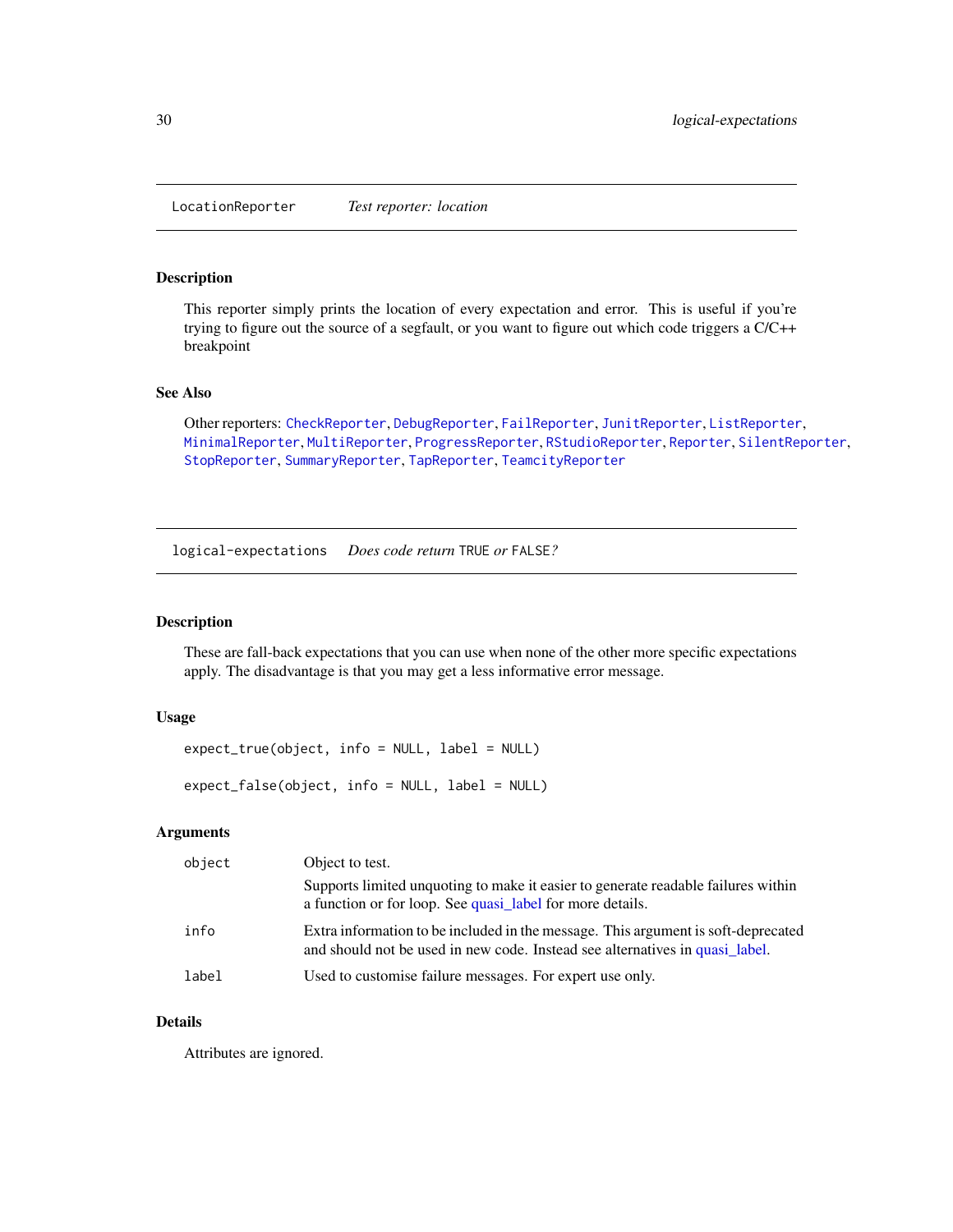# <span id="page-30-0"></span>MinimalReporter 31

# See Also

[is\\_false\(\)](#page-0-0) for complement

```
Other expectations: comparison-expectations, equality-expectations, expect_error(), expect_length(),
expect_match(), expect_named(), expect_null(), expect_output(), expect_reference(),
expect_silent(), inheritance-expectations
```
## Examples

```
expect_time(2 == 2)# Failed expectations will throw an error
## Not run:
expect_true(2 != 2)
## End(Not run)
expect_true(!(2 != 2))
# or better:
expect_false(2 != 2)
a \le -1:3expect_time(length(a) == 3)# but better to use more specific expectation, if available
expect_equal(length(a), 3)
```
<span id="page-30-1"></span>MinimalReporter *Test reporter: minimal.*

## Description

The minimal test reporter provides the absolutely minimum amount of information: whether each expectation has succeeded, failed or experienced an error. If you want to find out what the failures and errors actually were, you'll need to run a more informative test reporter.

# See Also

Other reporters: [CheckReporter](#page-3-2), [DebugReporter](#page-5-1), [FailReporter](#page-24-1), [JunitReporter](#page-26-1), [ListReporter](#page-26-2), [LocationReporter](#page-29-1), [MultiReporter](#page-31-1), [ProgressReporter](#page-31-2), [RStudioReporter](#page-31-3), [Reporter](#page-0-0), [SilentReporter](#page-32-1), [StopReporter](#page-34-1), [SummaryReporter](#page-35-1), [TapReporter](#page-35-2), [TeamcityReporter](#page-36-1)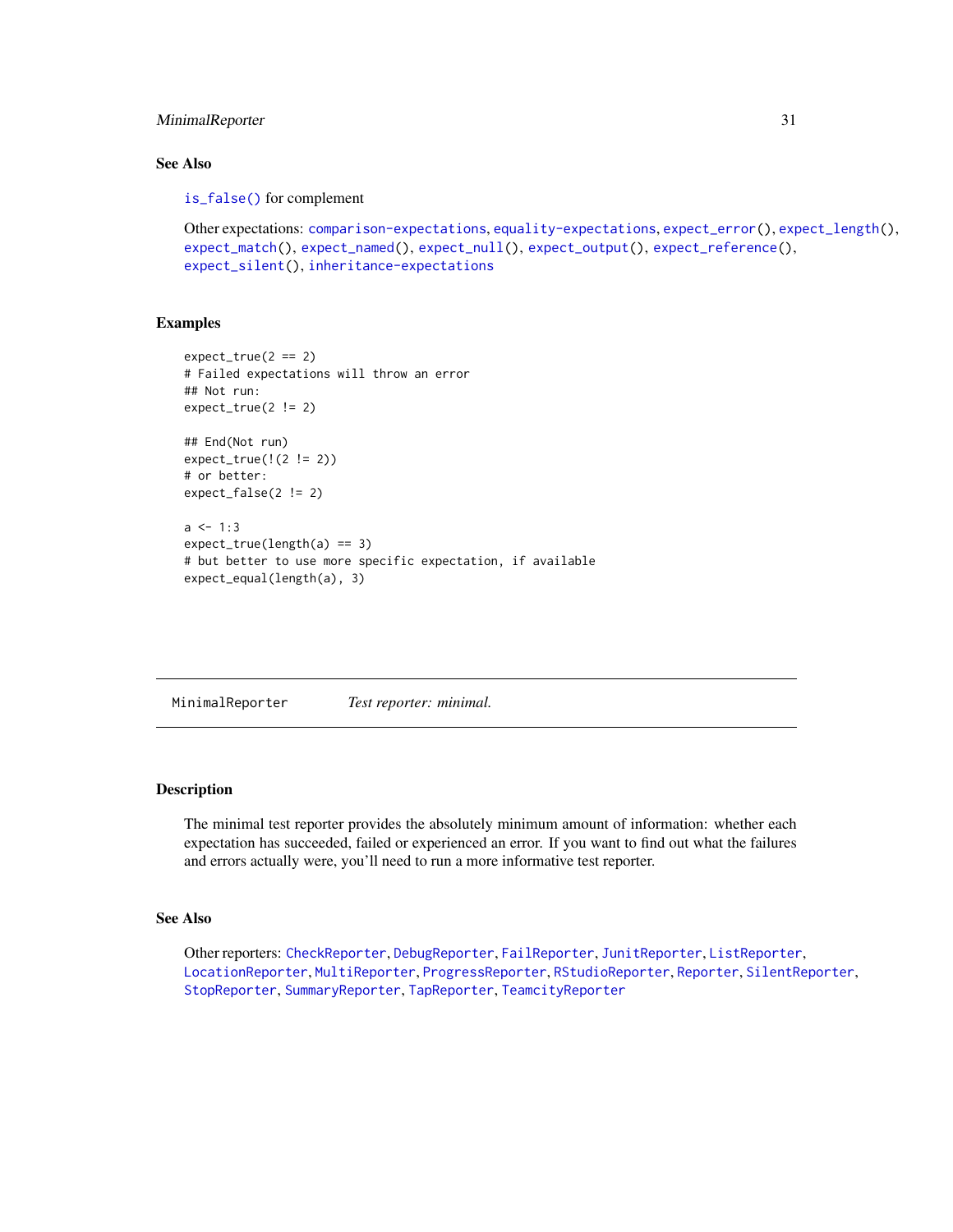<span id="page-31-1"></span><span id="page-31-0"></span>

#### Description

This reporter is useful to use several reporters at the same time, e.g. adding a custom reporter without removing the current one.

#### See Also

Other reporters: [CheckReporter](#page-3-2), [DebugReporter](#page-5-1), [FailReporter](#page-24-1), [JunitReporter](#page-26-1), [ListReporter](#page-26-2), [LocationReporter](#page-29-1), [MinimalReporter](#page-30-1), [ProgressReporter](#page-31-2), [RStudioReporter](#page-31-3), [Reporter](#page-0-0), [SilentReporter](#page-32-1), [StopReporter](#page-34-1), [SummaryReporter](#page-35-1), [TapReporter](#page-35-2), [TeamcityReporter](#page-36-1)

<span id="page-31-2"></span>ProgressReporter *Test reporter: interactive progress bar of errors.*

#### Description

ProgressReporter is designed for interactive use. Its goal is to give you actionable insights to help you understand the status of your code. This reporter also praises you from time-to-time if all your tests pass. It's the default reporter for [test\\_dir\(\)](#page-0-0).

ParallelProgressReporter is very similar to ProgressReporter, but works better for packages that want parallel tests.

CompactProgressReporter is a minimal version of ProgressReporter designed for use with single files. It's the default reporter for [test\\_file\(\)](#page-36-2).

# See Also

Other reporters: [CheckReporter](#page-3-2), [DebugReporter](#page-5-1), [FailReporter](#page-24-1), [JunitReporter](#page-26-1), [ListReporter](#page-26-2), [LocationReporter](#page-29-1), [MinimalReporter](#page-30-1), [MultiReporter](#page-31-1), [RStudioReporter](#page-31-3), [Reporter](#page-0-0), [SilentReporter](#page-32-1), [StopReporter](#page-34-1), [SummaryReporter](#page-35-1), [TapReporter](#page-35-2), [TeamcityReporter](#page-36-1)

<span id="page-31-3"></span>RStudioReporter *Test reporter: RStudio*

# Description

This reporter is designed for output to RStudio. It produces results in any easily parsed form.

#### See Also

Other reporters: [CheckReporter](#page-3-2), [DebugReporter](#page-5-1), [FailReporter](#page-24-1), [JunitReporter](#page-26-1), [ListReporter](#page-26-2), [LocationReporter](#page-29-1), [MinimalReporter](#page-30-1), [MultiReporter](#page-31-1), [ProgressReporter](#page-31-2), [Reporter](#page-0-0), [SilentReporter](#page-32-1), [StopReporter](#page-34-1), [SummaryReporter](#page-35-1), [TapReporter](#page-35-2), [TeamcityReporter](#page-36-1)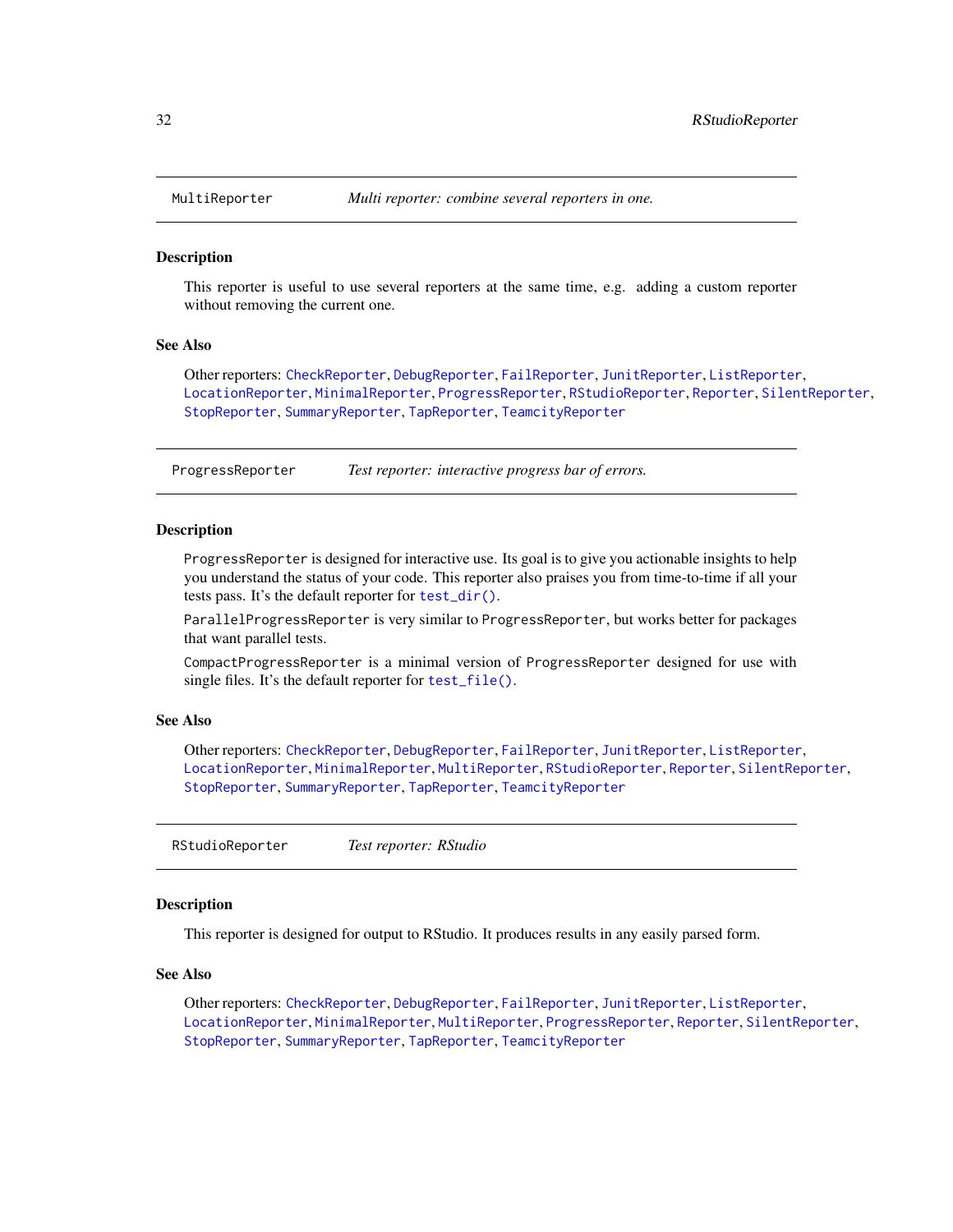<span id="page-32-1"></span><span id="page-32-0"></span>

#### Description

This reporter quietly runs all tests, simply gathering all expectations. This is helpful for programmatically inspecting errors after a test run. You can retrieve the results with the expectations() method.

#### See Also

Other reporters: [CheckReporter](#page-3-2), [DebugReporter](#page-5-1), [FailReporter](#page-24-1), [JunitReporter](#page-26-1), [ListReporter](#page-26-2), [LocationReporter](#page-29-1), [MinimalReporter](#page-30-1), [MultiReporter](#page-31-1), [ProgressReporter](#page-31-2), [RStudioReporter](#page-31-3), [Reporter](#page-0-0), [StopReporter](#page-34-1), [SummaryReporter](#page-35-1), [TapReporter](#page-35-2), [TeamcityReporter](#page-36-1)

<span id="page-32-2"></span>skip *Skip a test*

# **Description**

skip\_if() and skip\_if\_not() allow you to skip tests, immediately concluding a [test\\_that\(\)](#page-39-1) block without executing any further expectations. This allows you to skip a test without failure, if for some reason it can't be run (e.g. it depends on the feature of a specific operating system, or it requires a specific version of a package).

See vignette("skipping") for more details.

## Usage

```
skip(message)
skip_if_not(condition, message = NULL)
skip_if(condition, message = NULL)
skip_if_not_installed(pkg, minimum_version = NULL)
skip_if_offline(host = "r-project.org")
skip_on_cran()
skip_on_os(os, arch = NULL)
skip_on_travis()
skip_on_appveyor()
```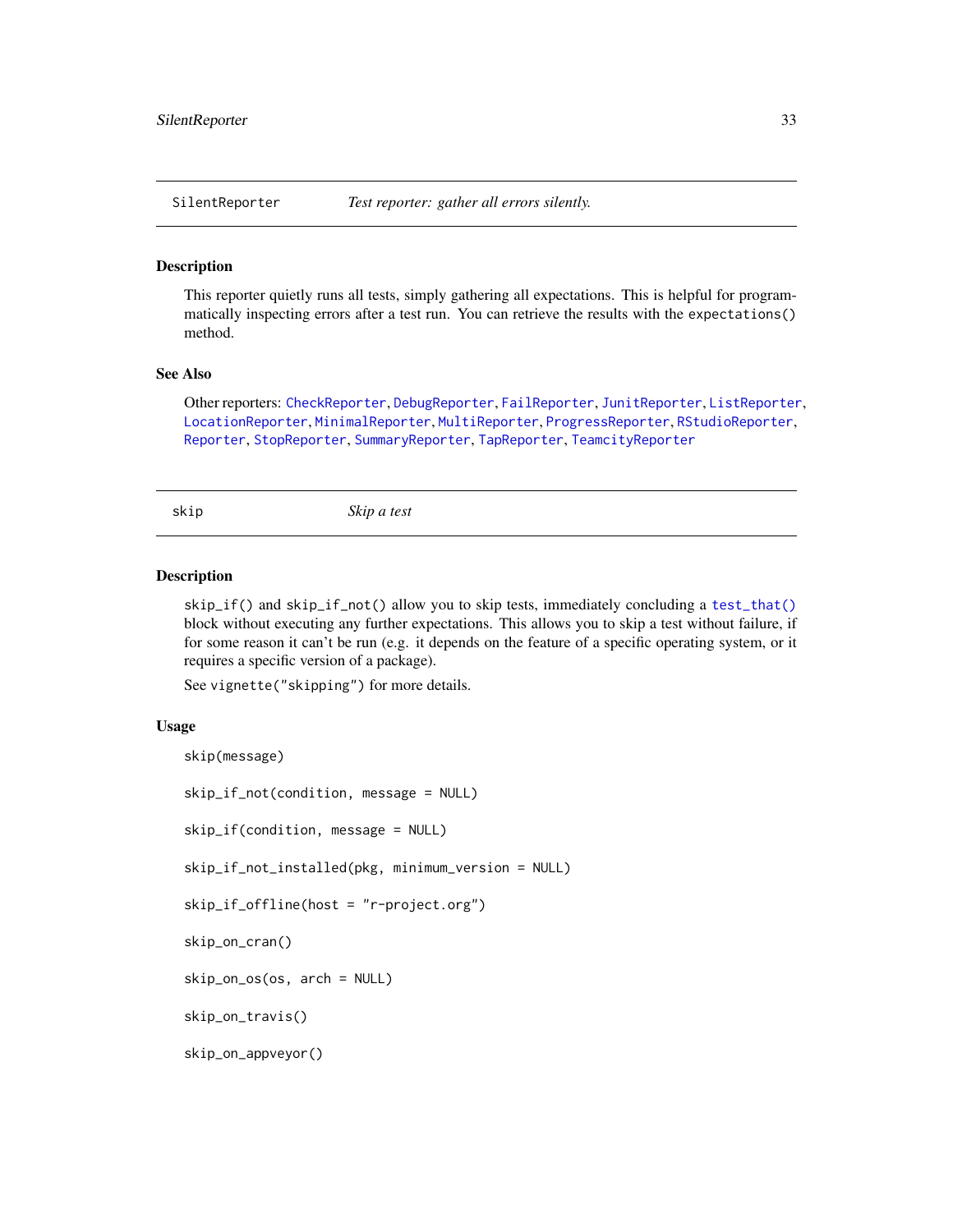```
skip_on_ci()
skip_on_covr()
skip_on_bioc()
```

```
skip_if_translated(msgid = "'%s' not found")
```
# Arguments

| message         | A message describing why the test was skipped.                                                                                                                                                                                                                       |
|-----------------|----------------------------------------------------------------------------------------------------------------------------------------------------------------------------------------------------------------------------------------------------------------------|
| condition       | Boolean condition to check. skip_if_not() will skip if FALSE, skip_if() will<br>skip if TRUE.                                                                                                                                                                        |
| pkg             | Name of package to check for                                                                                                                                                                                                                                         |
| minimum_version |                                                                                                                                                                                                                                                                      |
|                 | Minimum required version for the package                                                                                                                                                                                                                             |
| host            | A string with a hostname to lookup                                                                                                                                                                                                                                   |
| os              | Character vector of one or more operating systems to skip on. Supported values<br>are "windows", "mac", "linux", and "solaris".                                                                                                                                      |
| arch            | Character vector of one or more architectures to skip on. Common values in-<br>clude "i386" (32 bit), "x86_64" (64 bit), and "aarch64" (M1 mac). Supplying<br>arch makes the test stricter; i.e. both os and arch must match in order for the<br>test to be skipped. |
| msgid           | R message identifier used to check for translation: the default uses a message<br>included in most translation packs. See the complete list in R-base.pot.                                                                                                           |

# Helpers

- skip\_if\_not\_installed("pkg") skips tests if package "pkg" is not installed or cannot be loaded (using requireNamespace()). Generally, you can assume that suggested packages are installed, and you do not need to check for them specifically, unless they are particularly difficult to install.
- skip\_if\_offline() skips if an internet connection is not available (using [curl::nslookup\(\)](#page-0-0)) or if the test is run on CRAN.
- skip\_if\_translated("msg") skips tests if the "msg" is translated.
- skip\_on\_bioc() skips on Bioconductor (using the BBS\_HOME env var).
- skip\_on\_cran() skips on CRAN (using the NOT\_CRAN env var set by devtools and friends).
- skip\_on\_covr() skips when covr is running (using the R\_COVR env var).
- skip\_on\_ci() skips on continuous integration systems like GitHub Actions, travis, and appveyor (using the CI env var). It supersedes the older skip\_on\_travis() and skip\_on\_appveyor() functions.
- skip\_on\_os() skips on the specified operating system(s) ("windows", "mac", "linux", or "solaris").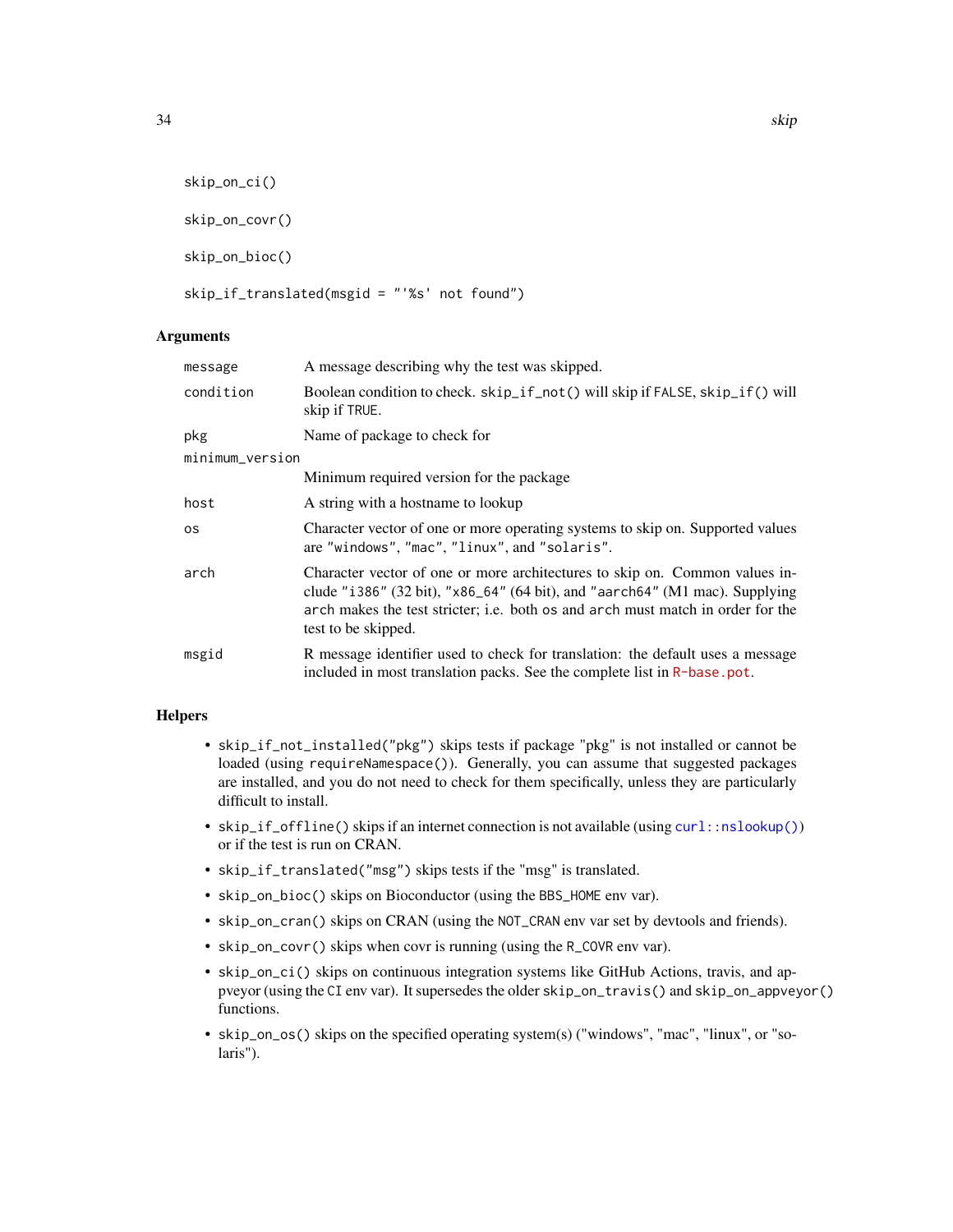# <span id="page-34-0"></span>snapshot\_accept 35

## Examples

```
if (FALSE) skip("No internet connection")
```

```
test_that("skip example", {
 expect\_equal(1, 1L) # this expectation runs
 skip('skip')
 expect\_equal(1, 2) # this one skipped
 expect\_equal(1, 3) # this one is also skipped
})
```
<span id="page-34-2"></span>snapshot\_accept *Snapshot management*

#### <span id="page-34-3"></span>Description

- snapshot\_accept() accepts all modified snapshots.
- snapshot\_review() opens a Shiny app that shows a visual diff of each modified snapshot. This is particularly useful for whole file snapshots created by expect\_snapshot\_file().

#### Usage

```
snapshot_accept(files = NULL, path = "tests/testthat")
snapshot_review(files = NULL, path = "tests/testthat")
```
## Arguments

| files | Optionally, filter effects to snapshots from specified files. This can be a snapshot |
|-------|--------------------------------------------------------------------------------------|
|       | name (e.g. foo or foo md), a snapshot file name (e.g. testfile/foo.txt), or          |
|       | a snapshot file directory (e.g. testfile).                                           |
| path  | Path to tests.                                                                       |

<span id="page-34-1"></span>StopReporter *Test reporter: stop on error*

# Description

The default reporter used when [expect\\_that\(\)](#page-0-0) is run interactively. It responds by [stop\(\)](#page-0-0)ping on failures and doing nothing otherwise. This will ensure that a failing test will raise an error.

#### Details

This should be used when doing a quick and dirty test, or during the final automated testing of R CMD check. Otherwise, use a reporter that runs all tests and gives you more context about the problem.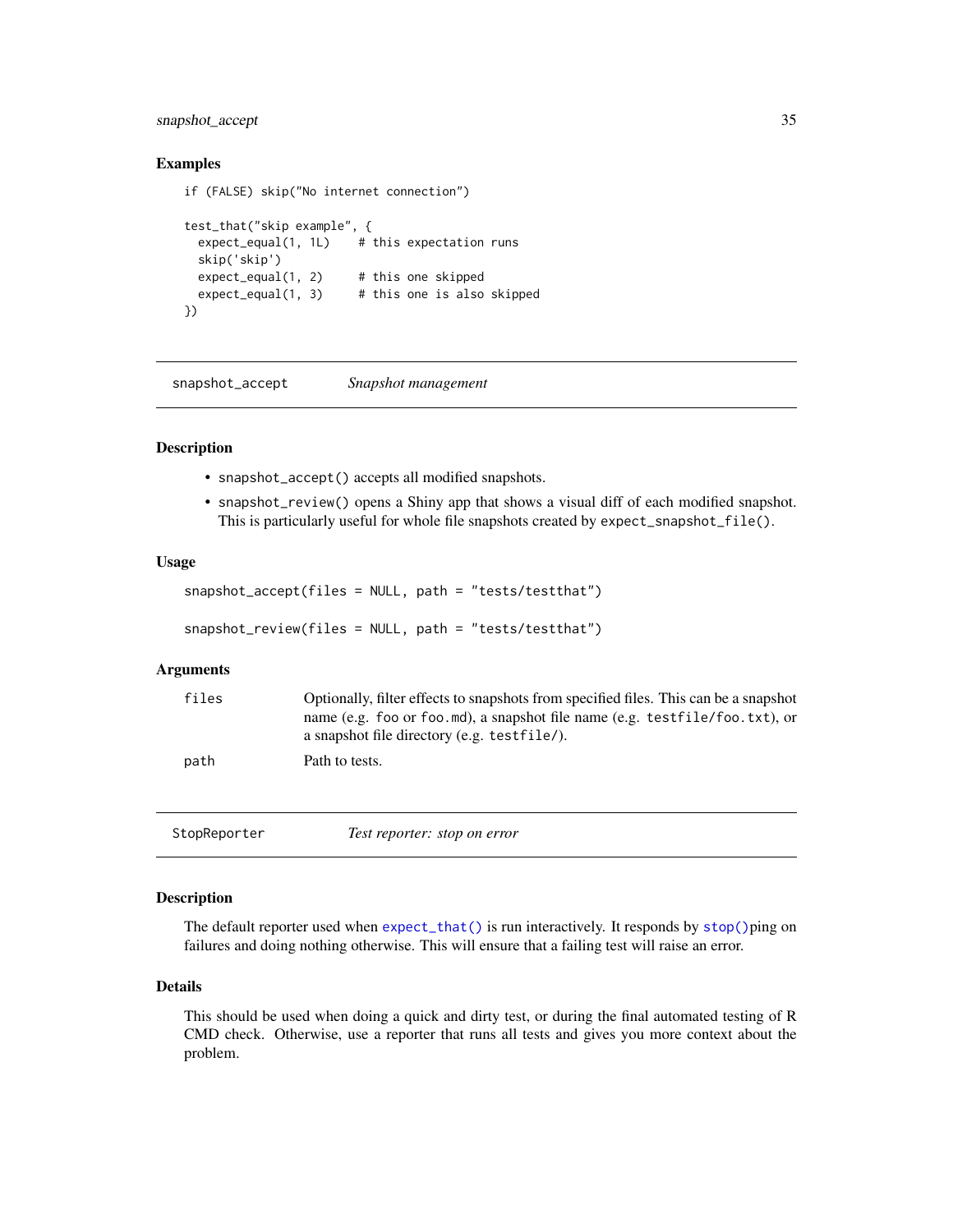# <span id="page-35-0"></span>See Also

Other reporters: [CheckReporter](#page-3-2), [DebugReporter](#page-5-1), [FailReporter](#page-24-1), [JunitReporter](#page-26-1), [ListReporter](#page-26-2), [LocationReporter](#page-29-1), [MinimalReporter](#page-30-1), [MultiReporter](#page-31-1), [ProgressReporter](#page-31-2), [RStudioReporter](#page-31-3), [Reporter](#page-0-0), [SilentReporter](#page-32-1), [SummaryReporter](#page-35-1), [TapReporter](#page-35-2), [TeamcityReporter](#page-36-1)

<span id="page-35-1"></span>SummaryReporter *Test reporter: summary of errors.*

#### Description

This is a reporter designed for interactive usage: it lets you know which tests have run successfully and as well as fully reporting information about failures and errors.

#### Details

You can use the max\_reports field to control the maximum number of detailed reports produced by this reporter. This is useful when running with [auto\\_test\(\)](#page-2-1)

As an additional benefit, this reporter will praise you from time-to-time if all your tests pass.

# See Also

Other reporters: [CheckReporter](#page-3-2), [DebugReporter](#page-5-1), [FailReporter](#page-24-1), [JunitReporter](#page-26-1), [ListReporter](#page-26-2), [LocationReporter](#page-29-1), [MinimalReporter](#page-30-1), [MultiReporter](#page-31-1), [ProgressReporter](#page-31-2), [RStudioReporter](#page-31-3), [Reporter](#page-0-0), [SilentReporter](#page-32-1), [StopReporter](#page-34-1), [TapReporter](#page-35-2), [TeamcityReporter](#page-36-1)

<span id="page-35-2"></span>TapReporter *Test reporter: TAP format.*

#### Description

This reporter will output results in the Test Anything Protocol (TAP), a simple text-based interface between testing modules in a test harness. For more information about TAP, see http://testanything.org

#### See Also

Other reporters: [CheckReporter](#page-3-2), [DebugReporter](#page-5-1), [FailReporter](#page-24-1), [JunitReporter](#page-26-1), [ListReporter](#page-26-2), [LocationReporter](#page-29-1), [MinimalReporter](#page-30-1), [MultiReporter](#page-31-1), [ProgressReporter](#page-31-2), [RStudioReporter](#page-31-3), [Reporter](#page-0-0), [SilentReporter](#page-32-1), [StopReporter](#page-34-1), [SummaryReporter](#page-35-1), [TeamcityReporter](#page-36-1)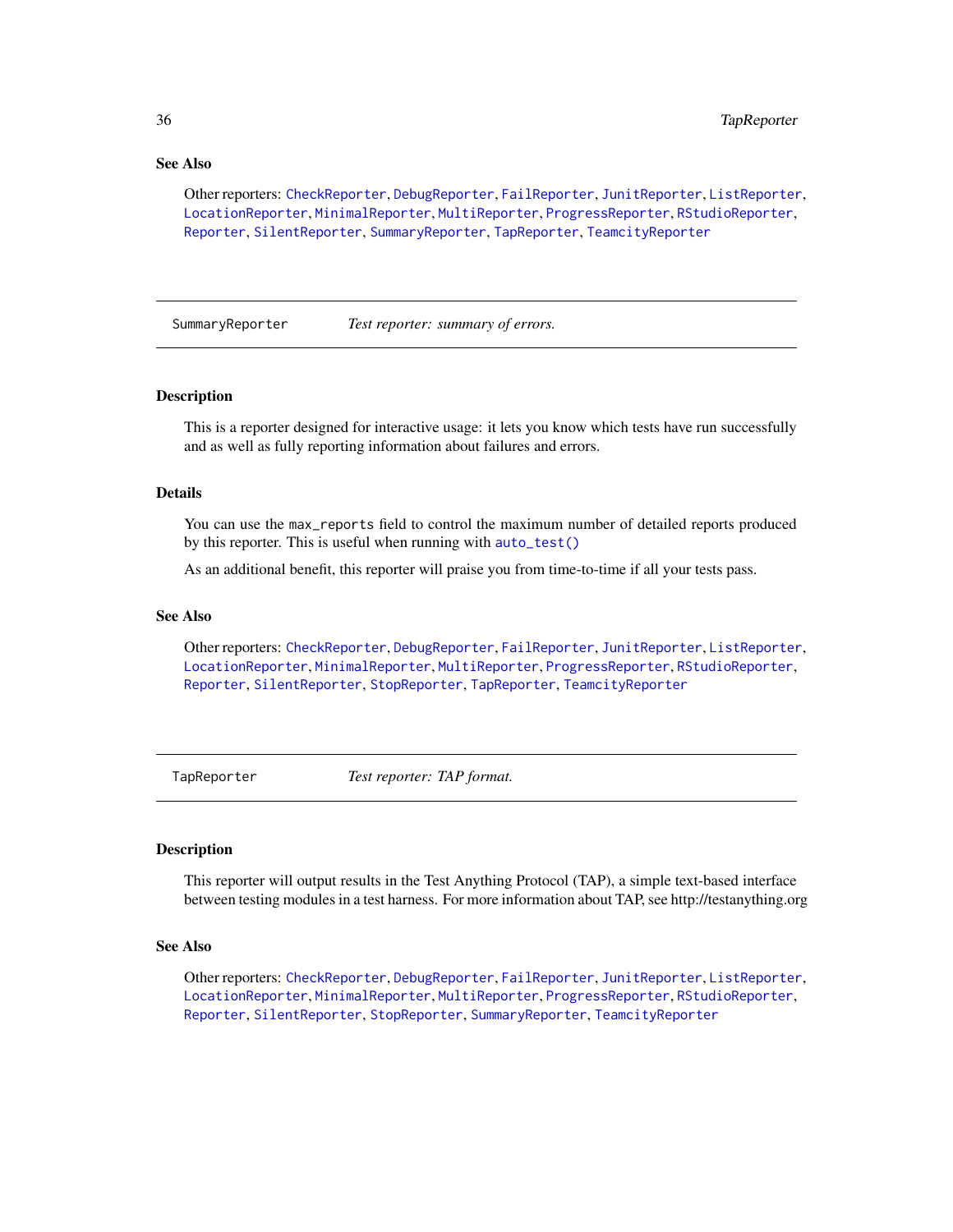<span id="page-36-1"></span><span id="page-36-0"></span>TeamcityReporter *Test reporter: Teamcity format.*

# Description

This reporter will output results in the Teamcity message format. For more information about Teamcity messages, see http://confluence.jetbrains.com/display/TCD7/Build+Script+Interaction+with+TeamCity

#### See Also

Other reporters: [CheckReporter](#page-3-2), [DebugReporter](#page-5-1), [FailReporter](#page-24-1), [JunitReporter](#page-26-1), [ListReporter](#page-26-2), [LocationReporter](#page-29-1), [MinimalReporter](#page-30-1), [MultiReporter](#page-31-1), [ProgressReporter](#page-31-2), [RStudioReporter](#page-31-3), [Reporter](#page-0-0), [SilentReporter](#page-32-1), [StopReporter](#page-34-1), [SummaryReporter](#page-35-1), [TapReporter](#page-35-2)

teardown\_env *Run code after all test files*

#### Description

This environment has no purpose other than as a handle for [withr::defer\(\)](#page-0-0): use it when you want to run code after all tests have been run. Typically, you'll use withr::defer(cleanup(), teardown\_env()) immediately after you've made a mess in a setup-\*.R file.

## Usage

teardown\_env()

<span id="page-36-2"></span>test\_file *Run all tests in a single file*

# **Description**

Helper, setup, and teardown files located in the same directory as the test will also be run.

#### Usage

```
test_file(path, reporter = default_compact_reporter(), package = NULL, ...)
```
#### Arguments

| path     | Path to file.                                                                                                                                                                                                |  |
|----------|--------------------------------------------------------------------------------------------------------------------------------------------------------------------------------------------------------------|--|
| reporter | Reporter to use to summarise output. Can be supplied as a string (e.g. "sum-<br>mary") or as an R6 object (e.g. Summary Reporter\$new()).<br>See Reporter for more details and a list of built-in reporters. |  |
| package  | If these tests belong to a package, the name of the package.                                                                                                                                                 |  |
|          |                                                                                                                                                                                                              |  |
| $\cdots$ | Additional parameters passed on to test_dir()                                                                                                                                                                |  |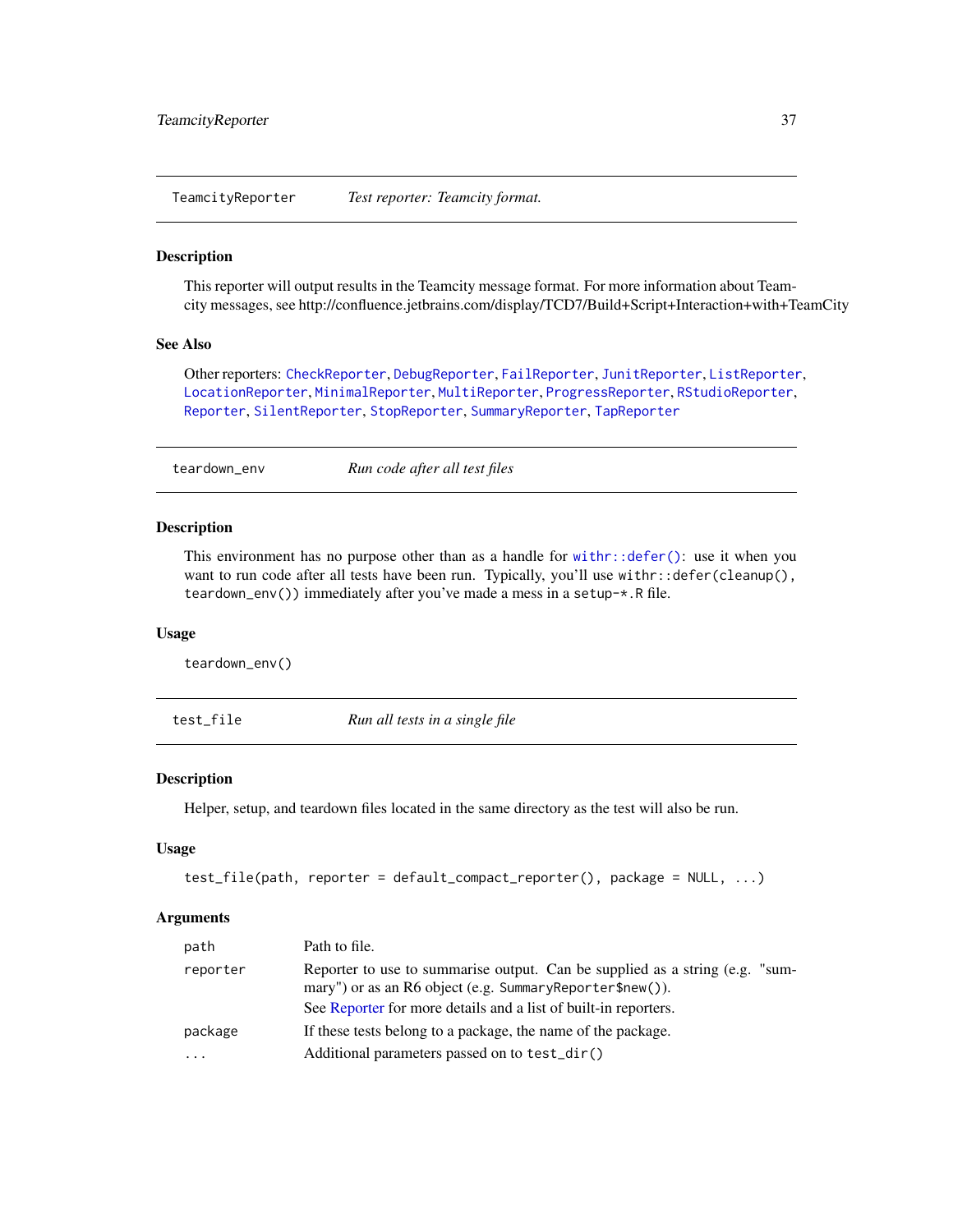# <span id="page-37-0"></span>Value

A list (invisibly) containing data about the test results.

# Special files

There are two types of .R file that have special behaviour:

- Test files start with test and are executed in alphabetical order.
- Setup files start with setup and are executed before tests. If clean up is needed after all tests have been run, you can use withr::defer(clean\_up(), teardown\_env()). See vignette("test-fixtures") for more details.

There are two other types of special file that we no longer recommend using:

- Helper files start with helper and are executed before tests are run. They're also loaded by devtools::load\_all(), so there's no real point to them and you should just put your helper code in R/.
- Teardown files start with teardown and are executed after the tests are run. Now we recommend interleave setup and cleanup code in setup- files, making it easier to check that you automatically clean up every mess that you make.

All other files are ignored by testthat.

#### **Environments**

Each test is run in a clean environment to keep tests as isolated as possible. For package tests, that environment that inherits from the package's namespace environment, so that tests can access internal functions and objects.

### Examples

```
path <- testthat_example("success")
test_file(path)
test_file(path, reporter = "minimal")
```
test\_package *Run all tests in a package*

#### **Description**

- test\_local() tests a local source package.
- test\_package() tests an installed package.
- test\_check() checks a package during R CMD check.

Tests live in tests/testthat.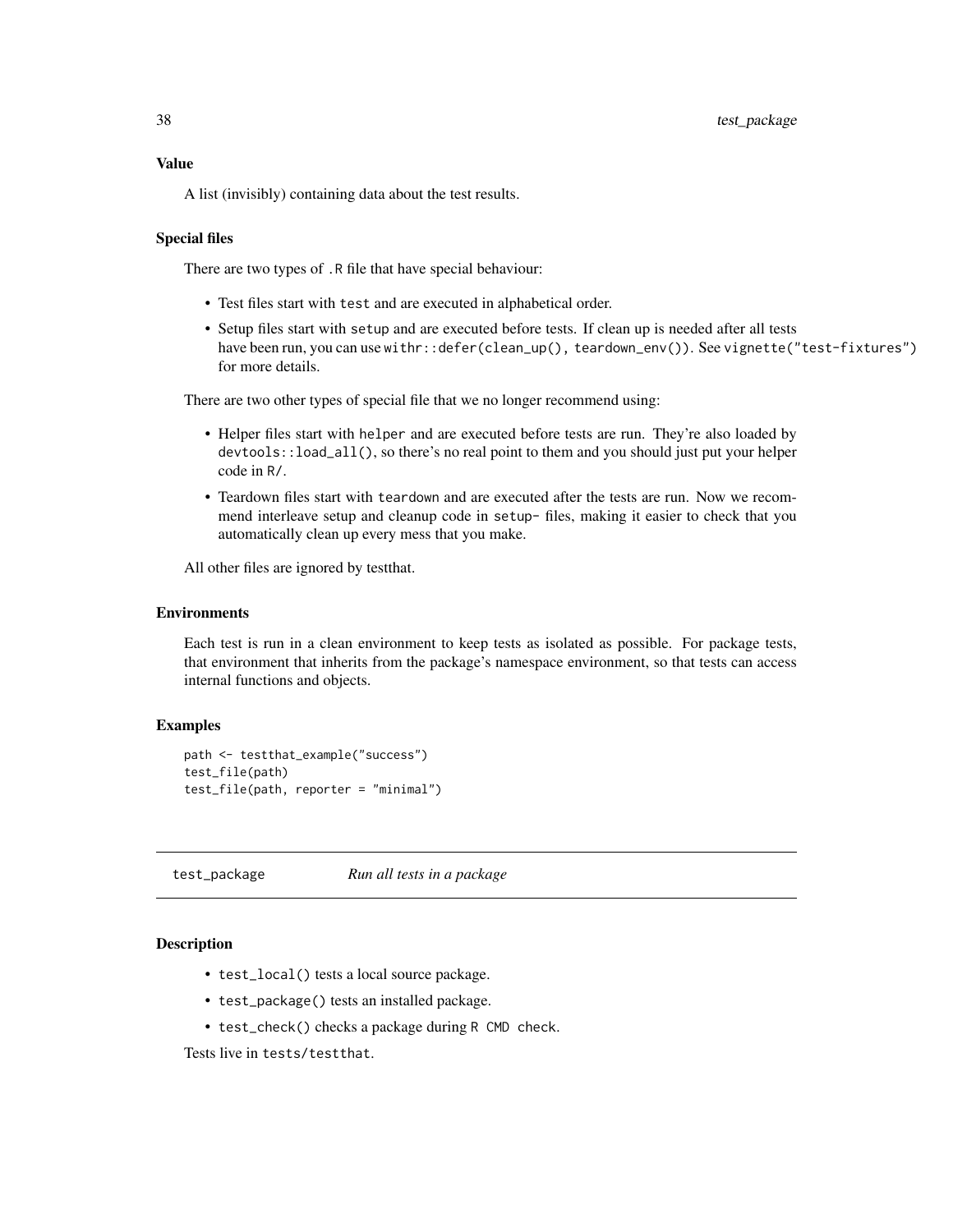# <span id="page-38-0"></span>test\_package 39

#### Usage

```
test_package(package, reporter = check_reporter(), ...)
test_check(package, reporter = check_reporter(), ...)
test\_local(path = ".", reporter = NULL, ...)
```
#### Arguments

| package                 | If these tests belong to a package, the name of the package.                                                                                                                                                           |  |
|-------------------------|------------------------------------------------------------------------------------------------------------------------------------------------------------------------------------------------------------------------|--|
| reporter                | Reporter to use to summarise output. Can be supplied as a string (e.g. "sum-<br>mary") or as an R6 object (e.g. Summary Reporter $\text{Snew}()$ ).<br>See Reporter for more details and a list of built-in reporters. |  |
| $\cdot$ $\cdot$ $\cdot$ | Additional arguments passed to test_dir()                                                                                                                                                                              |  |
| path                    | Path to directory containing tests.                                                                                                                                                                                    |  |

# Value

A list (invisibly) containing data about the test results.

#### R CMD check

To run testthat automatically from R CMD check, make sure you have a tests/testthat.R that contains:

```
library(testthat)
library(yourpackage)
```

```
test_check("yourpackage")
```
# Special files

There are two types of .R file that have special behaviour:

- Test files start with test and are executed in alphabetical order.
- Setup files start with setup and are executed before tests. If clean up is needed after all tests have been run, you can use withr::defer(clean\_up(), teardown\_env()). See vignette("test-fixtures") for more details.

There are two other types of special file that we no longer recommend using:

- Helper files start with helper and are executed before tests are run. They're also loaded by devtools::load\_all(), so there's no real point to them and you should just put your helper code in R/.
- Teardown files start with teardown and are executed after the tests are run. Now we recommend interleave setup and cleanup code in setup- files, making it easier to check that you automatically clean up every mess that you make.

All other files are ignored by testthat.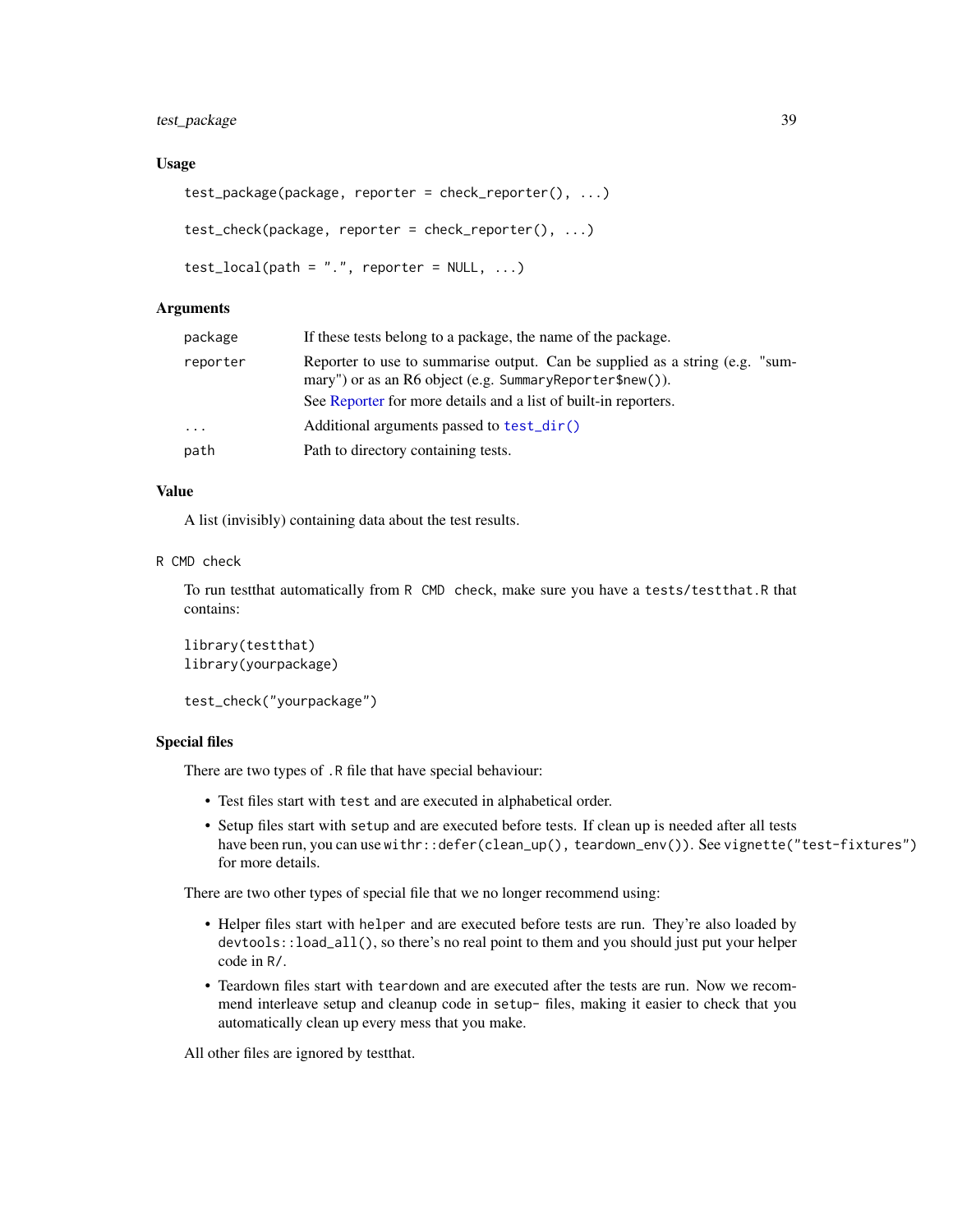#### Environments

Each test is run in a clean environment to keep tests as isolated as possible. For package tests, that environment that inherits from the package's namespace environment, so that tests can access internal functions and objects.

test\_path *Locate file in testing directory.*

# Description

This function is designed to work both interactively and during tests, locating files in the tests/testthat directory

#### Usage

test\_path(...)

#### Arguments

... Character vectors giving path component.

#### Value

A character vector giving the path.

<span id="page-39-1"></span>test\_that *Run a test*

#### Description

A test encapsulates a series of expectations about a small, self-contained set of functionality. Each test lives in a file and contains multiple expectations, like [expect\\_equal\(\)](#page-6-2) or [expect\\_error\(\)](#page-9-1). Tests are evaluated in their own environments, and should not affect global state.

#### Usage

test\_that(desc, code)

# Arguments

| desc | Test name. Names should be brief, but evocative. They are only used by humans,<br>so do you                                             |
|------|-----------------------------------------------------------------------------------------------------------------------------------------|
| code | Test code containing expectations. Braces $({} \}$ ) should always be used in order<br>to get accurate location data for test failures. |

<span id="page-39-0"></span>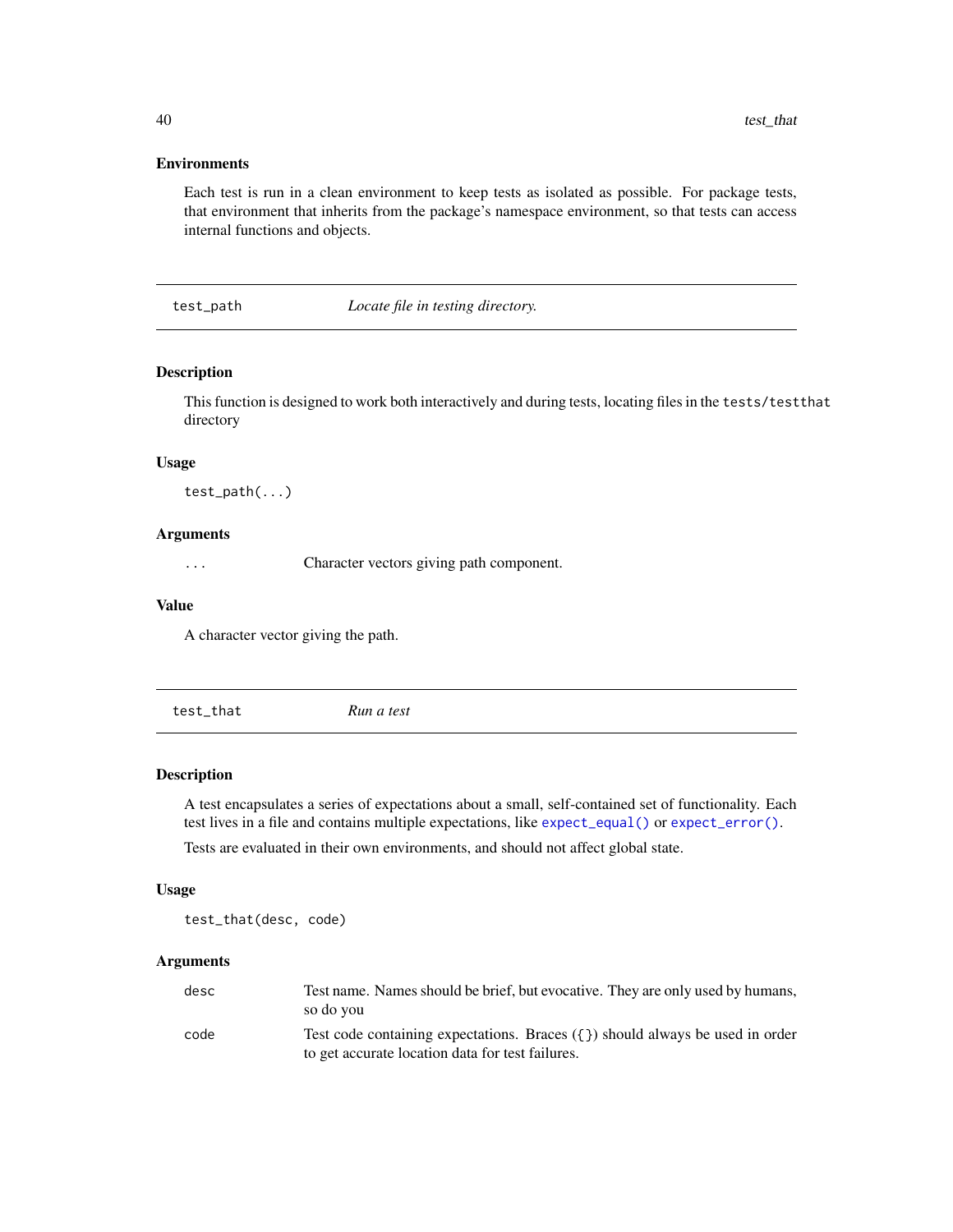<span id="page-40-0"></span> $use\_catch$  41

# Value

When run interactively, returns invisible(TRUE) if all tests pass, otherwise throws an error.

#### Examples

```
test_that("trigonometric functions match identities", {
 expect_equal(sin(pi / 4), 1 / sqrt(2))
 expect_equal(cos(pi / 4), 1 / sqrt(2))
 expect_equal(tan(pi / 4), 1)
})
## Not run:
test_that("trigonometric functions match identities", {
 expect_equal(sin(pi / 4), 1)
})
## End(Not run)
```
use\_catch *Use Catch for C++ Unit Testing*

#### **Description**

Add the necessary infrastructure to enable C++ unit testing in R packages with [Catch](https://github.com/catchorg/Catch2) and test that.

#### Usage

 $use_catch(dir = getwd())$ 

### Arguments

dir The directory containing an R package.

# Details

Calling use\_catch() will:

- 1. Create a file src/test-runner.cpp, which ensures that the testthat package will understand how to run your package's unit tests,
- 2. Create an example test file src/test-example.cpp, which showcases how you might use Catch to write a unit test,
- 3. Add a test file tests/testthat/test-cpp.R, which ensures that testthat will run your compiled tests during invocations of devtools::test() or R CMD check, and
- 4. Create a file R/catch-routine-registration.R, which ensures that R will automatically register this routine when tools::package\_native\_routine\_registration\_skeleton() is invoked.

You will also need to: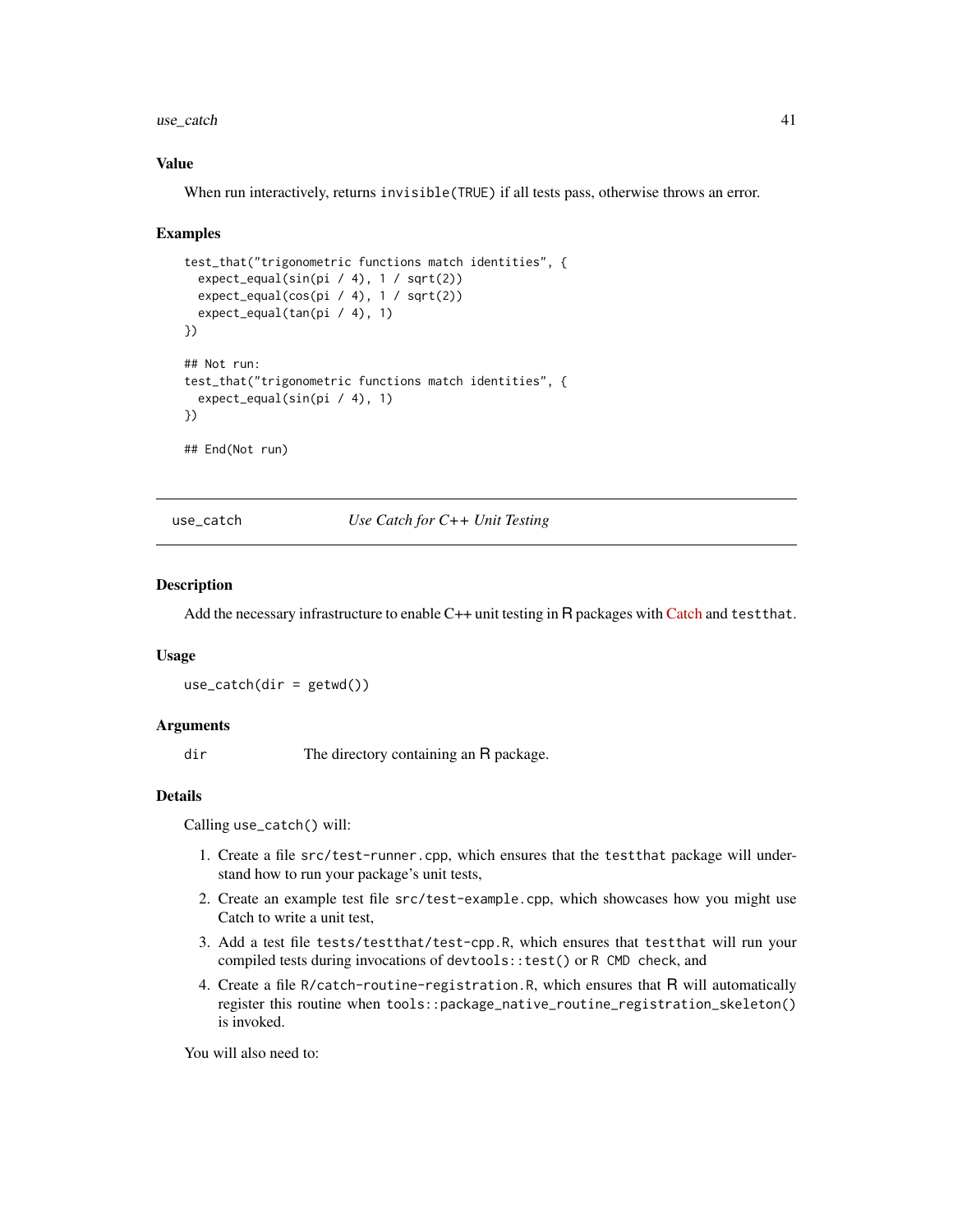- Add xml2 to Suggests, with e.g. usethis::use\_package("xml2", "Suggests")
- Add testthat to LinkingTo, with e.g. usethis::use\_package("testthat", "LinkingTo")

C++ unit tests can be added to C++ source files within the src directory of your package, with a format similar to R code tested with testthat. Here's a simple example of a unit test written with testthat + Catch:

```
context("C++ Unit Test") {
  test_that("two plus two is four") {
    int result = 2 + 2;
    expect_true(result == 4);
  }
}
```
When your package is compiled, unit tests alongside a harness for running these tests will be compiled into your R package, with the C entry point run\_testthat\_tests(). testthat will use that entry point to run your unit tests when detected.

# Functions

All of the functions provided by Catch are available with the CATCH\_ prefix – see [here](https://github.com/catchorg/Catch2/blob/master/docs/assertions.md) for a full list. testthat provides the following wrappers, to conform with testthat's R interface:

| <b>Function</b> | Catch                 | <b>Description</b>                                                            |
|-----------------|-----------------------|-------------------------------------------------------------------------------|
| context         | CATCH_TEST_CASE       | The context of a set of tests.                                                |
| test_that       | CATCH_SECTION         | A test section.                                                               |
| expect_true     | CATCH_CHECK           | Test that an expression evaluates to true.                                    |
| expect_false    | CATCH_CHECK_FALSE     | Test that an expression evalutes to false.                                    |
| expect_error    | CATCH_CHECK_THROWS    | Test that evaluation of an expression throws an exception.                    |
| expect_error_as | CATCH_CHECK_THROWS_AS | Test that evaluation of an expression throws an exception of a specific class |

In general, you should prefer using the testthat wrappers, as testthat also does some work to ensure that any unit tests within will not be compiled or run when using the Solaris Studio compilers (as these are currently unsupported by Catch). This should make it easier to submit packages to CRAN that use Catch.

### Symbol Registration

If you've opted to disable dynamic symbol lookup in your package, then you'll need to explicitly export a symbol in your package that testthat can use to run your unit tests. testthat will look for a routine with one of the names:

```
C_run_testthat_tests
c_run_testthat_tests
run_testthat_tests
```
See [Controlling Visibility](https://cran.r-project.org/doc/manuals/r-release/R-exts.html#Controlling-visibility) and [Registering Symbols](https://cran.r-project.org/doc/manuals/r-release/R-exts.html#Registering-symbols) in the Writing R Extensions manual for more information.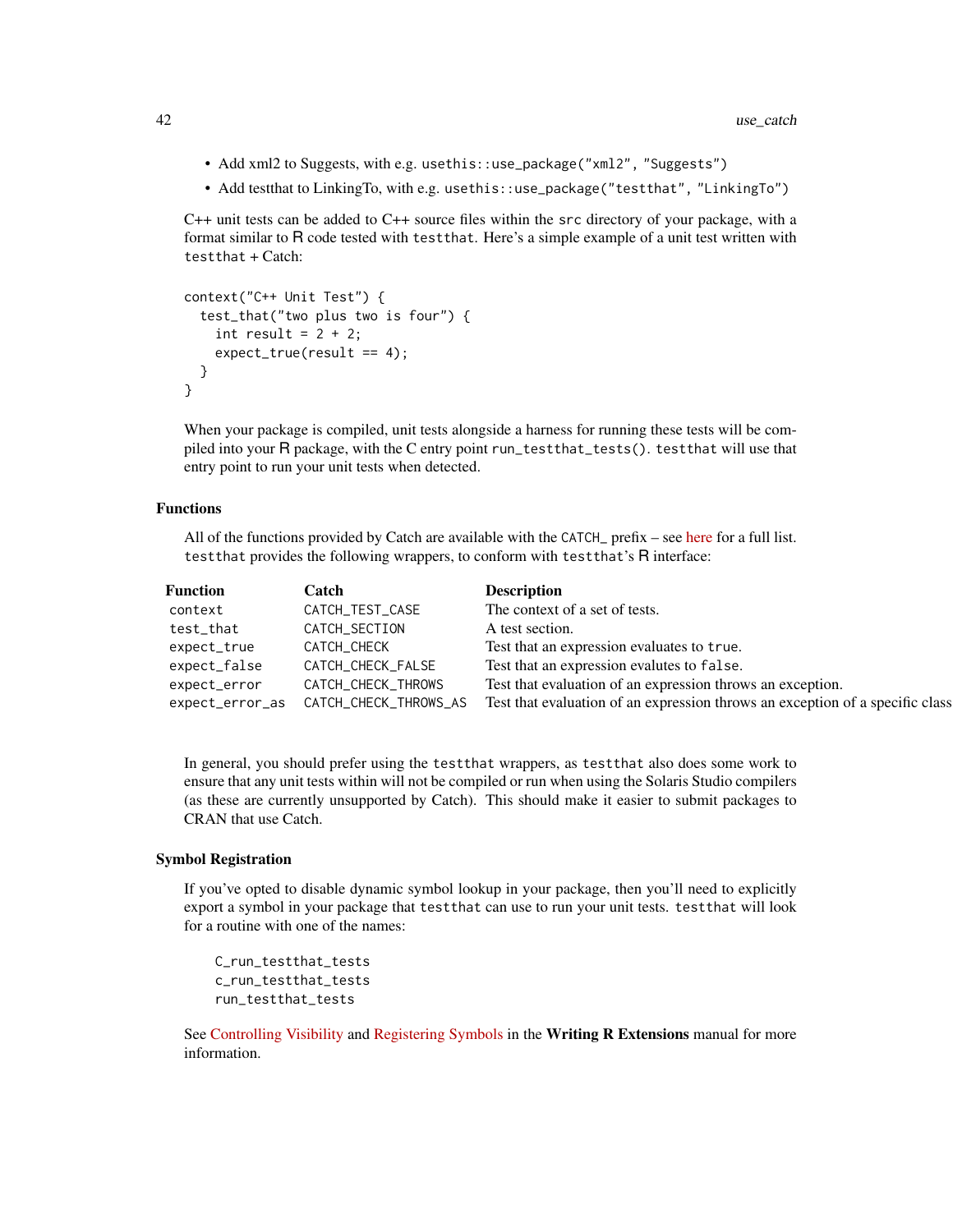#### $use\_catch$  43

#### Advanced Usage

If you'd like to write your own Catch test runner, you can instead use the test that::catchSession() object in a file with the form:

```
#define TESTTHAT_TEST_RUNNER
#include <testthat.h>
void run()
{
   Catch::Session& session = testthat::catchSession();
   // interact with the session object as desired
}
```
This can be useful if you'd like to run your unit tests with custom arguments passed to the Catch session.

# Standalone Usage

If you'd like to use the C++ unit testing facilities provided by Catch, but would prefer not to use the regular testthat R testing infrastructure, you can manually run the unit tests by inserting a call to:

```
.Call("run_testthat_tests", PACKAGE = <pkgName>)
```
as necessary within your unit test suite.

# See Also

[Catch,](https://github.com/catchorg/Catch2/blob/master/docs/assertions.md) the library used to enable C++ unit testing.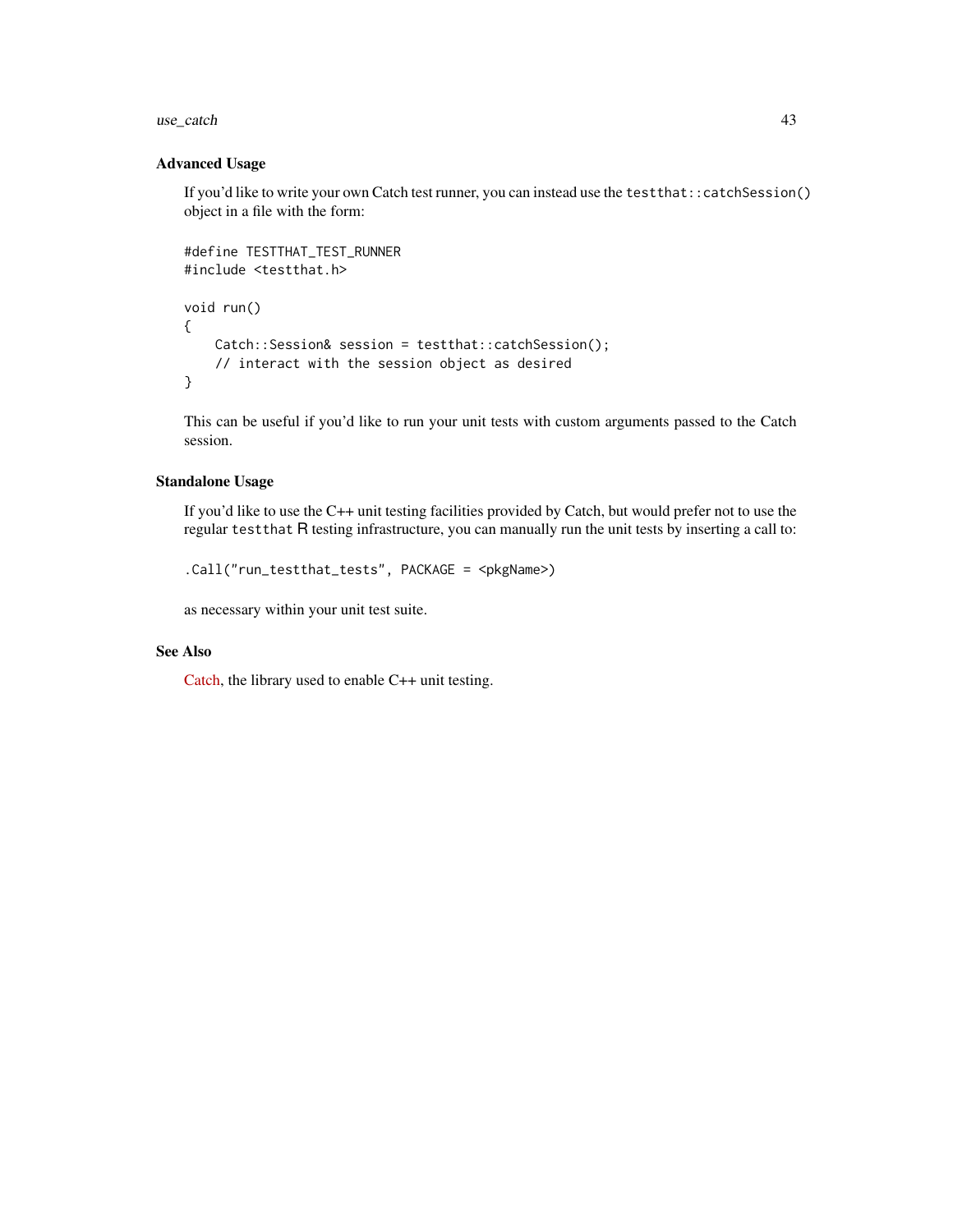# <span id="page-43-0"></span>**Index**

∗ debugging auto\_test, [3](#page-2-0) auto\_test\_package, [4](#page-3-0) ∗ expectations comparison-expectations, [5](#page-4-0) equality-expectations, [7](#page-6-0) expect\_error, [10](#page-9-0) expect\_length, [14](#page-13-0) expect\_named, [15](#page-14-0) expect\_output, [16](#page-15-0) expect\_silent, [18](#page-17-0) inheritance-expectations, [25](#page-24-0) logical-expectations, [30](#page-29-0) ∗ reporters CheckReporter, [4](#page-3-0) DebugReporter, [6](#page-5-0) FailReporter, [25](#page-24-0) JunitReporter, [27](#page-26-0) ListReporter, [27](#page-26-0) LocationReporter, [30](#page-29-0) MinimalReporter, [31](#page-30-0) MultiReporter, [32](#page-31-0) ProgressReporter, [32](#page-31-0) RStudioReporter, [32](#page-31-0) SilentReporter, [33](#page-32-0) StopReporter, [35](#page-34-0) SummaryReporter, [36](#page-35-0) TapReporter, [36](#page-35-0) TeamcityReporter, [37](#page-36-0) all.equal(), *[7,](#page-6-0) [8](#page-7-0)* announce\_snapshot\_file *(*expect\_snapshot\_file*)*, [21](#page-20-0) auto\_test, [3](#page-2-0) auto\_test(), *[4](#page-3-0)*, *[36](#page-35-0)* auto\_test\_package, [4](#page-3-0) auto\_test\_package(), *[3](#page-2-0)* base::all.equal(), *[20](#page-19-0)* base::signalCondition(), *[10](#page-9-0)*

base::stop(), *[10](#page-9-0)* CheckReporter, [4,](#page-3-0) *[6](#page-5-0)*, *[25](#page-24-0)*, *[27](#page-26-0)*, *[30](#page-29-0)[–33](#page-32-0)*, *[36,](#page-35-0) [37](#page-36-0)* CompactProgressReporter *(*ProgressReporter*)*, [32](#page-31-0) compare(), *[8](#page-7-0)* compare\_file\_binary *(*expect\_snapshot\_file*)*, [21](#page-20-0) compare\_file\_text *(*expect\_snapshot\_file*)*, [21](#page-20-0) comparison-expectations, [5](#page-4-0) curl::nslookup(), *[34](#page-33-0)* DebugReporter, *[4](#page-3-0)*, [6,](#page-5-0) *[25](#page-24-0)*, *[27](#page-26-0)*, *[30](#page-29-0)[–33](#page-32-0)*, *[36,](#page-35-0) [37](#page-36-0)* deparse(), *[20](#page-19-0)* describe, [6](#page-5-0) equality-expectations, [7](#page-6-0) exp\_signal(), *[10](#page-9-0)* expect, [9](#page-8-0) expect\_condition *(*expect\_error*)*, [10](#page-9-0) expect\_equal *(*equality-expectations*)*, [7](#page-6-0) expect\_equal(), *[40](#page-39-0)* expect\_error, *[5](#page-4-0)*, *[8](#page-7-0)*, [10,](#page-9-0) *[14,](#page-13-0) [15](#page-14-0)*, *[17,](#page-16-0) [18](#page-17-0)*, *[26](#page-25-0)*, *[31](#page-30-0)* expect\_error(), *[40](#page-39-0)* expect\_false *(*logical-expectations*)*, [30](#page-29-0) expect\_gt *(*comparison-expectations*)*, [5](#page-4-0) expect\_gte *(*comparison-expectations*)*, [5](#page-4-0) expect\_identical *(*equality-expectations*)*, [7](#page-6-0) expect\_invisible, [13](#page-12-0) expect\_known\_hash(), *[19](#page-18-0)* expect\_known\_output(), *[19](#page-18-0)* expect\_known\_value(), *[19](#page-18-0)* expect\_length, *[5](#page-4-0)*, *[8](#page-7-0)*, *[12](#page-11-0)*, [14,](#page-13-0) *[15](#page-14-0)*, *[17,](#page-16-0) [18](#page-17-0)*, *[26](#page-25-0)*, *[31](#page-30-0)* expect\_lt *(*comparison-expectations*)*, [5](#page-4-0) expect\_lte *(*comparison-expectations*)*, [5](#page-4-0) expect\_mapequal *(*expect\_setequal*)*, [17](#page-16-0) expect\_mapequal(), *[8](#page-7-0)* expect\_match, *[5](#page-4-0)*, *[8](#page-7-0)*, *[11,](#page-10-0) [12](#page-11-0)*, *[14](#page-13-0)[–18](#page-17-0)*, *[26](#page-25-0)*, *[31](#page-30-0)*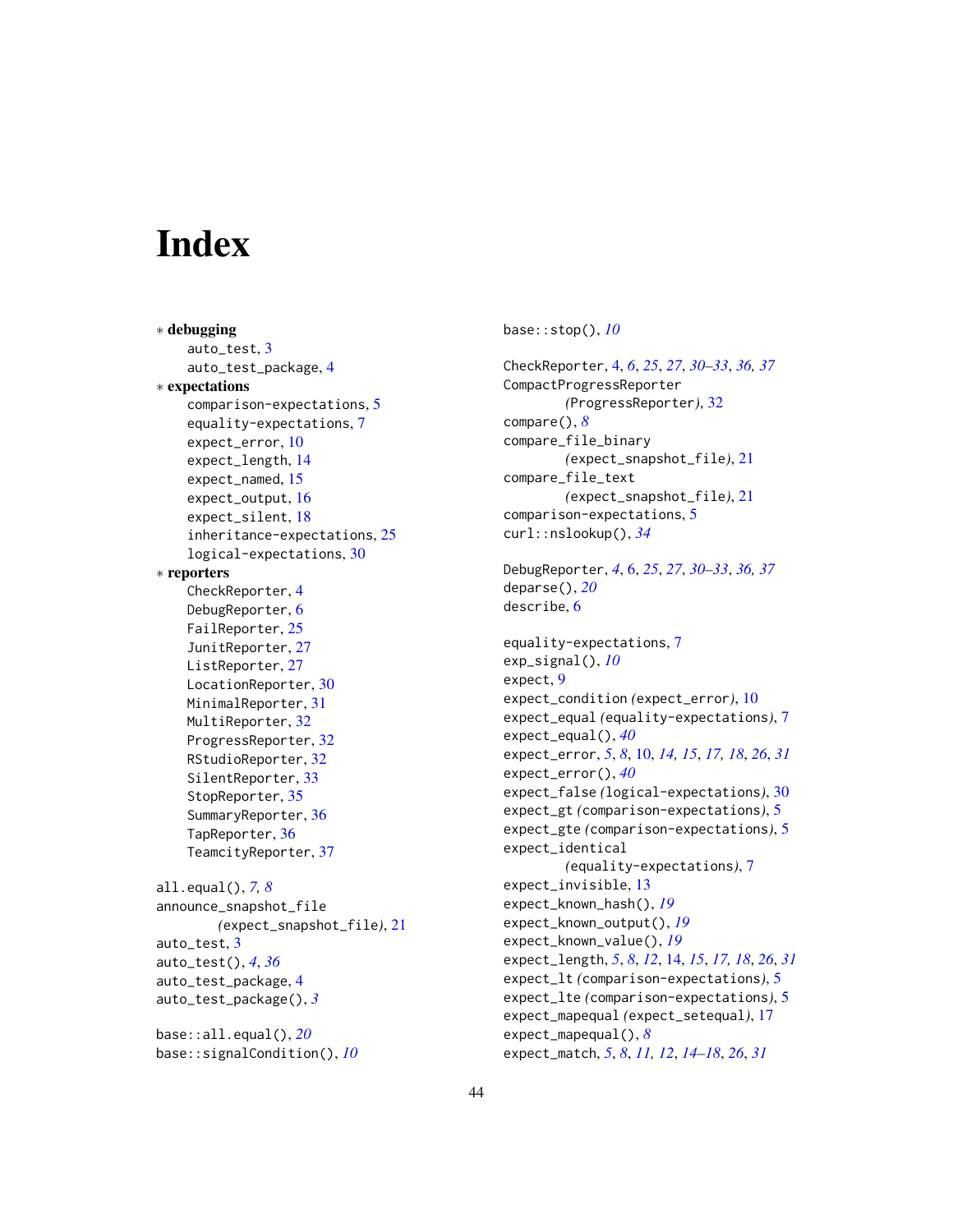### INDEX 45

```
expect_message (expect_error), 10
expect_named, 5, 8, 12, 14, 15, 17, 18, 26, 31
expect_null, 5, 8, 12, 14, 15, 17, 18, 26, 31
expect_output, 5, 8, 12, 14, 15, 16, 18, 26, 31
expect_reference, 5, 8, 12, 14, 15, 17, 18,
        26, 31
expect_reference(), 8
expect_s3_class
        (inheritance-expectations), 25
expect_s4_class
        (inheritance-expectations), 25
expect_setequal, 17
expect_setequal(), 8
expect_silent, 5, 8, 12, 14, 15, 17, 18, 26, 31
expect_snapshot, 19
expect_snapshot(), 10, 12
expect_snapshot_error
        (expect_snapshot), 19
expect_snapshot_file, 21
expect_snapshot_output
        (expect_snapshot), 19
expect_snapshot_value
        (expect_snapshot), 19
expect_snapshot_warning
        (expect_snapshot), 19
expect_that(), 35
expect_true (logical-expectations), 30
expect_type (inheritance-expectations),
        25
expect_vector, 23
expect_vector(), 14, 25
expect_visible (expect_invisible), 13
expect_warning (expect_error), 10
```
# fail, [24](#page-23-0)

FailReporter, *[4](#page-3-0)*, *[6](#page-5-0)*, [25,](#page-24-0) *[27](#page-26-0)*, *[30–](#page-29-0)[33](#page-32-0)*, *[36,](#page-35-0) [37](#page-36-0)*

```
identical(), 7, 8
inheritance-expectations, 25
inherits(), 25
is(), 25
is_false(), 31
is_parallel (is_testing), 26
is_testing, 26
is_testing(), 28
```
jsonlite::fromJSON(), *[20](#page-19-0)* jsonlite::serializeJSON(), *[20](#page-19-0)* jsonlite::toJSON(), *[20](#page-19-0)*

jsonlite::unserializeJSON(), *[20](#page-19-0)* JunitReporter, *[4](#page-3-0)*, *[6](#page-5-0)*, *[25](#page-24-0)*, *[27](#page-26-0)*, [27,](#page-26-0) *[30](#page-29-0)[–33](#page-32-0)*, *[36,](#page-35-0) [37](#page-36-0)* ListReporter, *[4](#page-3-0)*, *[6](#page-5-0)*, *[25](#page-24-0)*, *[27](#page-26-0)*, [27,](#page-26-0) *[30](#page-29-0)[–33](#page-32-0)*, *[36,](#page-35-0) [37](#page-36-0)* local\_reproducible\_output *(*local\_test\_context*)*, [28](#page-27-0) local\_test\_context, [28](#page-27-0) LocationReporter, *[4](#page-3-0)*, *[6](#page-5-0)*, *[25](#page-24-0)*, *[27](#page-26-0)*, [30,](#page-29-0) *[31](#page-30-0)[–33](#page-32-0)*, *[36,](#page-35-0) [37](#page-36-0)* logical-expectations, [30](#page-29-0) MinimalReporter, *[4](#page-3-0)*, *[6](#page-5-0)*, *[25](#page-24-0)*, *[27](#page-26-0)*, *[30](#page-29-0)*, [31,](#page-30-0) *[32,](#page-31-0) [33](#page-32-0)*, *[36,](#page-35-0) [37](#page-36-0)* MultiReporter, *[4](#page-3-0)*, *[6](#page-5-0)*, *[25](#page-24-0)*, *[27](#page-26-0)*, *[30](#page-29-0)[–32](#page-31-0)*, [32,](#page-31-0) *[33](#page-32-0)*, *[36,](#page-35-0) [37](#page-36-0)* new\_expectation(), *[10](#page-9-0)* ParallelProgressReporter *(*ProgressReporter*)*, [32](#page-31-0) ProgressReporter, *[4](#page-3-0)*, *[6](#page-5-0)*, *[25](#page-24-0)*, *[27](#page-26-0)*, *[30](#page-29-0)[–32](#page-31-0)*, [32,](#page-31-0) *[33](#page-32-0)*, *[36,](#page-35-0) [37](#page-36-0)* quasi\_label, *[5](#page-4-0)*, *[8](#page-7-0)*, *[11,](#page-10-0) [12](#page-11-0)*, *[14](#page-13-0)[–18](#page-17-0)*, *[23](#page-22-0)*, *[26](#page-25-0)*, *[30](#page-29-0)* recover(), *[6](#page-5-0)* Reporter, *[4](#page-3-0)*, *[6](#page-5-0)*, *[25](#page-24-0)*, *[27](#page-26-0)*, *[30](#page-29-0)[–33](#page-32-0)*, *[36,](#page-35-0) [37](#page-36-0)*, *[39](#page-38-0)* rlang::is\_interactive(), *[29](#page-28-0)* rlang::trace\_back(), *[9](#page-8-0)* RStudioReporter, *[4](#page-3-0)*, *[6](#page-5-0)*, *[25](#page-24-0)*, *[27](#page-26-0)*, *[30](#page-29-0)[–32](#page-31-0)*, [32,](#page-31-0) *[33](#page-32-0)*, *[36,](#page-35-0) [37](#page-36-0)* serialize(), *[20](#page-19-0)* SilentReporter, *[4](#page-3-0)*, *[6](#page-5-0)*, *[25](#page-24-0)*, *[27](#page-26-0)*, *[30](#page-29-0)[–32](#page-31-0)*, [33,](#page-32-0) *[36,](#page-35-0) [37](#page-36-0)* skip, [33](#page-32-0) skip(), *[22](#page-21-0)* skip\_if *(*skip*)*, [33](#page-32-0) skip\_if\_not *(*skip*)*, [33](#page-32-0) skip\_if\_not\_installed *(*skip*)*, [33](#page-32-0) skip\_if\_offline *(*skip*)*, [33](#page-32-0) skip\_if\_translated *(*skip*)*, [33](#page-32-0) skip\_on\_appveyor *(*skip*)*, [33](#page-32-0) skip\_on\_bioc *(*skip*)*, [33](#page-32-0) skip\_on\_ci *(*skip*)*, [33](#page-32-0) skip\_on\_covr *(*skip*)*, [33](#page-32-0) skip\_on\_cran *(*skip*)*, [33](#page-32-0) skip\_on\_os *(*skip*)*, [33](#page-32-0) skip\_on\_travis *(*skip*)*, [33](#page-32-0) snapshot\_accept, [35](#page-34-0)